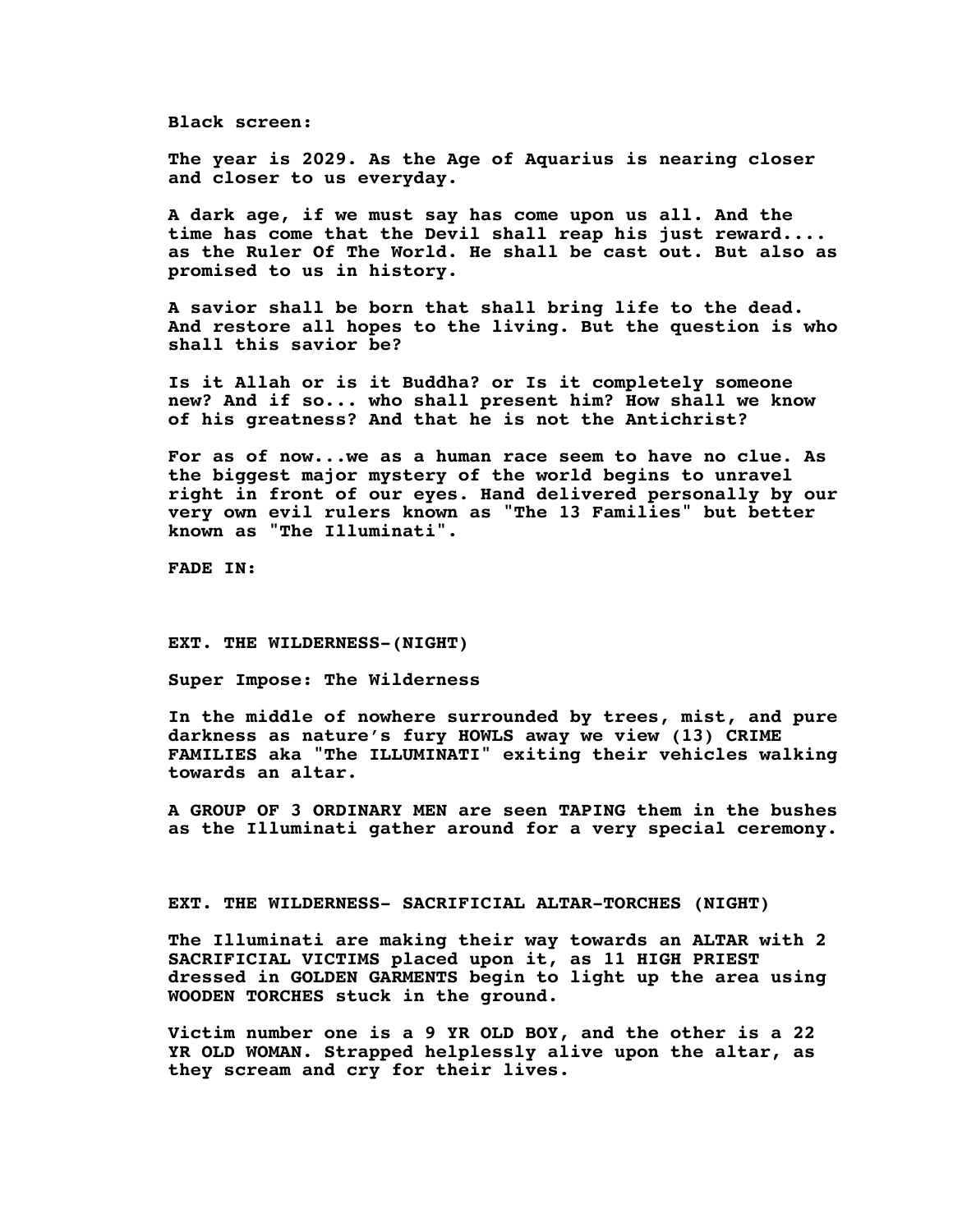**As the light builds from each burning torch to the next A HUGE STATUE OF AN OWL siting behind the altar is revealed**.

**EXT. THE WILDERNESS-VEHICLES (NIGHT)**

**Super Impose: Family # 1 THE GUSTAVAS**

**Pronunciation(Gus-ta-vas)**

**An "ITALIAN CRIME FAMILY**" **wearing casual black suits as they exit their vehicles looking like THE GODFATHERS OF THE AGES**.

> **V.O Family # 1 The Gustavas.**

**The Gustavas are the drug lords of the Illuminati and are the controllers of the gangs entire operation.**

**Their leader standing with them is BILL GUSTAVAS. He is about (62) yrs old, and he is also THE LEADER OF THE ENTIRE ILLUMINATI.**

**Usually he is a generous and kind old man. But when you piss him off. One can only imagine the horror he could bring.**

**EXT. HOUSE (DAY)**

**A man and his crew are exiting a house**. **While engaging in a conversation outside a DRIVE-BY takes place.**

**The man runs back into the house. But his CREW gets lit up with a RAIN STORM OF BULLETS**.

**The man quietly exits the house as the coast seems clear. Entering into his car**. **He starts the ignition and his CAR BLOWS UP**.

**EXT. WILDERNESS-VEHICLES (NIGHT)**

**Super Impose: THE HANIECHES**

**Pronunciation (Ha-Nie-chi's)**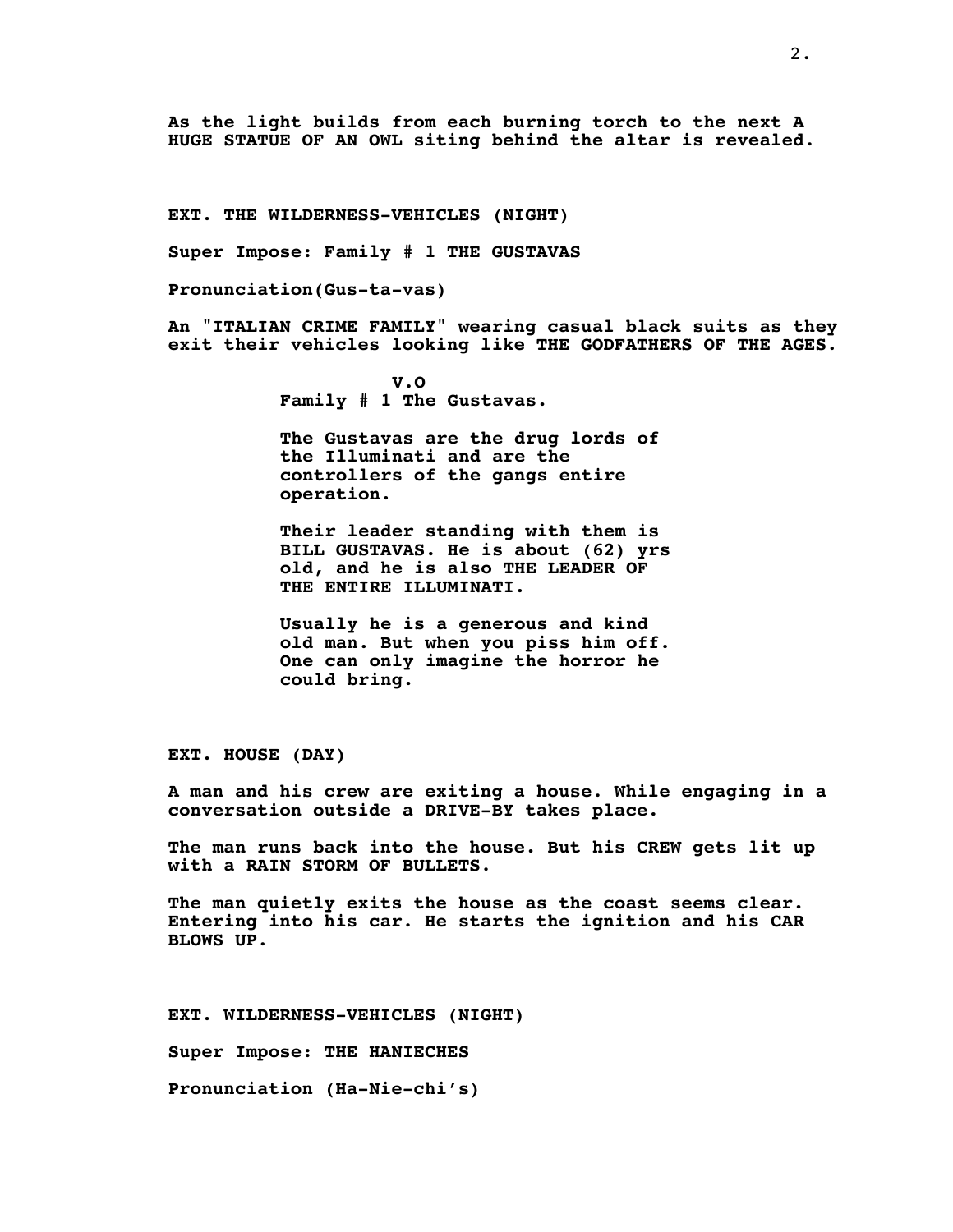**An "ASIAN CRIME FAMILY" wearing Hawaiian Sophie shirts.**

**V.O Family # 2 The Hanieches.**

**The Hanieches are a deadly little gang that is not to be fucked with under any circumstances.**

**Their leader standing with them is DR.KRILL HANIECHE. He is about (39), and also The CHIEF AND HEAD SCIENTIST OF THE ILLUMINATI. He's practically an EVIL GENIUS, and if you catch him on a good day... he may let you live.**

## **INT. WAREHOUSE (NIGHT)**

**A man in a WAREHOUSE is short on his weekly tab**. **And for the sake of punishment. He gets his ARM SLICED OFF by one of the HANIECHES KATANA SWORDS.**

#### **EXT. THE WILDERNESS-HORSES(NIGHT)**

**Super Impose: THE COWKERS**

**Pronunciation (Cow-Kers)**

**A "WHITE CRIME FAMILY**" **wearing white robes, covering themselves head to toe as they get off their horses**.

> **V.O Family # 3 The Cowkers**.

**The Cowkers are a gang that stands specifically for "WHITE POWER". And if any one gets in their way. You shall watch their hearts kindle in flame as "HELL RAISES" against their enemies.**

**Their leader is ANDRE BIZAMOORE Age(36). A heartless bastard for any race outside of his own. And has a extreme hatred towards black people specifically. So with that said... in return he hangs and skins his victims while their still alive.**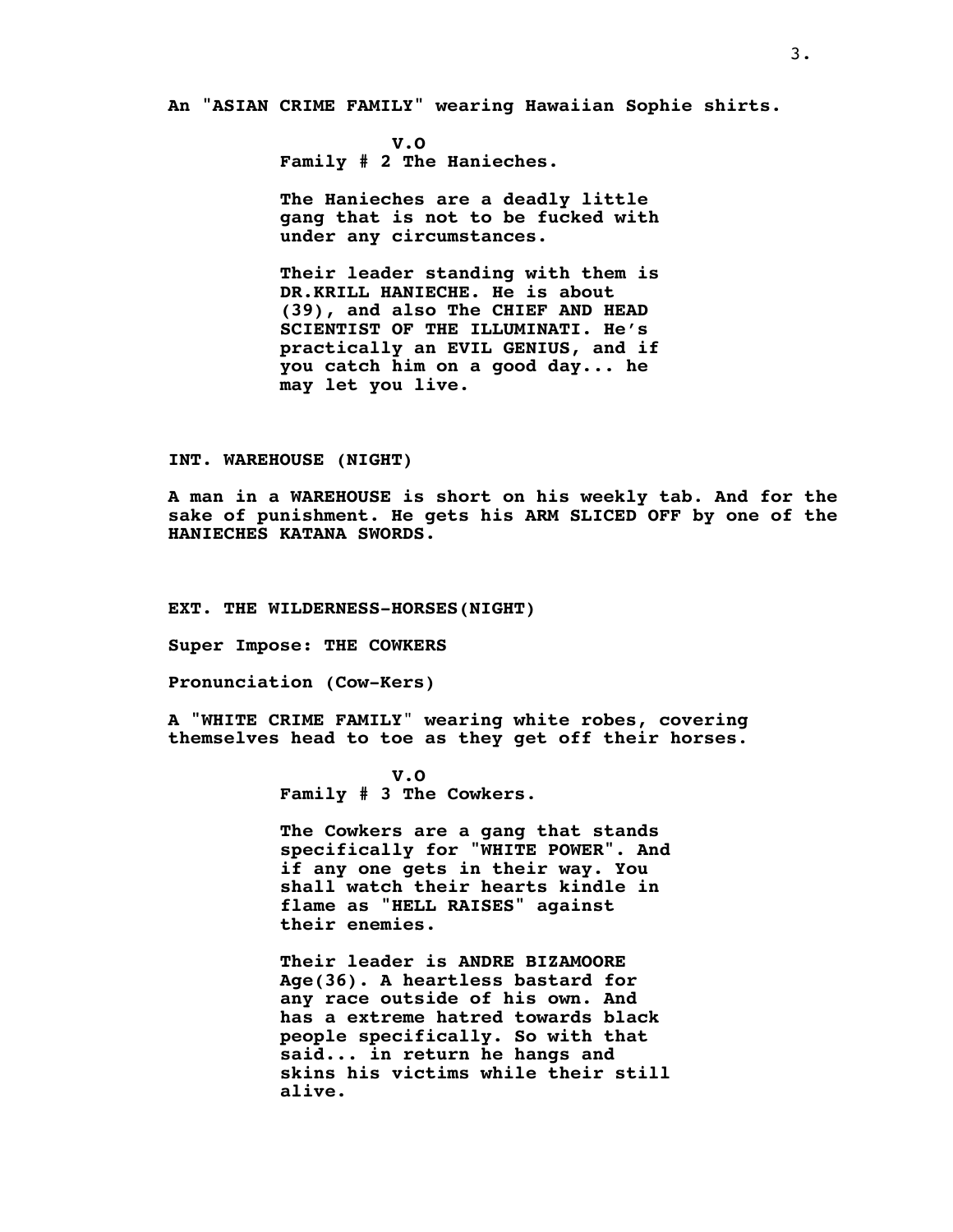## **EXT. JUNGLE (NIGHT)**

**The COWKERS are HANGING black men outside their homes. Building a WALL OF BLACK MEN hanged on TREES in blood and fire. All while the men wives and kids look on in sheer terror.**

**EXT. THE WILDERNESS-MOTORCYCLES (NIGHT)**

**Super Impose: THE BAYTONS**

**Pronunciation (Bay-tons)**

**A** "**WHITE CRIME FAMILY**" **wearing red and black jackets with their names written on the back of them.**

> **V.O Family # 4 The Baytons**.

**The Baytons are religiously a gang with no limits and are full of pride. And take no shit out of no one.**

**Their leader is DWIGHT JOHNSON Age (39) aka "Bare hands". Simply because he enjoys killing his victims without the use of any weapon outside of his bare hands.**

**INT. ROOM (NIGHT)**

**Dwight Johnson is beating the living shit of a guy in a chair as blood splatters from the guys face as his jaw and nose are being broken.**

**EXT. THE WILDERNESS-VEHICLES (NIGHT)**

**Super Impose: THE XEERS**

**Pronunciation (X-Zeers)**

**They are an "IRISH CRIME FAMILY" wearing casual green and black suits**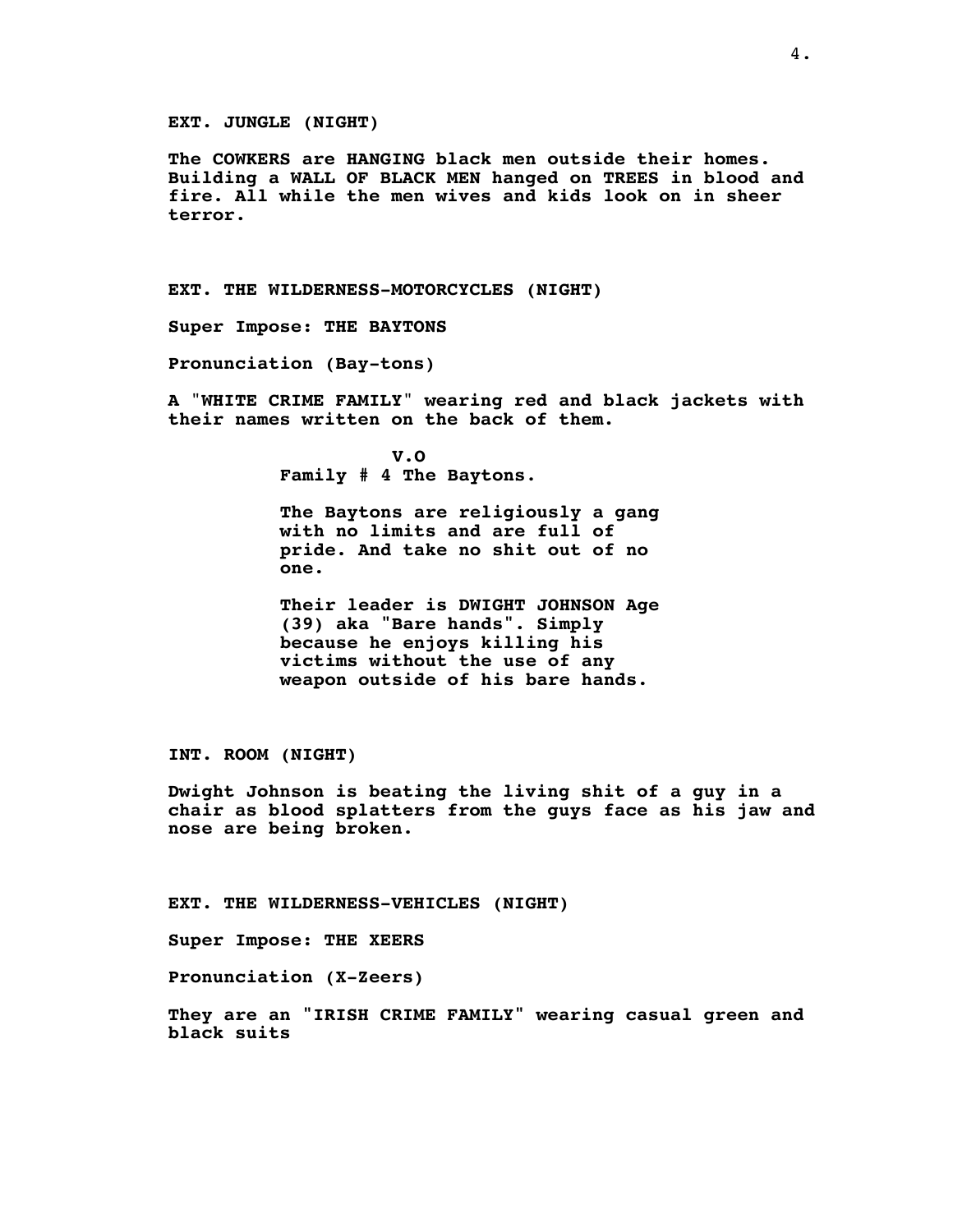**V.O Family # 5 The Xeers.**

**The Xeers are basically a gang of visionary leaders who have diabolical plans set out for THE CITIZENS OF MOTHER EARTH.**

**Their leader is DR.MOHAM XEER. He is about(40)yrs old and is also a master scientist just like Dr.Krill Hanieche. But he is a lot more arrogant than him, and think he has the upper hand at all times. And with that said... I humbly advise that you do not get on his bad side for any reason at all. For if you do... death shall come to you in the name of the unspeakable.**

**EXT. TREE (DAY)**

**A GUY has his mouth tied, and his arm wrapped around a TREE TRUNK in the middle of nowhere. His legs are in front of him, as they are tied down by chains attached to a HUMMER.**

## **DR.MOHAM XEER**

**(Holding the guys face) You thought you could fuck me and get away with it didn't you ...didn't you little piece of shit.**

**THE GUY No No I'm sorry. Please give me another chance.**

**DR.MOHAM XEER Another chance my ass. Someone please rip this motherfucker a new asshole.**

**The guy begins to scream for his life as the Hummer pulls off in blazing speed, as we see the guy arms, and legs are RIPPED OFF.**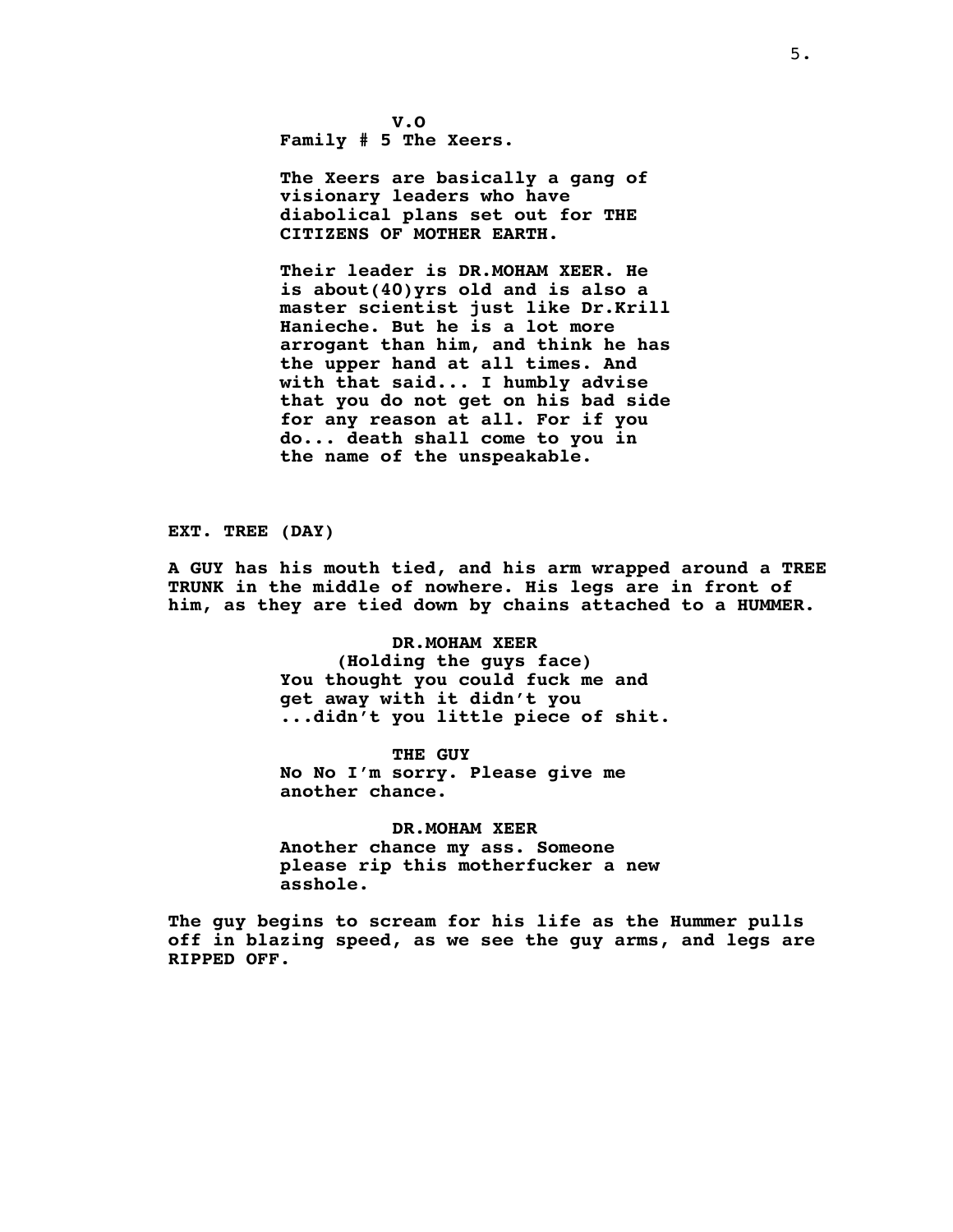**EXT. THE WILDERNESS-VEHICLES (NIGHT)**

**Super Impose: THE APUZUS**

**Pronunciation (Apoo-Zoo)**

**A "GERMAN CRIME FAMILY" wearing Nazi Germany symbols and coats.**

> **V.O Family # 6 The Apuzus.**

**The Apuzus are primarily a gang filled with communist and dictators who will not let you think or do for yourself without their direct consent.**

**Their leader is FRANK APUZU. Age (43). Some call him THE DESCENDANT OF THE ANTICHRIST himself. But also out of fear some people call him "GOD".**

**INT. LIONS DEN (NIGHT)**

**A man is sitting in a CAGE. Followed by a HUNGRY LION that jumps on the man tearing him apart limb by limb. Sickly the APUZUS look on, and laugh in enjoyment.**

**EXT. THE WILDERNESS-VEHICLES (NIGHT)**

**Super Impose: THE UMBABAS**

**Pronunciation (Em-Ba-Bus)**

**An "AFRICAN AMERICAN CRIME FAMILY" wearing white T's with their names written on the back of their coats. Also they are covering their faces with ski masks.**

> **V.O Family # 7 The Umbabas.**

**The Umbabas are a ruthless black gang with only one intention in mind...simply you either lay down or get down.**

**Their leaders are RAY JACKSON & STEVE FELTON. Both age (36). Both**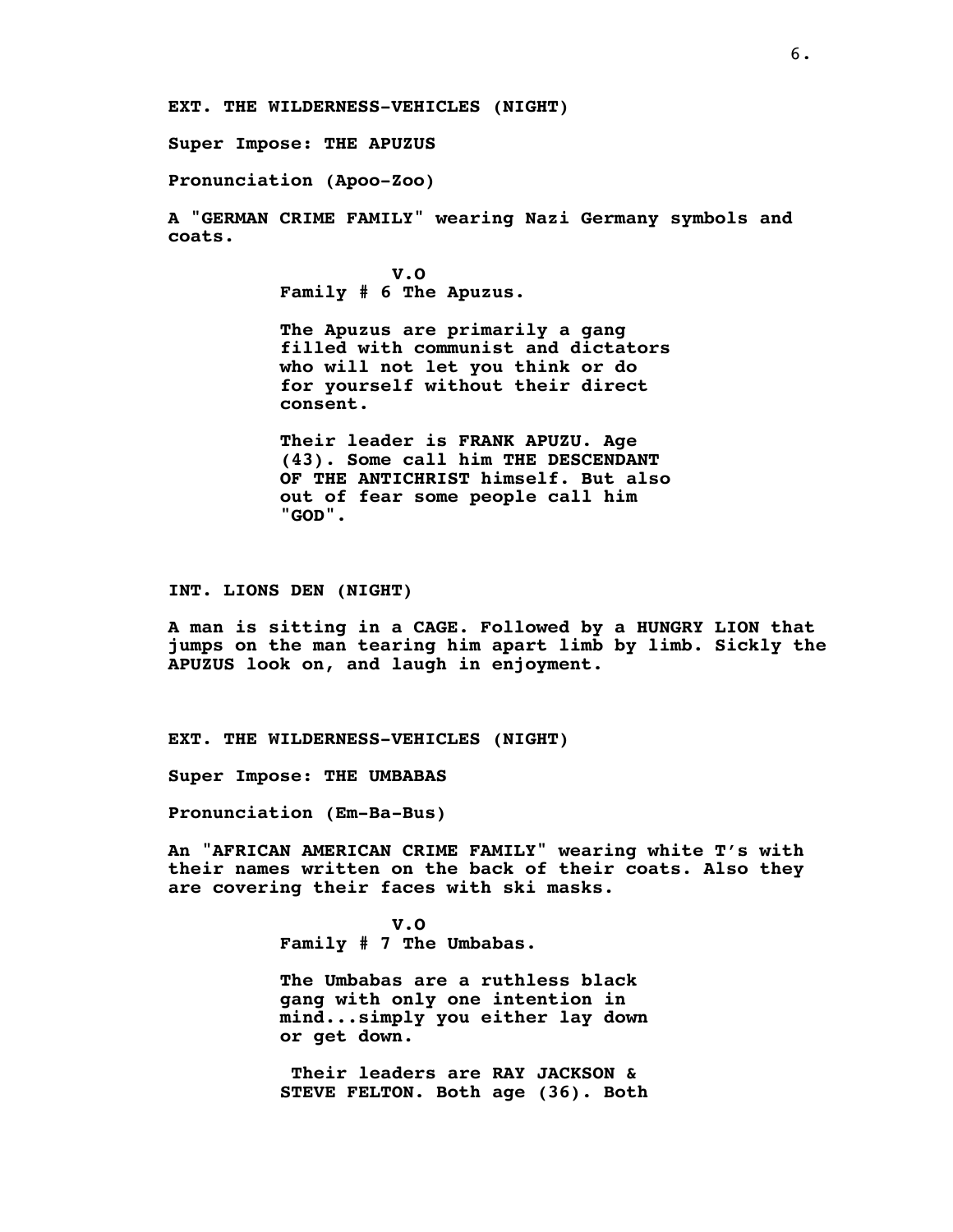**V.O born as fatherless child's in the projects. Both are vicious psychotic drug dealers & killers. And both will eat you alive for breakfast, lunch, and dinner, if you cross their paths in the wrong way.**

**EXT. CONSTRUCTION SITE (DAY)**

**A guy is strapped down upon a table screaming and crying for his life as huge construction bolder slaps the mans head off from his body.**

**EXT. THE WILDERNESS-VEHICLES (NIGHT)**

**Super Impose: Family # 8 THE ZUMPLUNS**

**Pronunciation (Zoom-ploons)**

**A "JEWISH CRIME FAMILY" wearing all black Arabic attire**.

**V.O Family # 8 The Zumpluns.**

**The Zumpluns are the great supremacy of Illuminati. Without them the Illuminati lacks heart and soul because they are the only ones that are willing to sacrifice their own lives to win a cause.**

**Their leader is JAPEL FLAYKASCA Age(45). A gambler at heart. One who loves to take risks to get ahead in life. Even if it means losing one of his own men's head literally**.

**EXT. CIA BUILDING (DAY)**

**A ZUMPLUN enters into a CIA building with grenades strapped to his chest and seconds later the building EXPLODES.**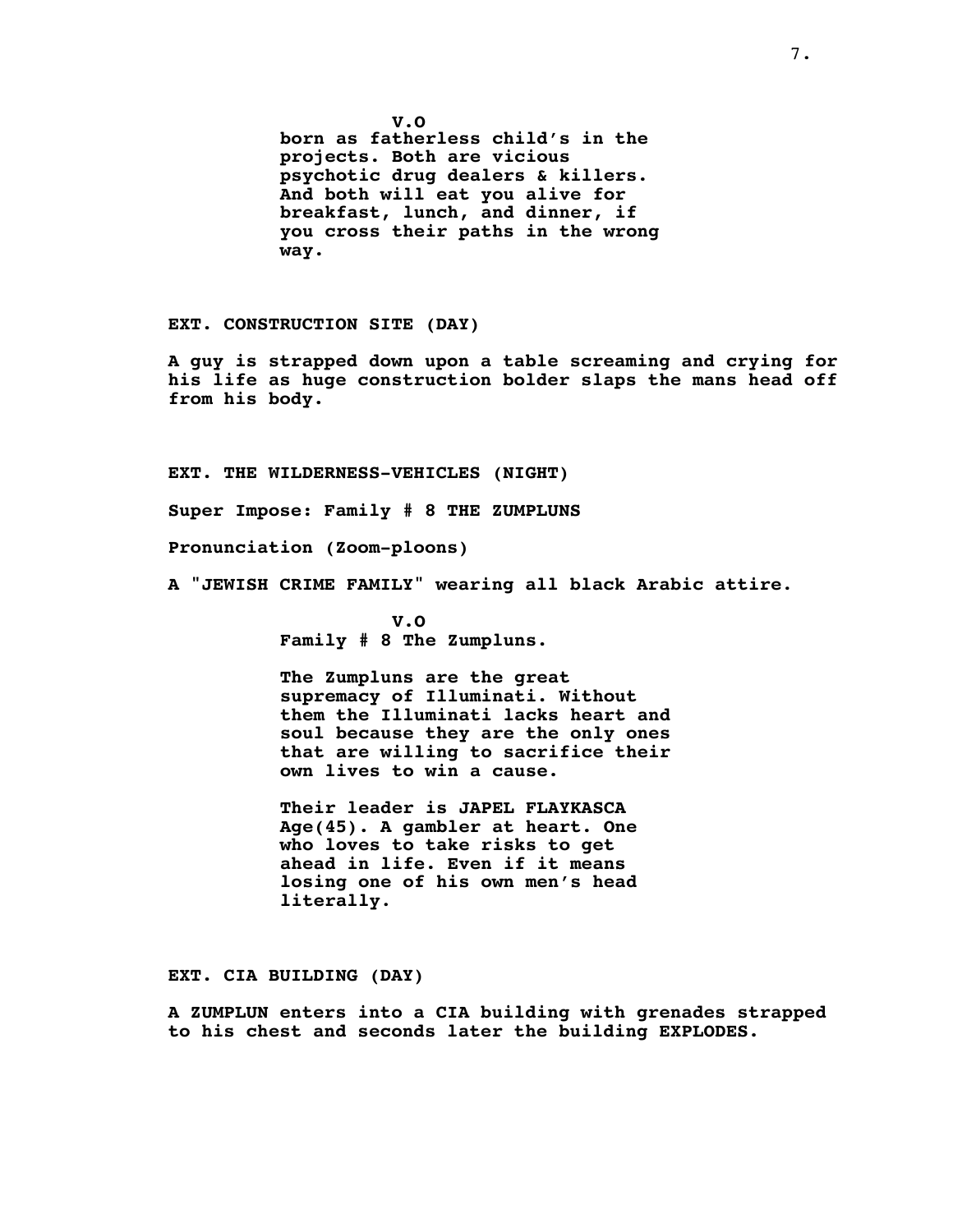**EXT. THE WILDERNESS-VEHICLES (NIGHT)**

**Super Impose: THE OSBIAGES**

**Pronunciation (Ahsssh-bah-gish)**

**A "LATIN CRIME FAMILY" wearing blue suits**.

**V.O Family # 9 The Osbiages.**

**The Osbiages are great extortioners as well as killers. And if you think that you can out smart them... then go ahead. But if you are not successful it is only because they completely removed your brain before you even had a chance to plan an attack.**

**INT. HOSPITAL- (NIGHT)**

**A guy is having his brain removed while he is still alive. Screaming in such horrible pain as the Osbiages enjoy the madness.**

**EXT. WILDERNESS-VEHICLES (NIGHT)**

**V.O Their leader is DANE JOLEPEKSKI Age(39). An ex mixed martial arts fighter and secret agent for the government. But he got tired of working for those sons of bitches and took matters into his own hands. Starting his own gang and corporation to take over the world.**

**EXT. STREETS- (NIGHT)**

**Dane Jolepekski is standing over a beaten and battered FBI agent with a gun.**

> **DANE JOLEPEKSI Tell your boys that God sent me.**

**He then shoots the gun as the scene blackouts into the next scene.**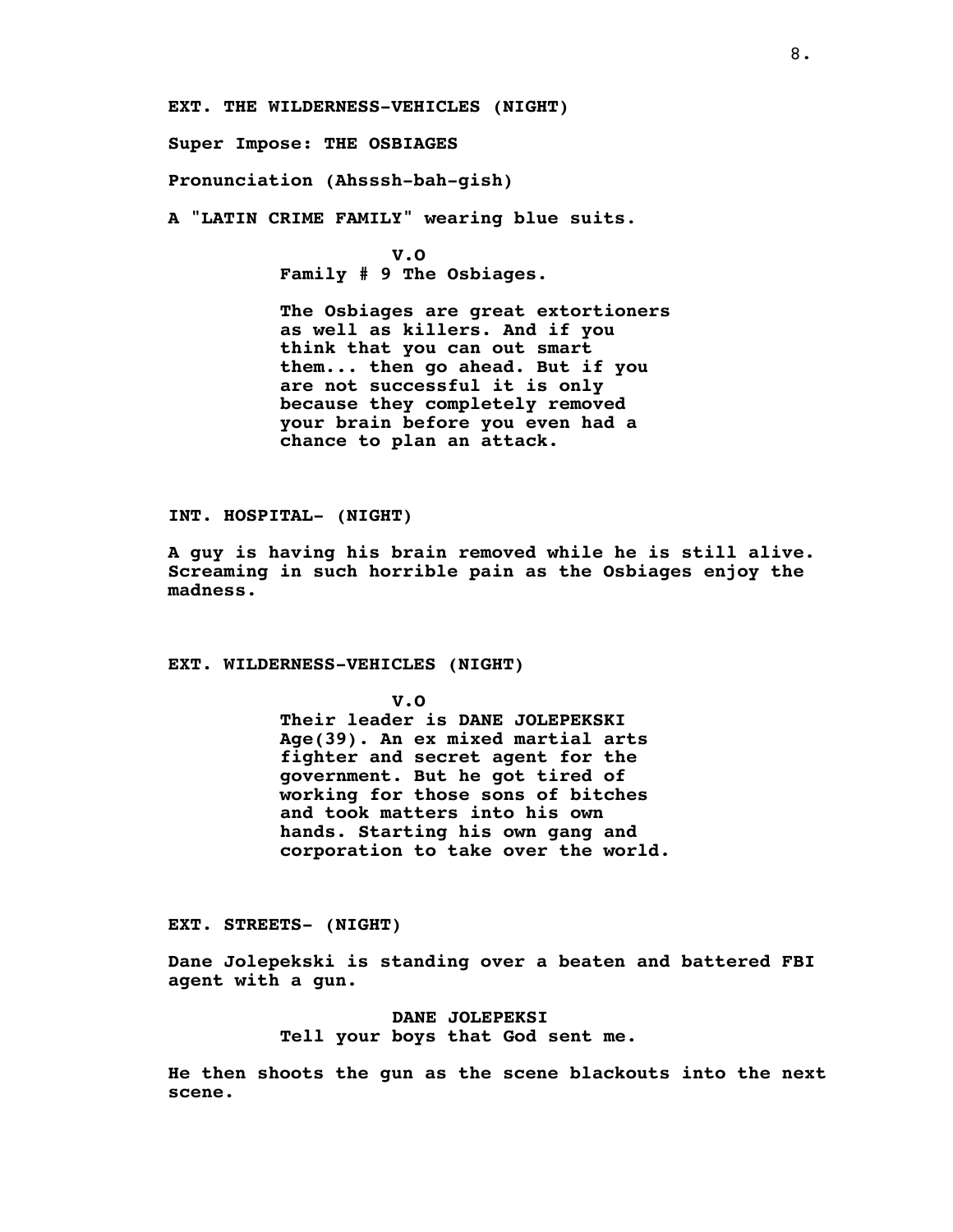**EXT. THE WILDERNESS-VEHICLES (NIGHT)**

**Super Impose: THE DEPLARRISHS**

**Pronunciation (De-plair-isshs)**

**A "RUSSIAN CRIME FAMILY" exiting their vehicles wearing all black suits.**

> **V.O Family # 10 The Deplarrishs**

**The Deplarrishs are the best at killing within the Illuminati. But only because they like to kill in masses rather than individually.**

**Their leader is AUGUSTIS OCENTRA. Age (38). A professional rapist and a child molester. And if your not careful he may rape, kill, and child molest your entire family.**

**INT. A MANS HOME (NIGHT)**

**The DEPLARRISHS are inside of a MAN'S HOME vandalizing the entire place. While the man views in horror his DAUGHTER, WIFE, AND MOTHER being rapped right in front of his eyes.**

**Also on the ground we view his other relatives LYING DEAD on the ground in a POOL OF BLOOD.**

**EXT. THE WILDERNESS-VEHICLES (NIGHT)**

**Super Impose: THE MCKEYS**

**Pronunciation (MC-Keys)**

**An "ITALIAN CRIME FAMILY" exiting their vehicles wearing black suits with clown make up on their faces.**

> **V.O Family # 11 The McKeys.**

**The McKeys are the most sadistic of the families because they have no problem killing off their own kind.**

**Their leader is ED MCKEY. Age (42). A sadistic thorough bread killer.**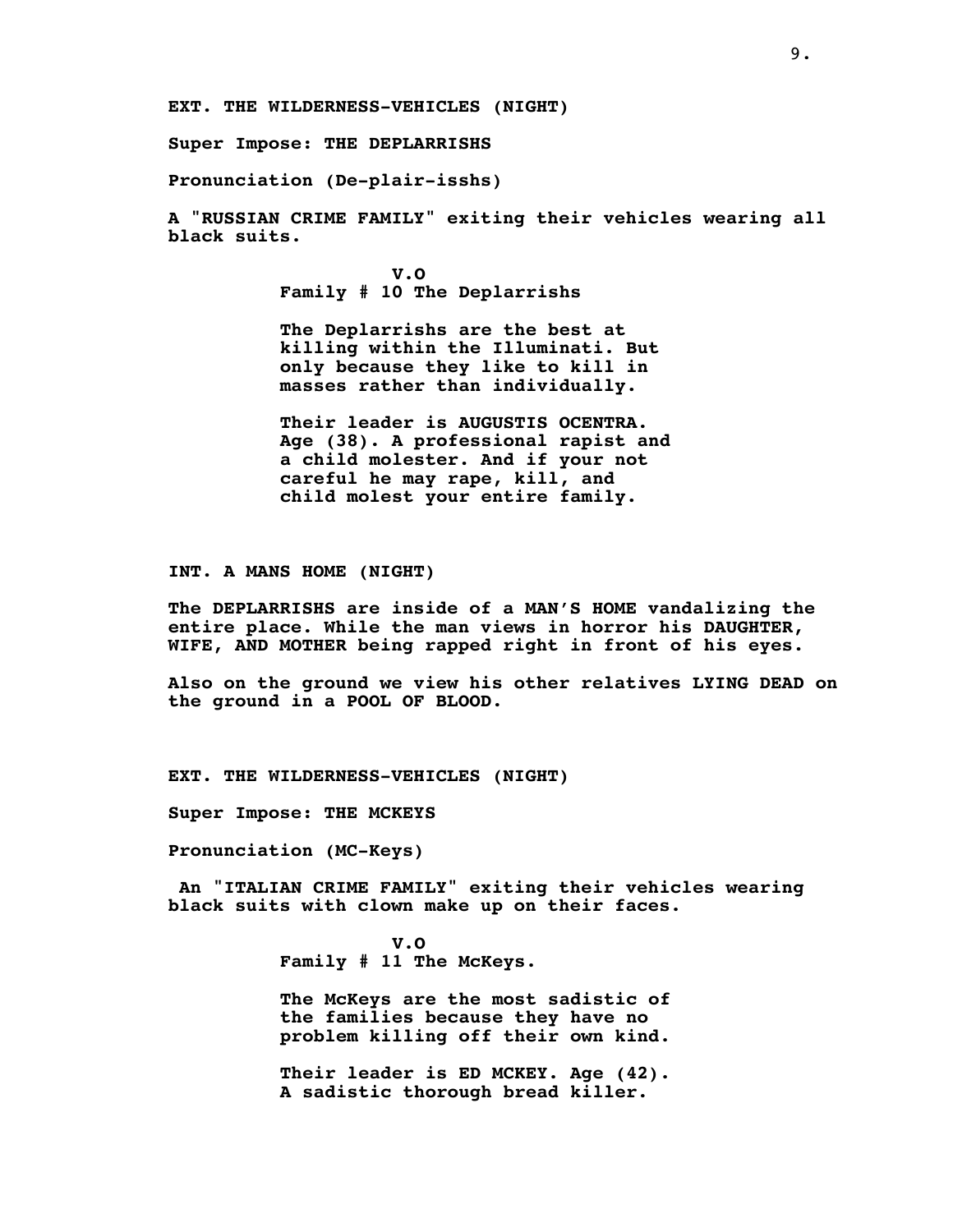**V.O Who does not take "No" or "Yes" for an answer...simply because he is mildly retarded and has no problem with killing for no reason at all.**

## **INT. WAREHOUSE (NIGHT)**

**The McKEYS are BLAZING a MAN in the FACE with a HUMAN BLOW TORCH, as he sits in a STEEL CHAIR in a warehouse screaming in pain.**

**EXT. THE WILDERNESS-HORSES (NIGHT)**

**Super Impose: THE TYKUOHUNS**

**Pronunciation (Tie-Cow-Hoons)**

**A "NATIVE AMERICAN CRIME FAMILY" getting off their horses wearing Indian attire.**

> **V.O Family # 12 The Tykuohuns.**

**The Tykuohuns are basically a family that loves to practice ancient traditions that require human sacrifices. And they are the key reason to these forms of practices today.**

**Their leader is MELI TY TY. Age (26). She became the gangs leader after her father was viciously murder. And for revenge she no longer kills her victims. She buries them alive.**

### **EXT. GRAVEYARD (NIGHT)**

**A GUY is TRAPPED in a CASKET, as he screams and cries to get out as they throw DIRT over him.**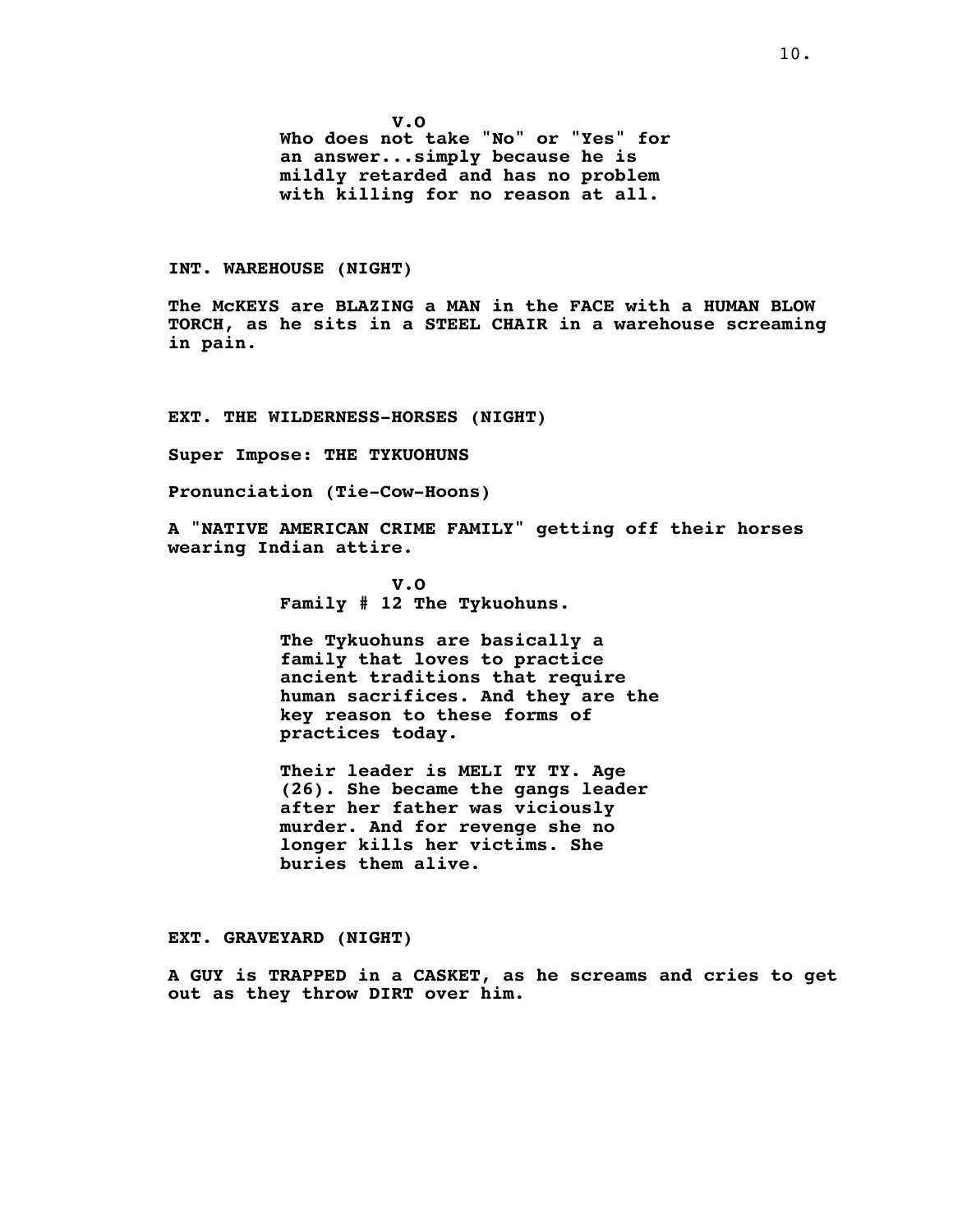**EXT. THE WILDERNESS-VEHICLES (NIGHT)**

**Super Impose: THE YODEACEZS**

**Pronunciation (Yo-de-ah-cezs)**

**A "HISPANIC CRIME FAMILY" exiting their vehicles wearing Native American mixed with European attire also with their emblem YC on the back of their coats.**

> **V.O Family # 13 The Yodeacezs.**

**The Yodeacezs are the most neglected of the gangs. "Orphans" I like to call them. But when they are rejected by society they always seem to find away to adapt to their situation and fit in. If you know what I mean?**

**Their leader is JOSE RAMIREZ Age (48). The only real orphan of the crew. But he likes it this way because it gives him a excuse and reason to dislike and kill everyone else, if they don't obey his orders.**

## **INT. VACATED BUILDING (NIGHT)**

**A man is seated upon a metal slack with a guillotine placed over him. Strapped down helpless as The Yodeacezs breaks both of his ankles and hands with a huge hammer. And then finishes the kill with the blade of the guillotine falling down upon his face.**

# **EXT. THE WILDERNESS- SACRIFICIAL ALTAR-WHIRLWIND (NIGHT)**

**Help from anyone seems to be so far away, as the High priests begin to say a prayer over the 2 victims. DARK CLOUDS AND LIGHTNING ERUPTS in the night sky forming a WHIRLWIND.**

**Coming down the aisle between the Illuminati we view AFRICANS, and INDIANS doing RAIN DANCES. Intensely beating on their drums while chanting and screaming wildly, as the whirlwind begins to open up.**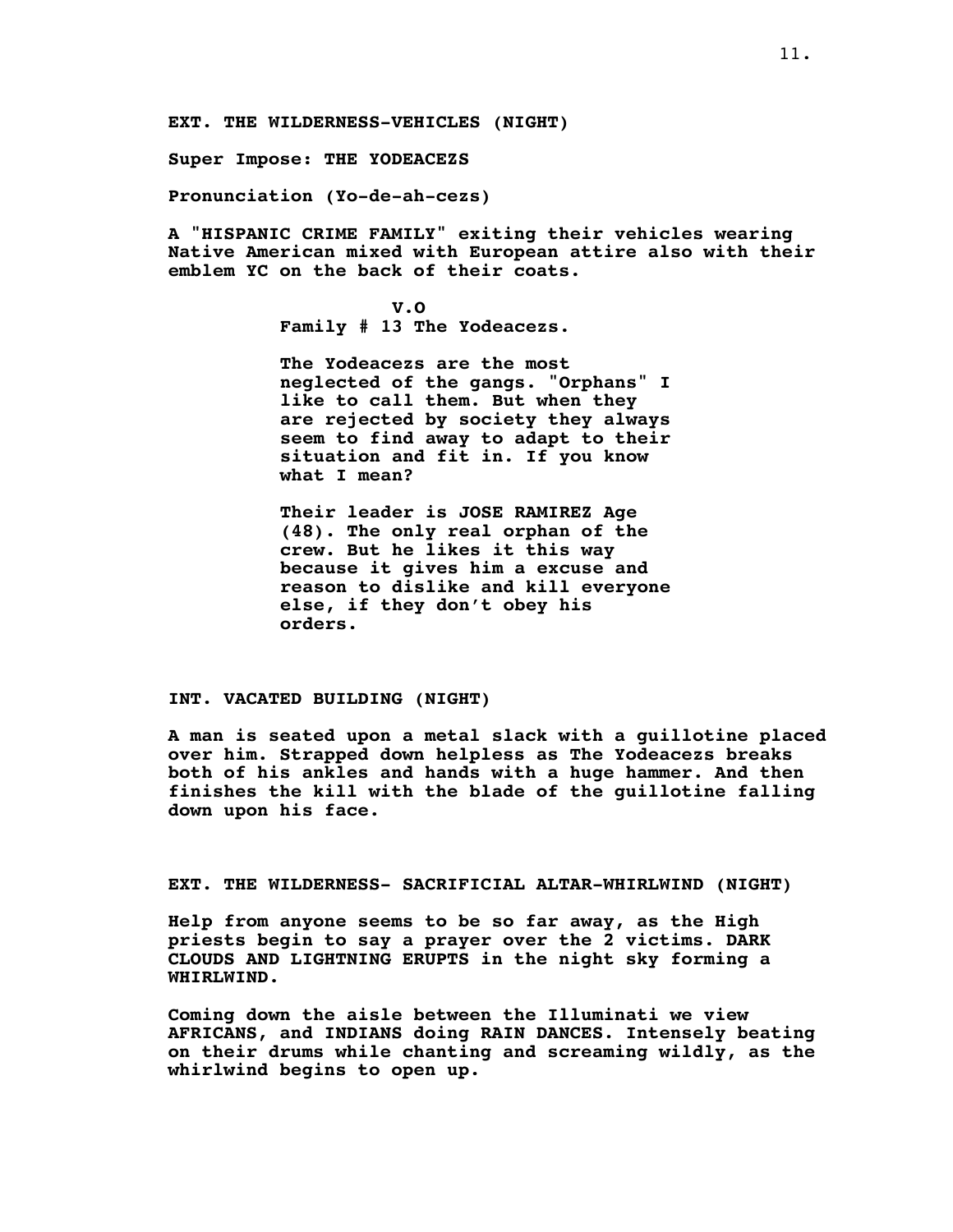**EXT. THE WILDERNESS- SACRIFICIAL ALTAR (NIGHT)**

**4 GIANT FOOT SOLDIERS called THE NEPHILLIM begin to skin the two victims alive with SHARP EDGED BLADES, slicing their skin off like it was hot butter, as they scream in pain.**

**A High Priest flickers a little HOLY WATER over the 2 victims, as he begins to say a prayer.**

> **HIGH PRIEST Hail Mary, full of grace.**

**The Lord is with thee.**

**Blessed art thou among women, and blessed is the fruit of thy womb, Jesus.**

**Holy Mary, Mother of God, Pray for us sinners, Now and at the hour of our death.**

**In the name of the father, the son, And the Holy Spirit.**

**Amen.**

#### **EXT. THE WILDERNESS-WHIRLWIND- ALTAR (NIGHT)**

**In the whirlwind we see 2 EVIL REPTILIAN SPIRITS making their way out into the open sky, as the Nephillim seizes their gruesome display. But only to begin another.**

**The victims look almost lifeless as the 2 evil spirits finally make their way towards the altar. Turning from a spiritual form to a more materialized version of their evil selves.**

### **EXT. THE WILDERNESS- CROSSES (NIGHT)**

**The Nephillim waste no time at all as they drag the 2 victims to A PAIR OF CROSSES laid out upon the ground.**

**Stretching their arms and legs out. They pound NAILS deeply into their wrists and ankles, as they scream in terror.**

**Lifting the 2 victims into the air a Nephillim grabs a TORCH, and sets them on FIRE. As they give off their last cries and yells.**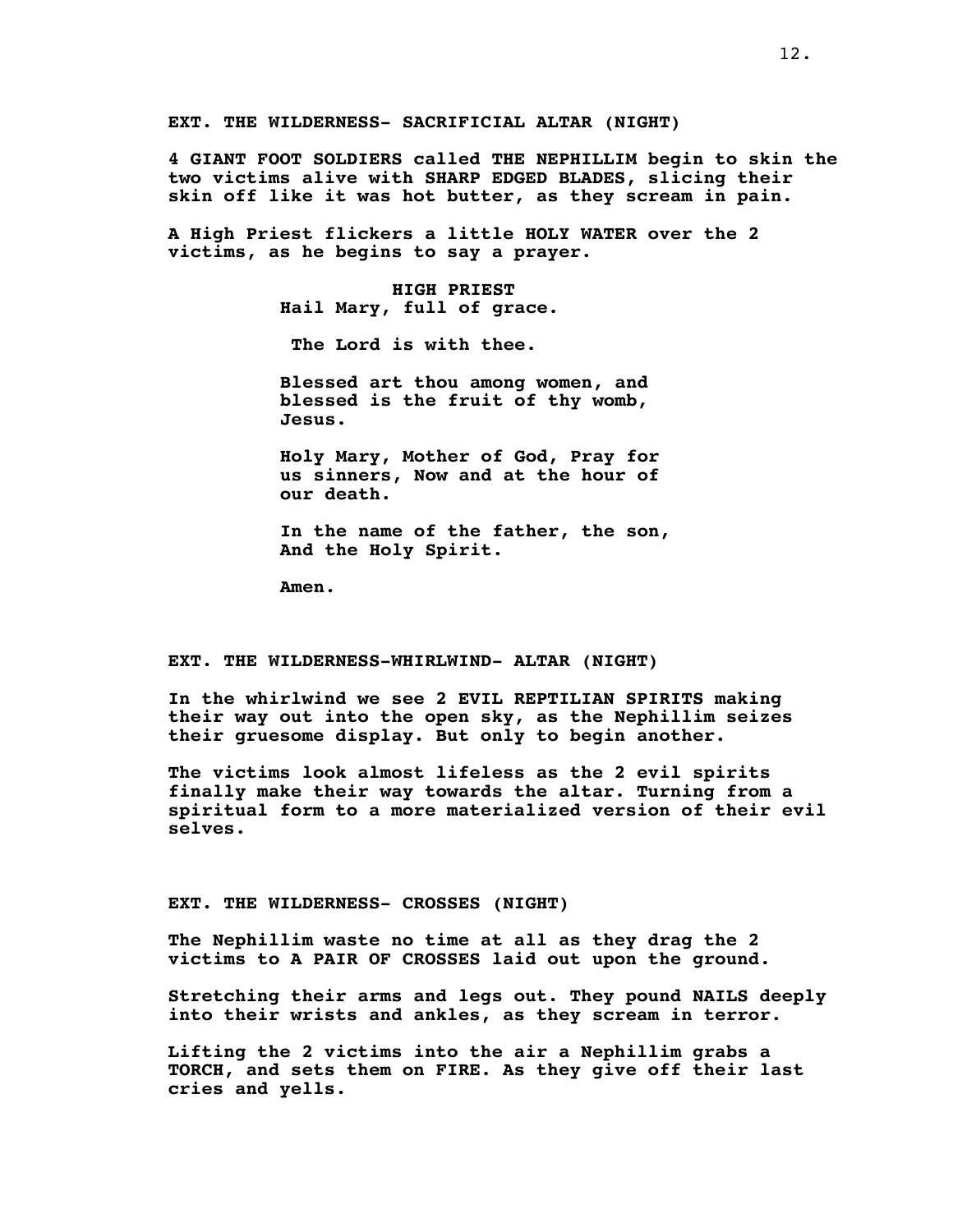**One of the evil reptilian spirits starts to walk towards the female victim. Gazing into her eyes through the fire and all.**

**Later RIPPING OUT HER SOUL, as she dies leaning her head to the side.**

**The boy is also seen dead as well as The Illuminati looks on as the evil spirits turn back into their spiritual form through the whirlwind.**

**The scene ends as we are left with 2 BURNT TO A CRISP BODIES hanging on crosses.**

> **(V.O) Divided the families fell one by one as they rivaled one another year after year eventually ending up dead or in prison.**

**EXT. STREETS OF AMERICA (DAY)**

**The INDIVIDUAL GANGS are killing each other on the STREETS OF AMERICA for the right of supreme power and ruler ship.**

> **(V.O) (CONT'D) But until one day the gangs leaders had enough and proposed a group meeting to discuss a mutual agreement that would soon beat out all other gangs of the world...together as one impenetrable unit they would be unstoppable.**

**EXT. THE WILDERNESS (NIGHT)**

**Image: The LEADERS OF EACH GANG, and its MEMBERS are at a BOARD MEETING. SIGNING what seems to be a PETITION or a FORM OF AGREEMENT for the NEW ESTABLISHED GANG.**

> **(V.O) (CONT'D) Bound by the blood of a serpent king this was the day they finally agreed upon something and shook hands....This was the day they became "THE ILLUMINATI"**.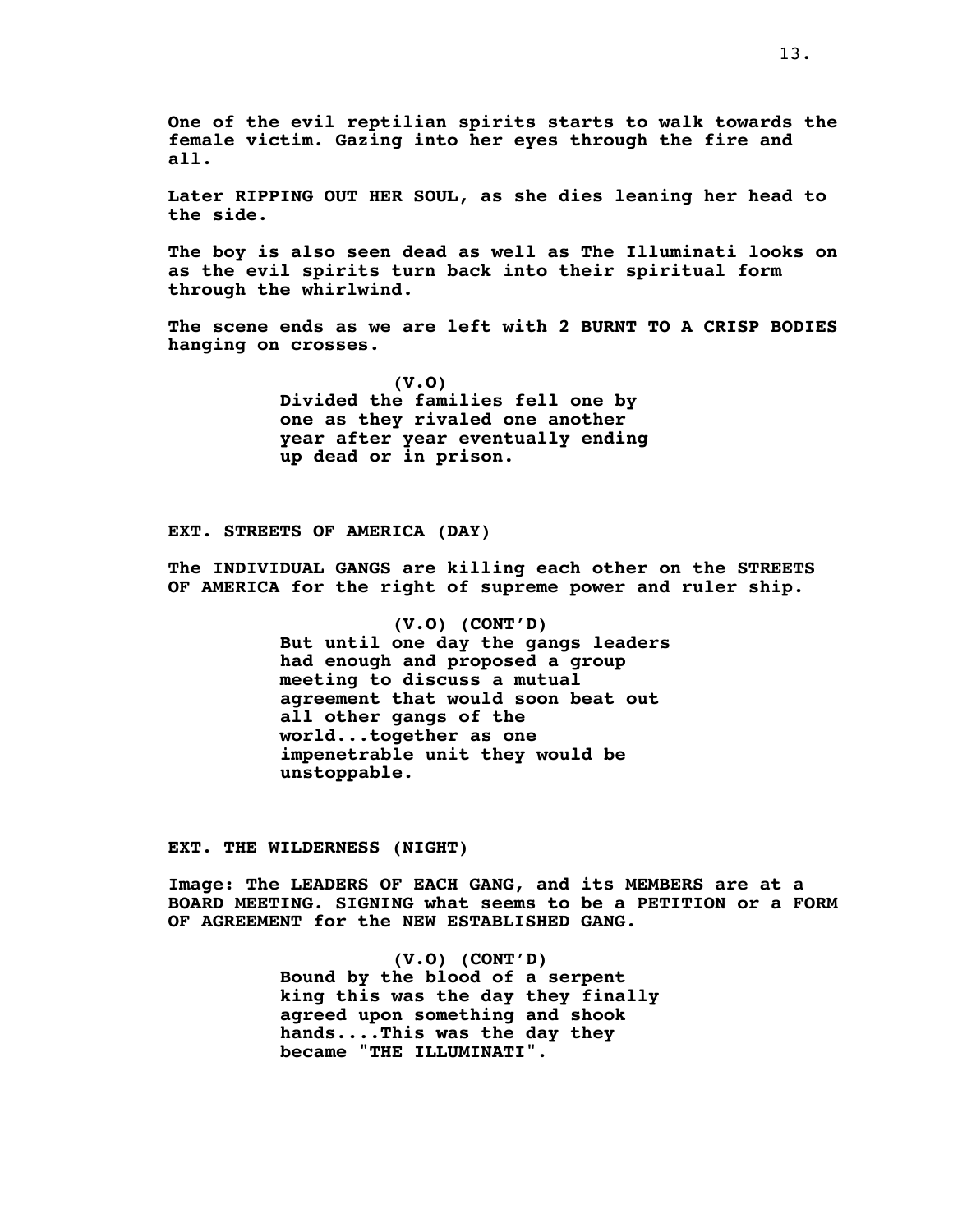**Each gang member is standing in a line. Drinking from what seems to be the HOLY GRAIL, as a HIGH PRIEST serves it to them one by one. Also placing the sign of the cross in ash form across their foreheads.**

> **(V.O) (CONT'D) Their primary weapon of choice is their leader ...their father... The Devil.**

**A GUN COCKS and SHOOTS into the next scene.**

# **EXT. THE ILLUMINATI SNAP SHOT+PICTURE FRAME**

**The title of the movie "The ILL" comes across the screen as all 13 families are in one picture together.**

- **1.The Gustavas**
- **2.The Hanieches**
- **3.The Baytons**
- **4.The Cowkers**
- **5.The Apuzus**
- **6.The Xeers**
- **7.The Deplarrishs**
- **8.The Yodeacezs**
- **9.The Umbabas**
- **10.The Tykuohuns**
- **11.The Osbiages**
- **12.The Zumpluns**
- **13. The McKeys**
- = **The Illuminati**

**Some are SMILING, while others are MEAN MUGGING, and of course there is always one of them that are EXPRESSIONLESS.**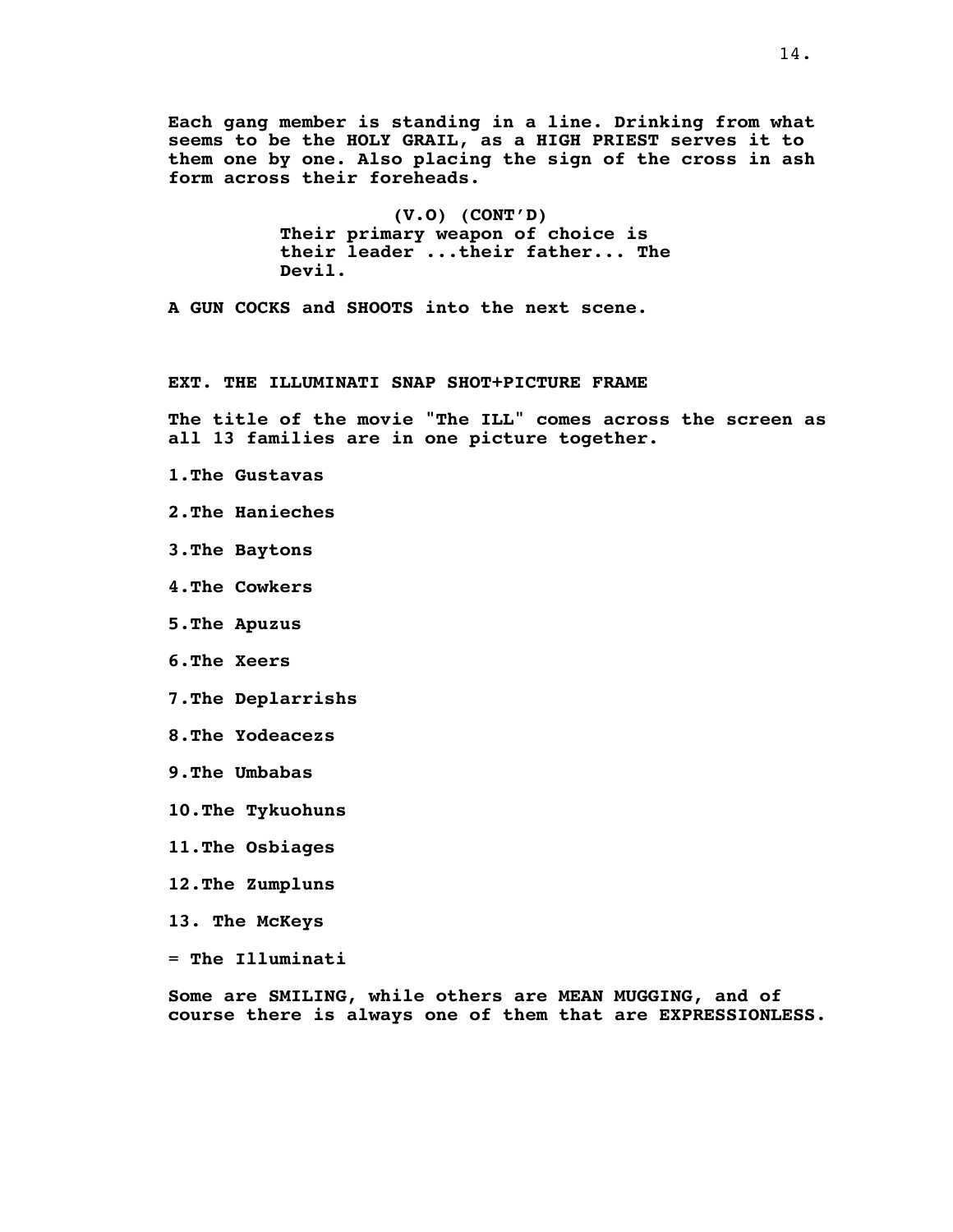**INT. UNDERGROUND CITY (NIGHT)**

**After the ceremony the GANGS meet up at they're beautiful UNDERGROUND CITIES to have DINNER and ENTERTAINMENT.**

**The cities are cave like, but are elegant and luxurious in style.**

**The entire city looks like a rich man's paradise mixed with crystal and gold layouts everywhere.**

**Many people dressed in gang attire roam about, and others casual or business attire.**

**No one under 18 is seen in sight.**

## **INT. CELL VAULTS-KITCHEN (NIGHT)**

**A butcher is chopping up human bodies with a razor sharp blade as he puts it down for a second. And walks toward a huge dark & cold cell vault with HUNDREDS OF SLAVES in it.**

**The slaves start to scramble not to be chosen, as the butcher takes one by the neck, throwing him to the ground.**

**Blasting his crown into pieces. There after the butcher drags his headless body out.**

**INT. THE COLISEUM (NIGHT)**

**As for the ENTERTAINMENT they have made a SPECIAL COLISEUM the size of a FOOTBALL FIELD for their HYBRID CREATIONS.**

**HALF MAN HALF ANIMAL CREATURES**.

**The COLISEUM is packed with all the gangs lining up for their seats, as WAITERS come around SLAPPING plates onto each table.**

**The food looks indescribable. Maybe human body parts I suggest: EYES, TOES, TONGUES, EARS, the ETCS...mixed into a delicious edible meal for them.**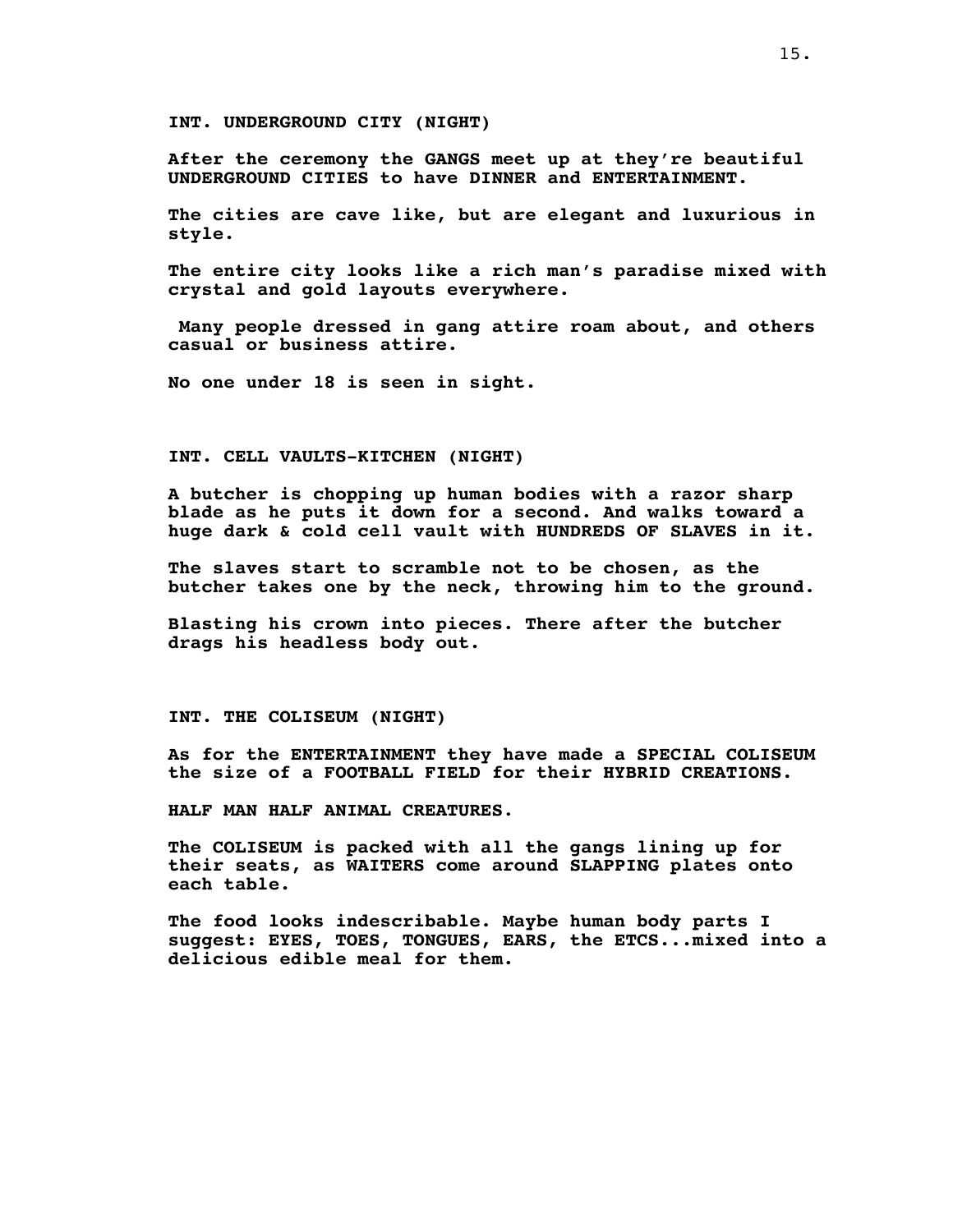**INT. BACKSTAGE-PRISON CELLS (NIGHT)**

**CHIEF UMBABA opens a prison cell and pulls out 3 KENYANS.**

**CHIEF UMBABA Aight y'all know what time it is. You, you, and you come out let's go. We don't have much time before the show starts.**

**The Kenyans are moving pretty slow, as they seem to be a little scared. Putting their hands up into the air not to be shot, looking into the chiefs eyes strangely.**

> **CHIEF UMBABA (CONT'D) Nigga who the fuck you looking at like that?**

**CHIEF UMBABA slaps one of them in the head with a RIFLE.**

**CHIEF UMBABA (CONT'D) Come on got damn it move it. We ain't got all damn day.**

**INT.COLISEUM- SKY BOX (NIGHT)**

**Sitting in a sky box is the XEERS, and the HANIECHES as they patiently wait for the show to start.**

> **DR.KRILL HANIECHE So are you ready to lose the big fight today Dr.Xeer?**

**Dr.Moham Xeer has a serious face upon him. But deep down inside he's bursting with excitement.**

> **DR.MOHAM XEER Lose? You just wait my man is ready.**

**DR.KRILL HANIECHE So for the record, the deal is that if you lose...**

**DR.MOHAM XEER**

**Lose?**

**DR.KRILL HANIECHE Yes... lose you stupid piece of shit. If you lose I will get to initiate the first outsider into our society.**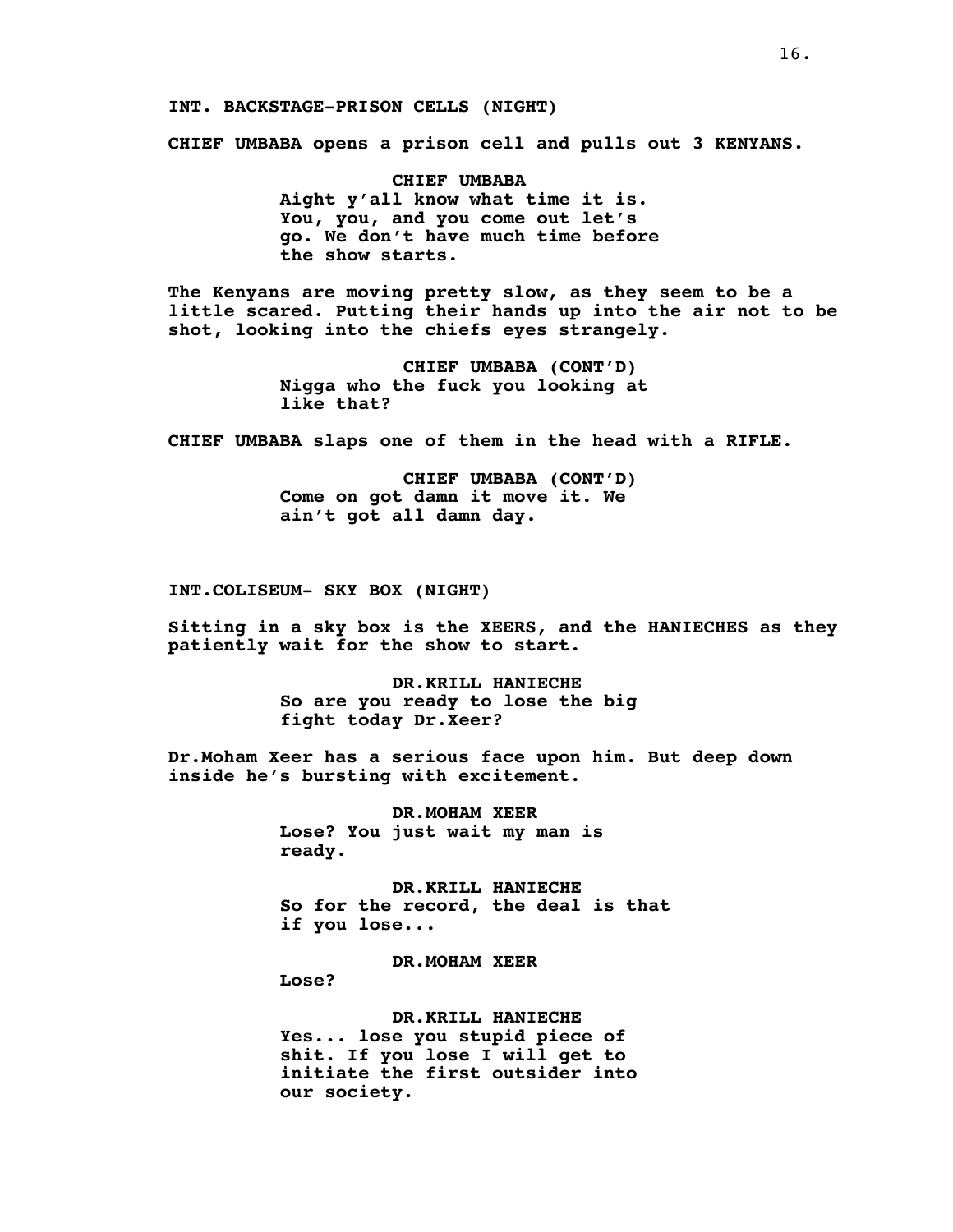**DR.MOHAM XEER So what makes you so certain that my man will lose?**

**Dr.Xeer looks over at his friends laughing a little.**

**DR.KRILL HANIECHE Oh OK I see you wanna play games.**

**Dr.Krill whips out a DEATH WAGER CONTRACT from his BRIEFCASE slamming it onto the table.**

> **DR.KRILL HANIECHE (CONT'D) If you think your man can even stand a chance side by side with mines then sign the death wager.**

**DR.MOHAM XEER I mean what is that?...a piece of paper to wipe my ass with.**

**Laughing a little with his friends.**

**DR.MOHAM XEER (CONT'D) I mean come on guys is he serious?**

**He can't be serious is he?**

**DR.KRILL HANIECHE I thought you'd bitch up.**

**DR.MOHAM XEER Bitch up? I'll show you bitch up.**

**He turns towards a waiter as he silently pulls out his gun.**

**DR.MOHAM XEER Hey waiter can you come over here for a second.**

**Waiter strides over to him.**

**DR.MOHAM XEER (CONT'D) Hey can you sign this in my name for me please?**

**WAITER**

**Yes sir.**

**He quickly signs it.**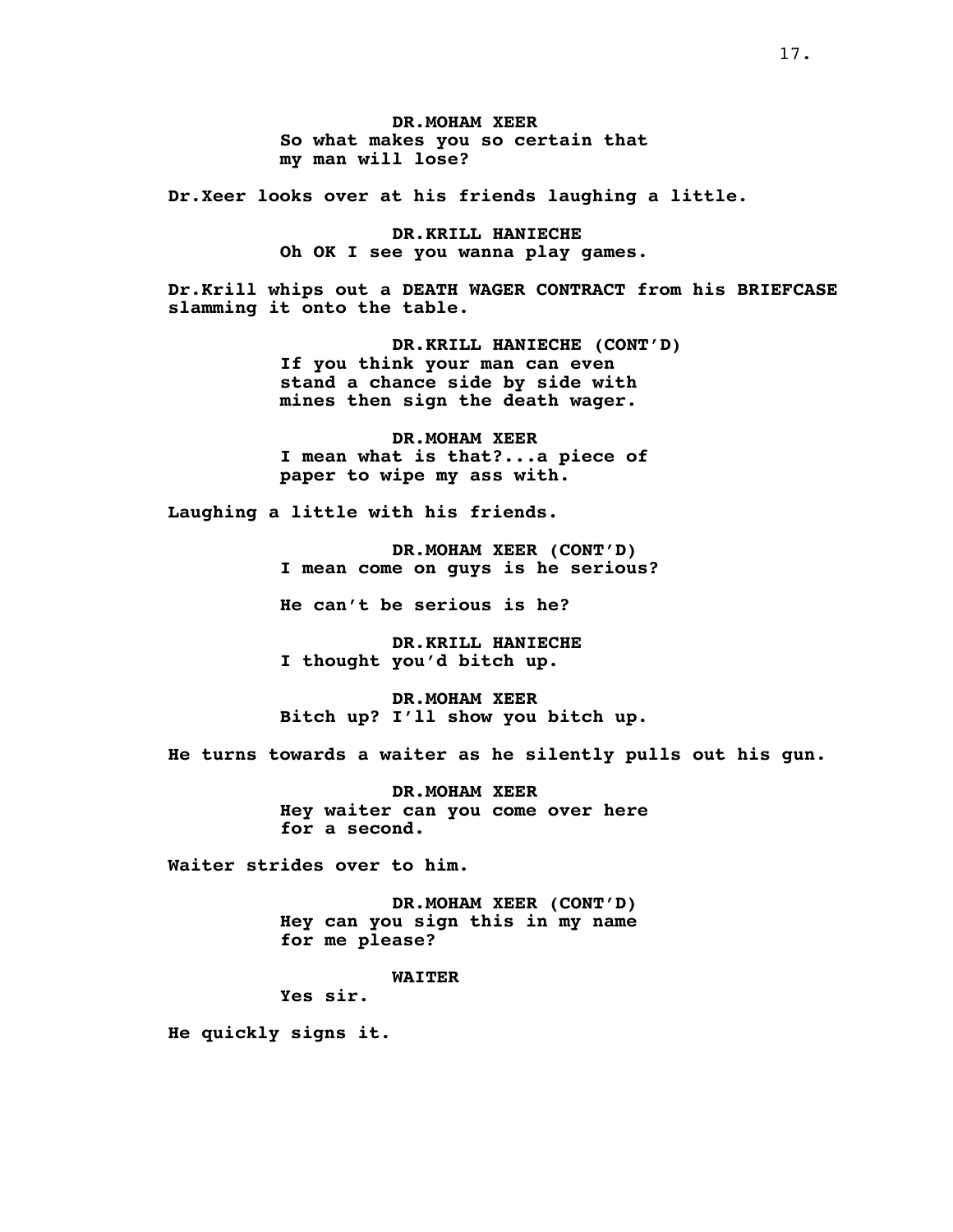**WAITER Is that it for you sir?**

**DR.MOHAM XEER No. But thank you I appreciate that.**

**DR.MOHAM XEER shoots the guy in the chest as his body falls back violently to the ground.**

**Dr.Xeer is quite amused by all of this. Laughing historically, as he turns back towards Dr.Hanieche.**

> **DR.MOHAM XEER (CONT'D) Now what was you saying?**

**DR.KRILL HANIECHE Oh, look the shows bout to start.**

**INT. COLISEUM- 1 YARD LINE (NIGHT)**

**Lined up at the 1 yard line the Kenyans are scared for their lives. We can sense that their hearts are pounding fast as their legs begin to shake, and tremble a little.**

**Their faces look as if their balls have been ripped off with sweat already dripping from their bodies.**

**The crowd is excited, acting wild, and crazy as if GOD and the DEVIL himself are about to square off as the REFEREE holds the start gun.**

**INT. COLISEUM-FIELD-CAGES (NIGHT)**

**The CHEETAH WARHOGS behind the Kenyans are impatiently waiting to devour their victims, as they GROWL through their cages like RAGING BULLS.**

**One of the Umbabas gives a signal to the referee to start the race.**

> **REFEREE On your mark... get set... go!**

**As the referee shoots the gun, the Kenyans are off to the races.**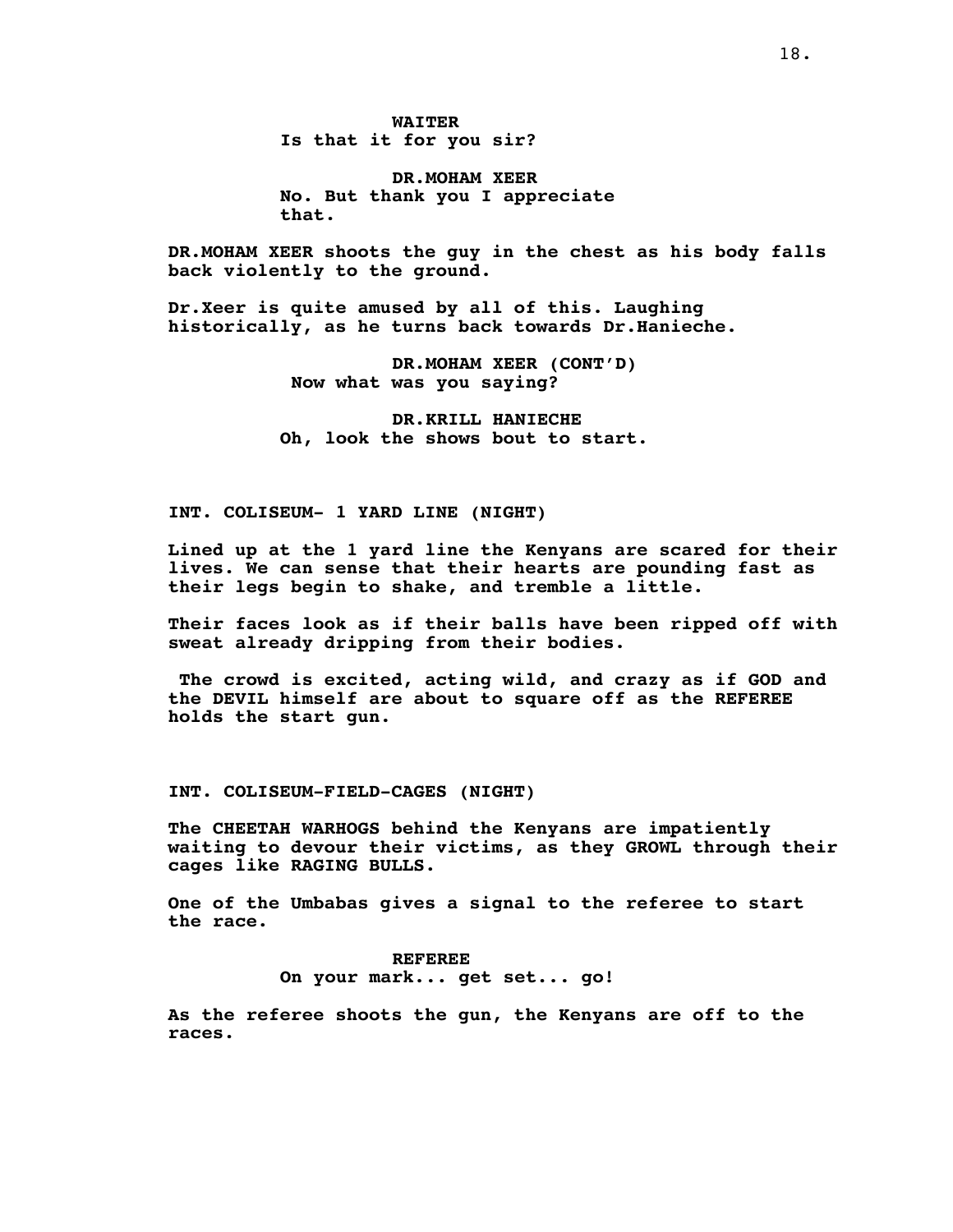**INT. COLISEUM- 20 YARD LINE-LATER (NIGHT)**

**Running as fast as they can now on the 20 yard line the cheetah warhogs are let loose busting out with magnificent speed.**

**The runners are scared as all hell now as you can see it in their faces. From hearing the THUNDEROUS FOOTSTEPS of the cheetah warhogs.**

### **INT. COLISEUM- FIELD-LATER (NIGHT)**

**The cheetah warhogs approaching in rapid speed catch's the FIRST RUNNER right before he reaches the gate, as he TRIPS up, and is eaten alive.**

**The Kenyan is screaming in horrible pain and agony as the cheetah warhog RIPS OFF his flesh from the bone.**

## **INT. COLISEUM- FIELD-ELECTRIC FENCE-LATER (NIGHT)**

**Focusing on the THIRD RUNNER, he makes it to the gate. But not far enough up on the gate away from the cheetah warhog as it jumps up on the gate, and bites his leg off.**

**The Kenyan, screaming in pain, and agony, clinches to the gate trying his best to hold on. But he gets SHOCKED a little by the ELECTRIC FENCE. Losing his grip as he falls off to be eaten alive.**

## **INT. COLISEUM-ELECTRIC FENCE-LATER (NIGHT)**

**Viewing the second runner he makes it up the gate in time not to be caught by the hungry cheetah warhog. But the cheetah warhog immediately begins DIGGING in the ground, as if it was an evil treasure hunter who has just struck gold.**

**Going up the fence the Kenyan gets JOLTED a couple of times. Struggling to hold on he slips, but manages to catch his grip, as he goes around to the other side.**

**As time is of the essence. The Kenyan slides down a few yards and then jumps off as he sees the cheetah warhog is almost done bull dozing its way through.**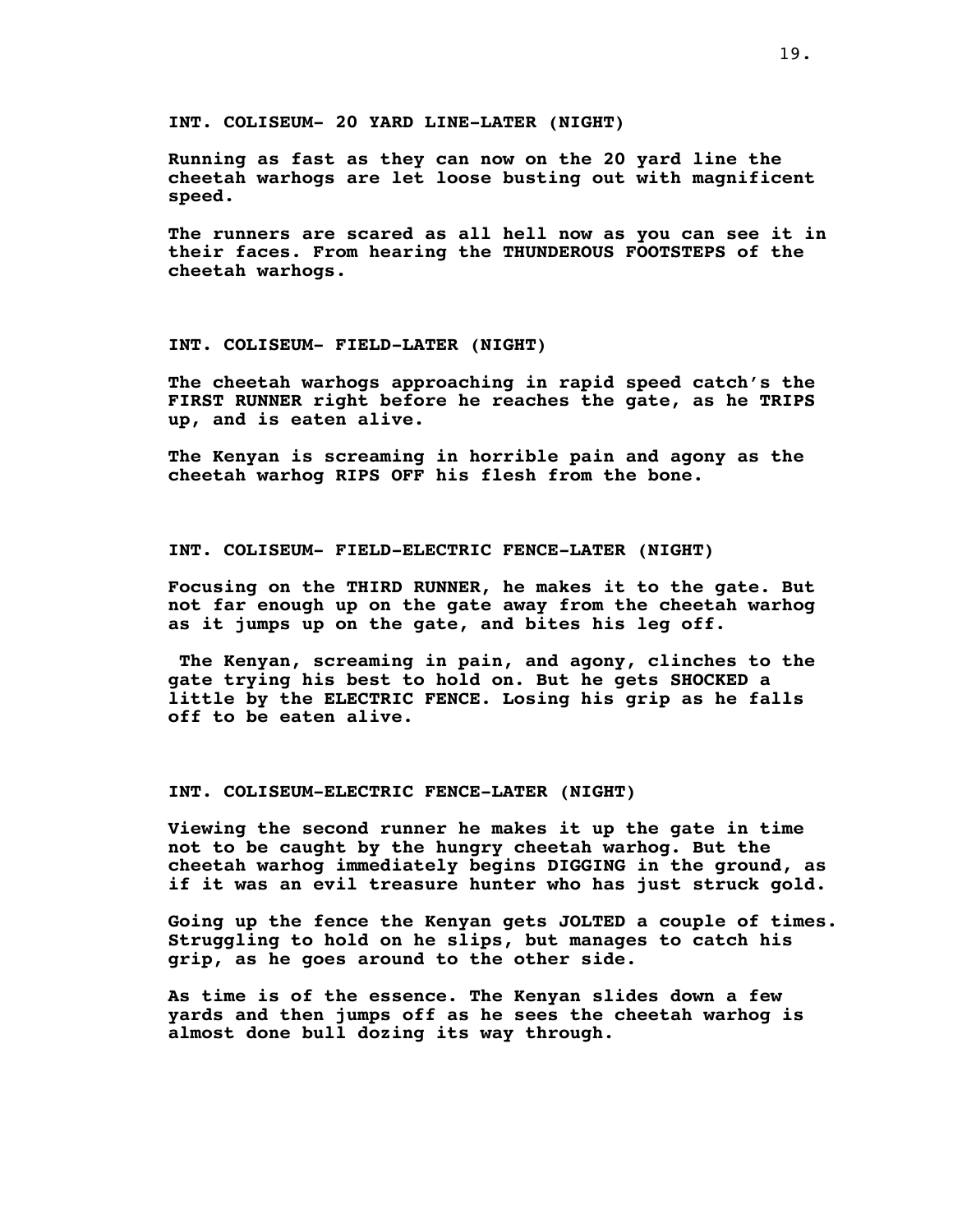**INT. COLISEUM-70 YARD LINE-ELECTRIC FENCE-LATER (NIGHT)**

**The Kenyan, a little shaken up makes it to the 70 YARD LINE as the cheetah warhog busts threw the hole with tenacious rage.**

**The Kenyan is SWEATING BULLETS as he looks back nearing the exit on the 90 YARD LINE. But the cheetah warhog is approaching rapidly and just a few yards behind.**

## **INT. COLISEUM-FIELD-DOOR-LATER (NIGHT)**

**The Kenyan, running for dear life PRESSES A BUTTON next to the door shutting out the cheetah warhog just in time. As it GROWLS desperately, trying to get at him through the gate.**

**The Kenyan**, **exhausted, and in incredible shock looks into the hybrid eyes and FATES.**

## **INT. COLISEUM-BACKSTAGE-LOCKER ROOMS (NIGHT)**

**Now for the MAIN EVENT. A guy with a monk hoody on is banging on this loud ancient temple type of bell.**

**The Battle is between DEATH BLOW & JUST BLAZE. They are 2 hybrid creations designed by Dr.Krill Hanieche & Dr.Moham Xeer for another sadistic ritual is about to take place as the coliseum goes cold and dark in nature with a huge metal gate enclosing the field.**

**Meanwhile the families quite down. Place bets. And indulge despicably into their dinner. While watching an opera singer perform at the middle of the coliseum field. Singing in the most beautiful and epic voice imaginable. Coming up from under the ground.**

#### **INT. JUST BLAZE CHAMBER (NIGHT)**

**Dr.Moham Xeer tosses his security guards to the side as he anxiously opens the door to Just Blaze chamber. He leaves it open as Just Blaze is seen marinating in a pool of fire.**

**Super Impose: Just Blaze**

**Just Blaze has the face of a lion and a reptilian put together. Mixed with the compounds of liquid hot fire and speed that makes him the perfect adversary for any opponent.**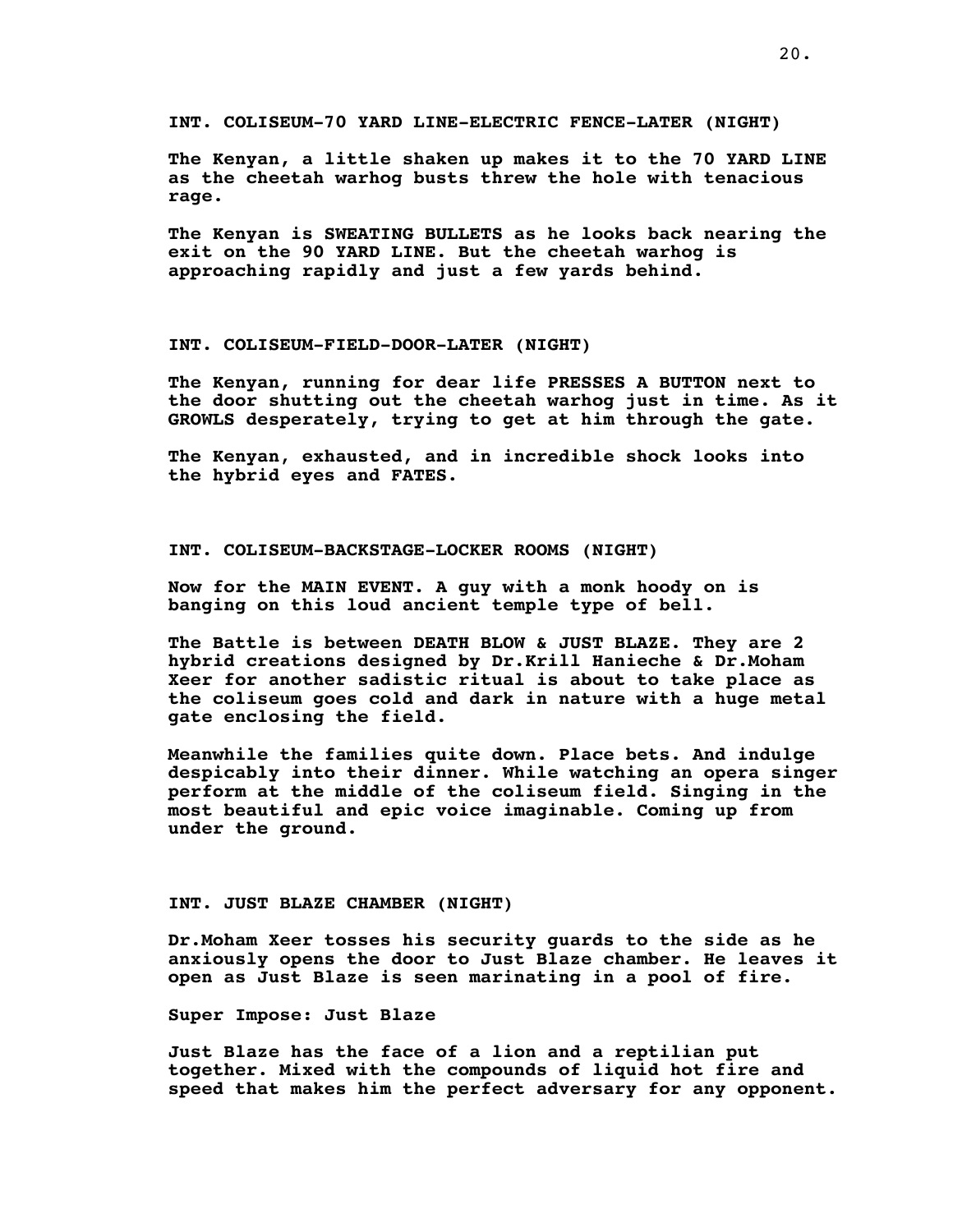**Dr.Xeer stands over Just Blaze as he marinates away in peace.**

### **DR.XEER**

**Just Blaze. My 2 Billion dollar project. Ive spent nearly my whole life working on you. And look atchu wasting away in a 3 dollar tub of goo.**

**Dr.Xeer kicks at the pool of fire without burning himself.**

**DR. XEER Just Blaze get the fuck up. Lets go we got money to make. And I'd be damned you waste it on my time.**

**Just Blaze gets up and stands in the pool of fire looking like Hell itself. The madness that is on his face should be enough to kill somebody.**

**As he exits the pool of fire giving a great big roar. Unleashing his claws of fire exiting through the chamber door with incredible speed.**

## **INT. DEATH BLOWS CHAMBER (NIGHT)**

**Dr.Krill walks up to Death Blows chamber and opens the hatch. He then closes the door back behind him as the room has just enough light to see both of their faces.**

**For Death Blow is given the privilege to view the moon every night as he stares through his clear window.**

**Super Impose: DEATH BLOW**

**Death Blow is monstrous in size. Standing about 8 ft tall 1100 pds of flesh and muscle. Born with pure hatred in his heart for everyone except Dr.Krill.**

**Dr.Krill lights one of his cigars as he stares at his evil creation for just a moment.**

> **DR.KRILL HANIECHE (Slowly speaking) Death Blow. The Descendant of Hercules himself. Ideally you where created to be his evil half brother. Born with pure hatred in your heart and the strength of a 1000 men.**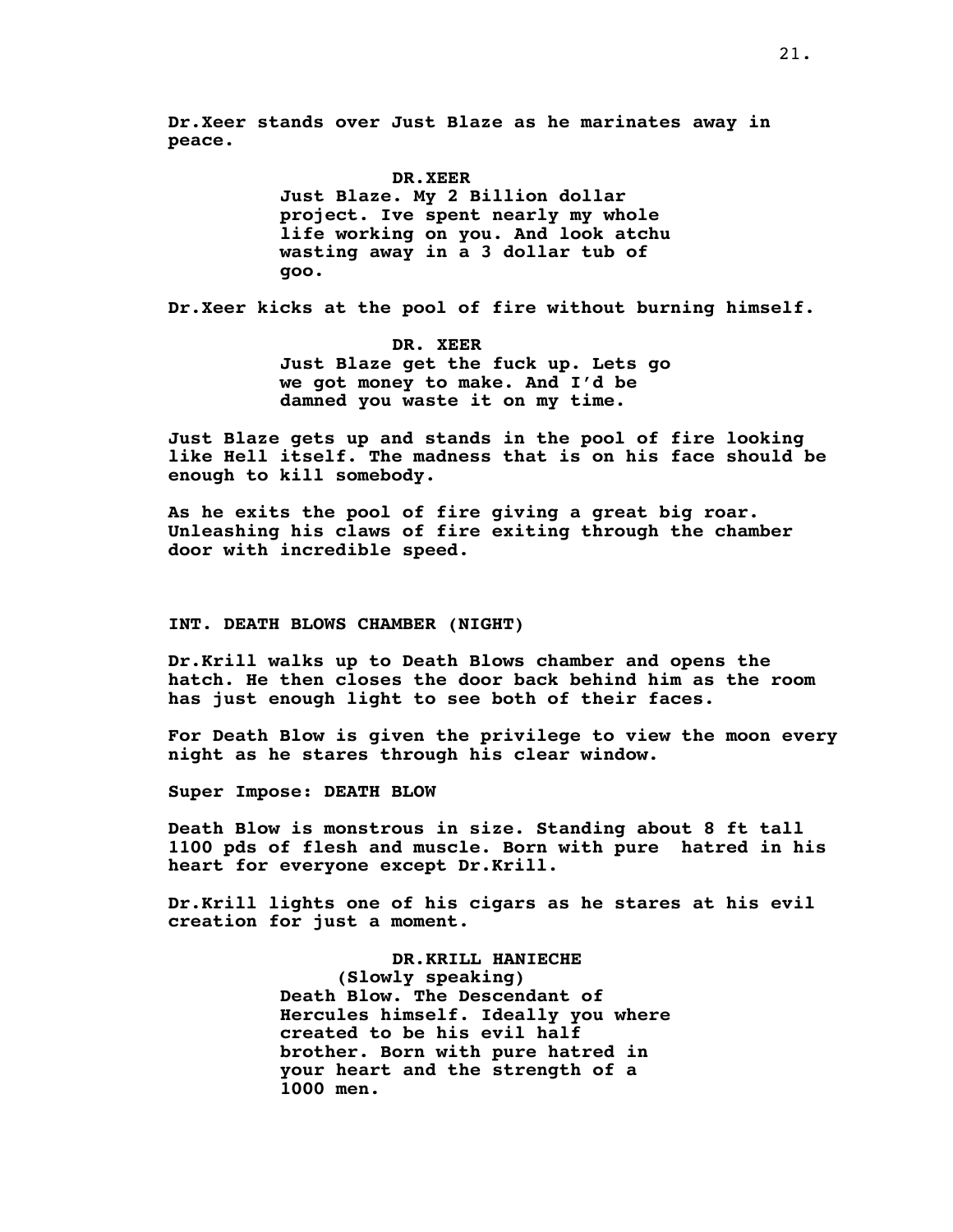**It is time... you may go.**

**Death Blow turns and looks at Dr.Krill with a sign of relief and immediately begins to break out of his metal chains and tear downs the entire chamber door. Growling like he hasn't eaten in years.**

**We are left with a smiling but smokey Dr.Krill Hanieche.**

**DR.KRILL HANIECHE Go get em boy.**

## **INT. JUST BLAZE DARK TUNNEL (NIGHT)**

**Just Blaze is moving tremendously fast and in a blaze through the underground tunnel that will lead to the gates of the coliseum field.**

**INT. DEATH BLOW DARK TUNNEL (NIGHT)**

**Death Blow is taking his time as he bull dozes his way through the concrete walls that will lead to the gates of the coliseum field.**

#### **INT. COLISEUM-FIELD (NIGHT)**

**Just Blaze in all of his fire and glory is seen jumping down towards the coliseum field. But Death Blow is not too far behind as he buses through a wall just as The Opera singer has just finish in time as he/she is lowered into the depths of the coliseum out of harms way.**

**The roars and looks of both Just Blaze & Death Blow gets the crowd amped as they begin to scream and yell outside the metal gate. Both opponents stare at each other across the field in utter madness before engaging in attack.**

**Charging at one another in blazing speed. DEATH BLOW smashes into JUST BLAZE trucking over him as they roll over on the ground. JUST BLAZE quickly pouncing to his feet, as he seems to be OK. Delivering a MASSIVE COMBINATION to DEATH BLOWS chest area with his claws of fire.**

**Death Blow is bleeding profusely as he becomes fueled in anger. Attempting a COUNTER STRIKE, he fails as Just Blaze seems to be a little too fast and agile for his taste. Just Blaze is delivering devastating MUAY THAI knee kicks, and elbows in the process.**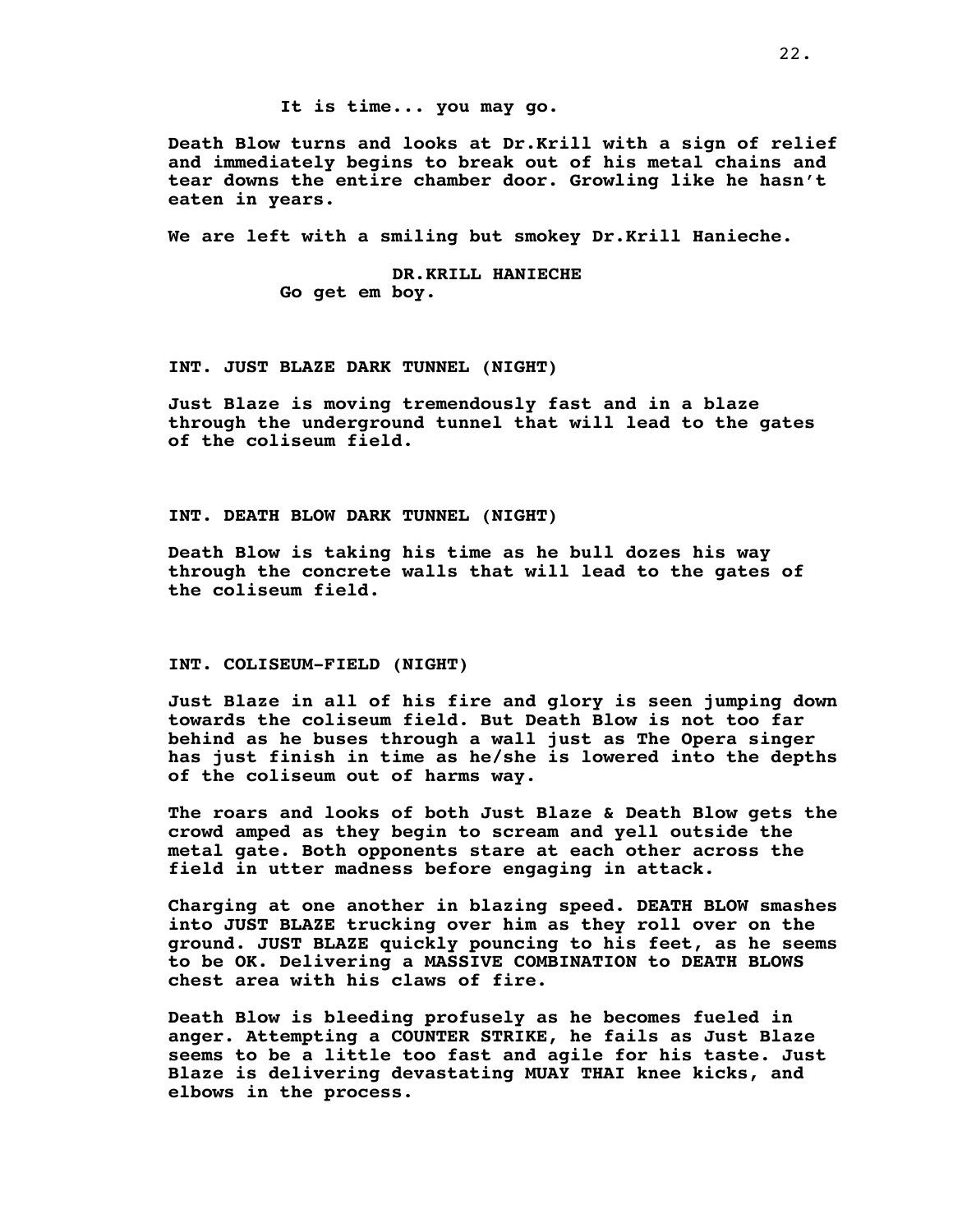**Looking as though he is having his way with Death Blow. Making it look like he might be his very own personal bitch.**

**But Death Blow who has had enough glances over into his creator eyes, and with a signal he waits for Just Blaze to get closer for attack.**

**And when he does he picks Just Blaze up power bombing him into the concrete ground. Creating a HUGE indentation into the CONCRETE FLOOR.**

**Just Blaze is looking lifeless, as the fight is over. But not until Death Blow pounds into his face a little, with the fists of 100 MIKE TYSON'S.**

**The CROWD boohoos, and chants for Death Blow. While others toss out their bet wagers unto the field at Just Blaze in anger.**

**DEATH BLOW covered in blood pounding, and beating on his chest gives a thunderous roar towards the crowd filled with rage, and leaves the field.**

**INT. LOUNGE (NIGHT)**

**The family leaders of each family gather around in the lounge for a few drinks, and smokes to discuss who will be the lucky human to be initiated into their society.**

**As the room is filled with PICTURE FRAMES of the WORLD'S GREATEST SERIAL KILLERS OF ALL TIMES glancing at the names------------------------------------------------**

**TED BUNDY, ALBERT FISH, JEFFREY DAHMER, and JOHN WAYNE GAYCE**

**Sitting at a small round table with ash trays and wine glasses amongst them.**

**BILL GUSTAVA. Smiling while toting on his cigar.**

**BILL GUSTAVA You did quite a job on that bastard of a beast of yours Dr.Krill.**

**Quiet and impressive show I should say the least.**

**DR.MOHAM XEER Beginners luck.**

**ED MCKEY. Grabs DR.XEER face.**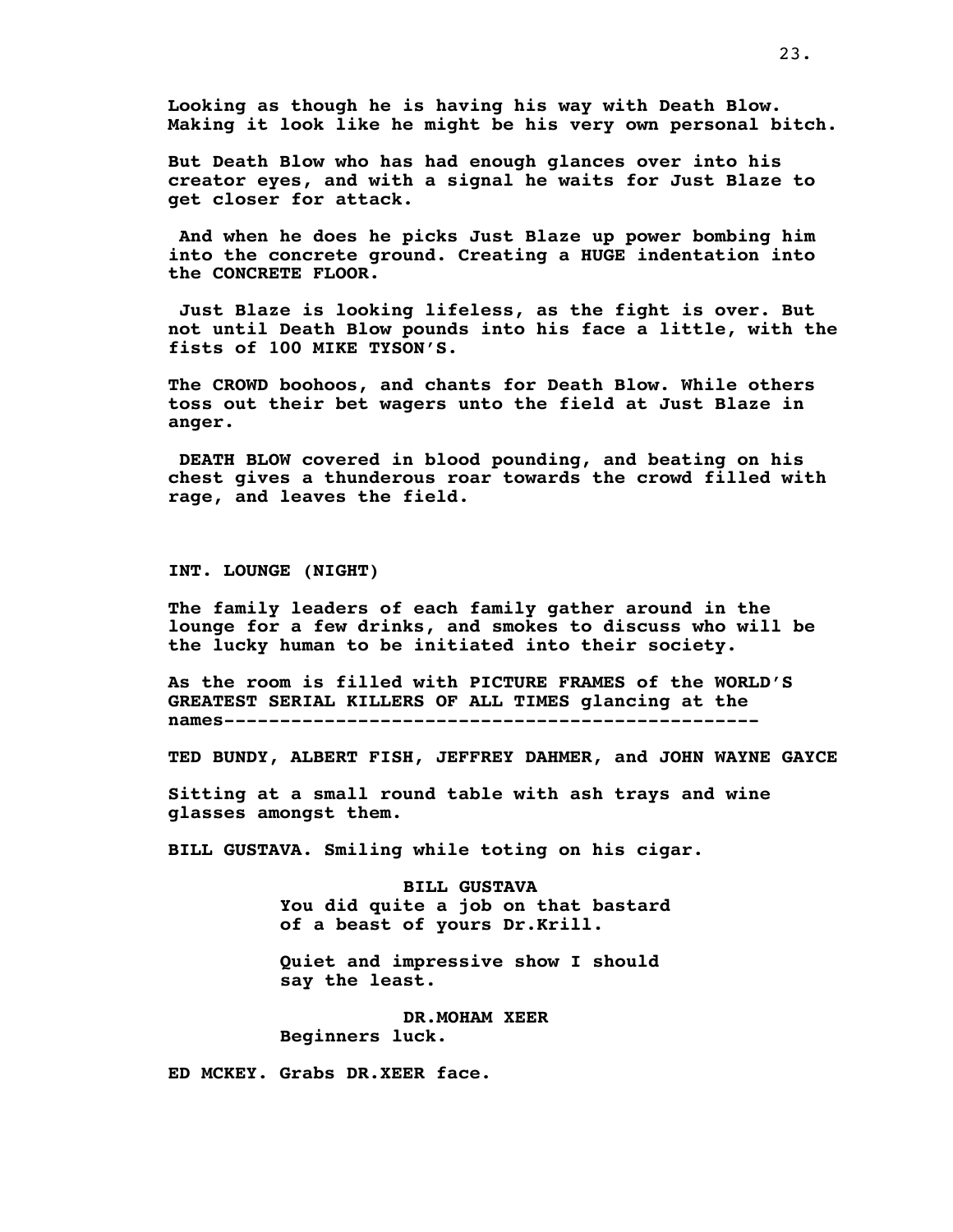# **ED MCKEY Awhhhh look who has a sad face.**

**Dr.Xeer pushes Ed from his face and looks at Dr.Hanieche.**

# **DR.MOHAM XEER So who will it be!**

**DR.KRILL HANIECHE. Walks over and opens a FILE CABINET, and takes a look down at his files of many people, and suddenly stops at a local friend by the name of MR.JOHN HOOKEM.**

**He walks back over to the fellas, and slams the file down on the table for everyone to see.**

> **DR. KRILL HANIECHE It will be... Mr.Hookem.**

**FRANK APUZU. Smiles and laughs as he grabs and holds the file.**

> **FRANK APUZU Mr.Hookem? This pathetic piece of shit that lost his wife, and kids in a fire a few years back.**

**ED MCKEY. Runs across the screen screaming.**

**ED MCKEY Fire. Fire. Fire.**

**Letting off a COUPLE OF ROUNDS from his GUN laughing also but ill-fied and sadistically.**

> **BILL GUSTAVA Silence yourself!... You little freak. My God.**

**Ed giggles a little more, and then sighs placing the GUN to his head. Acts as though he has blown it off, and falls to the floor.**

> **DR.MOHAM XEER Oh, give me that.**

**DR.XEER snatches the file out of Frank's hands placing his GLASSES on, as he takes a look scheming down the file.**

> **DR.MOHAM XEER (CONT'D) Wait he's a fisherman for Christ sake. You should be ashamed of yourself.**

**Flicking the file back at DR.KRILL.**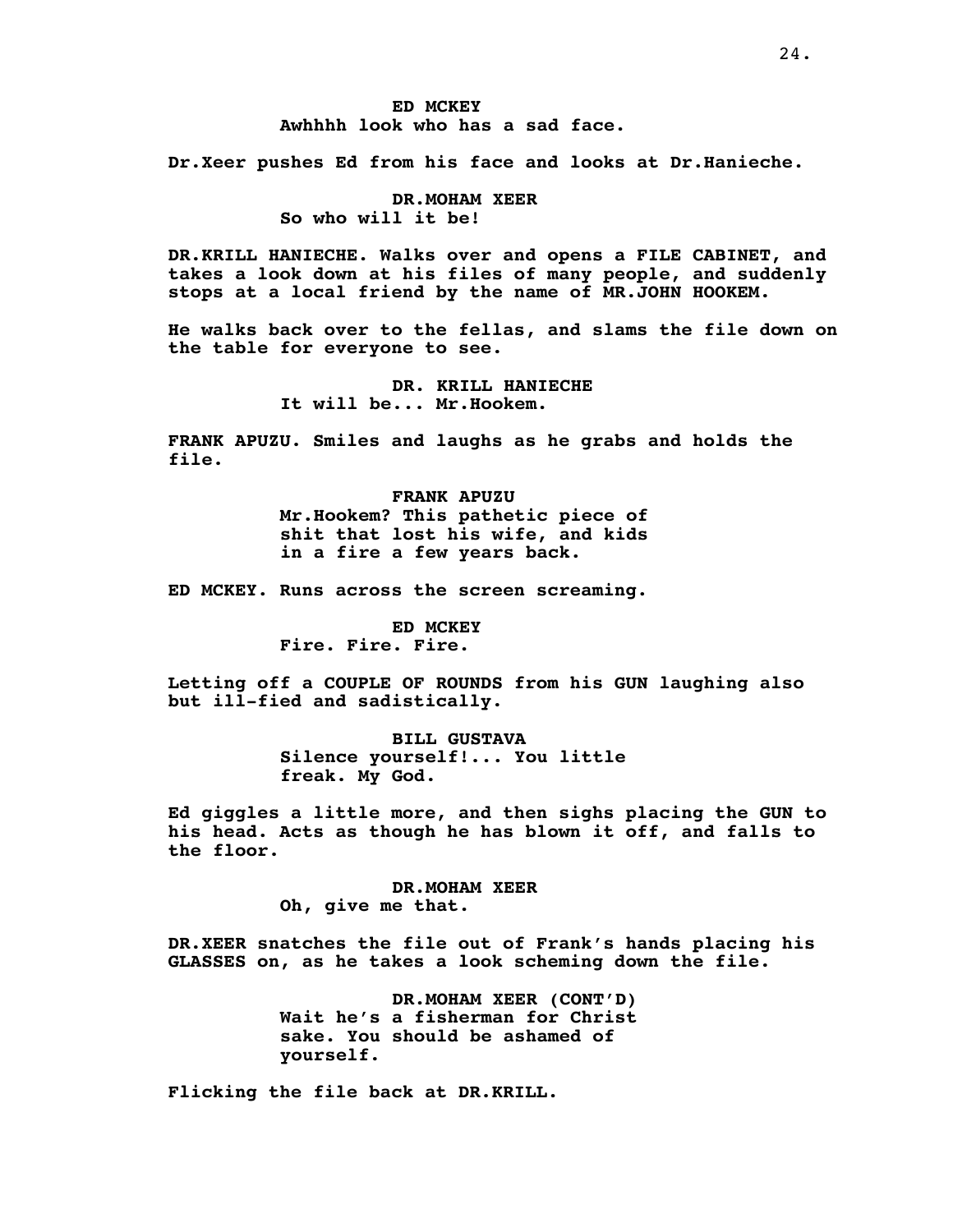**DR.KRILL HANIECHE (smiling a little) Yea, I know that what makes it interesting don't you think?**

**All looking down at the file and photograph of Mr.Hookem savagely.**

> **BILL GUSTAVA Mr.Hookem huh? Well I don't think it's a bad choice. And if it's Mr.Hookem you want... Mr.Hookem it is.**

**INT. MR.HOOKEMS HOUSE- DR.HANIECHES OFFICE (EARLY MORNING)**

**The next morning DR.HANIECHE calls MR.HOOKEM from his OFFICE.**

**MR.HOOKEM. In the bed...black with a fresh haircut and a pair of dark brown eyes speaking in a sluggish voice, as he is just awakening.**

> **MR.HOOKEM Hello, Mr.Hookem speaking.**

**DR.KRILL HANIECHE Hey John this is Dr.Krill.**

**MR.HOOKEM Oh hey man was sup its 6:30 in the morning was sup what's going on? You're not in trouble again are you?**

**DR.KRILL HANIECHE. Pets his lion with a grin on his face.**

**DR.KRILL HANIECHE No, No, No not this time. But it is very urgent. But I'm afraid I can't give you the details over the phone.**

**For I must speak to you in person.**

**Can you meet me downtown outside of the beauty salon on 4th and main st later say around 4 o clock?**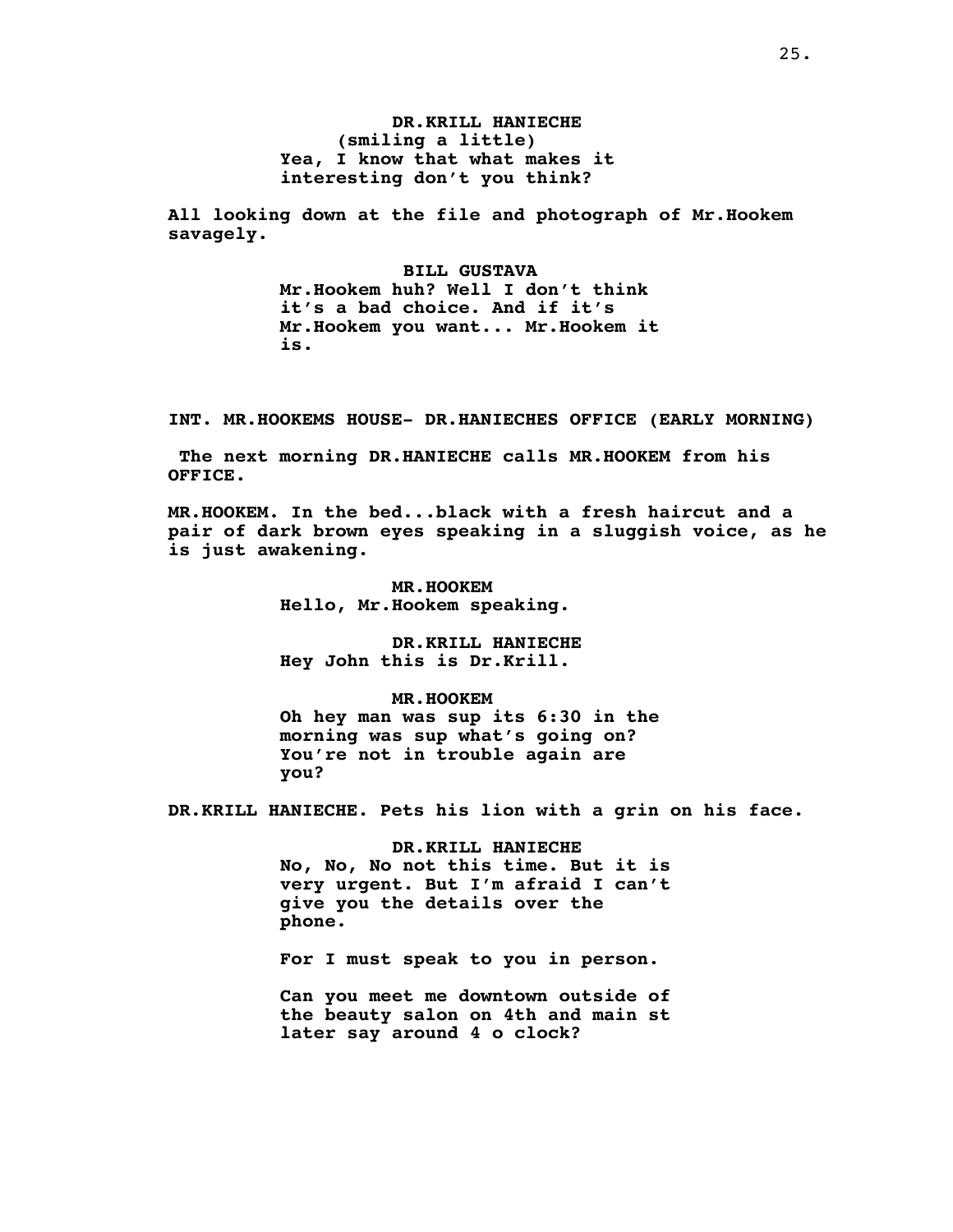**MR.HOOKEM Around 4pm... Mr.Hookem is looking as if he wants to say hell no. MR.HOOKEM (CONT'D) Yea sure man I'll be there. But I got something to do a little after 4 so whatever it is we got to be quick about it. DR.KRILL HANIECHE Oh, OK then it will only take a few minutes of your time. So 4 o clock it is? MR.HOOKEM Yea, it's a date. DR.KRILL HANIECHE OK, then I'll see you later then Mr.Hookem. MR.HOOKEM Alright, bye Krill. MR.HOOKEM hangs up the phone and gets out of bed to get**

**INT. MR.HOOKEMS BEDROOM-SHOWER (DAY)**

**ready for a busy day ahead of him.**

**Walking into the bathroom naked we find 3RD DEGREE BURNS all over his BACK, ARMS, and LEGS. As if he's been in a horrible fire.**

**Showering away he gets out, and wraps a towel around his waist rubbing his foggy MIRROR down he views himself in disgust.**

**INT. MR.HOOKEMS HOUSE- BEDROOM (DAY)**

**John is placing on his clothes. A casual black suit, and tie with a pair of beautiful new fresh out the box church shoes.**

**Black loakes to be exact. Sparkling so loud out they could blind a man from the sight of them.**

**Today seems to be a special day for Mr.Hookem, as he looks into his bedroom mirror making sure his tie is on straight.**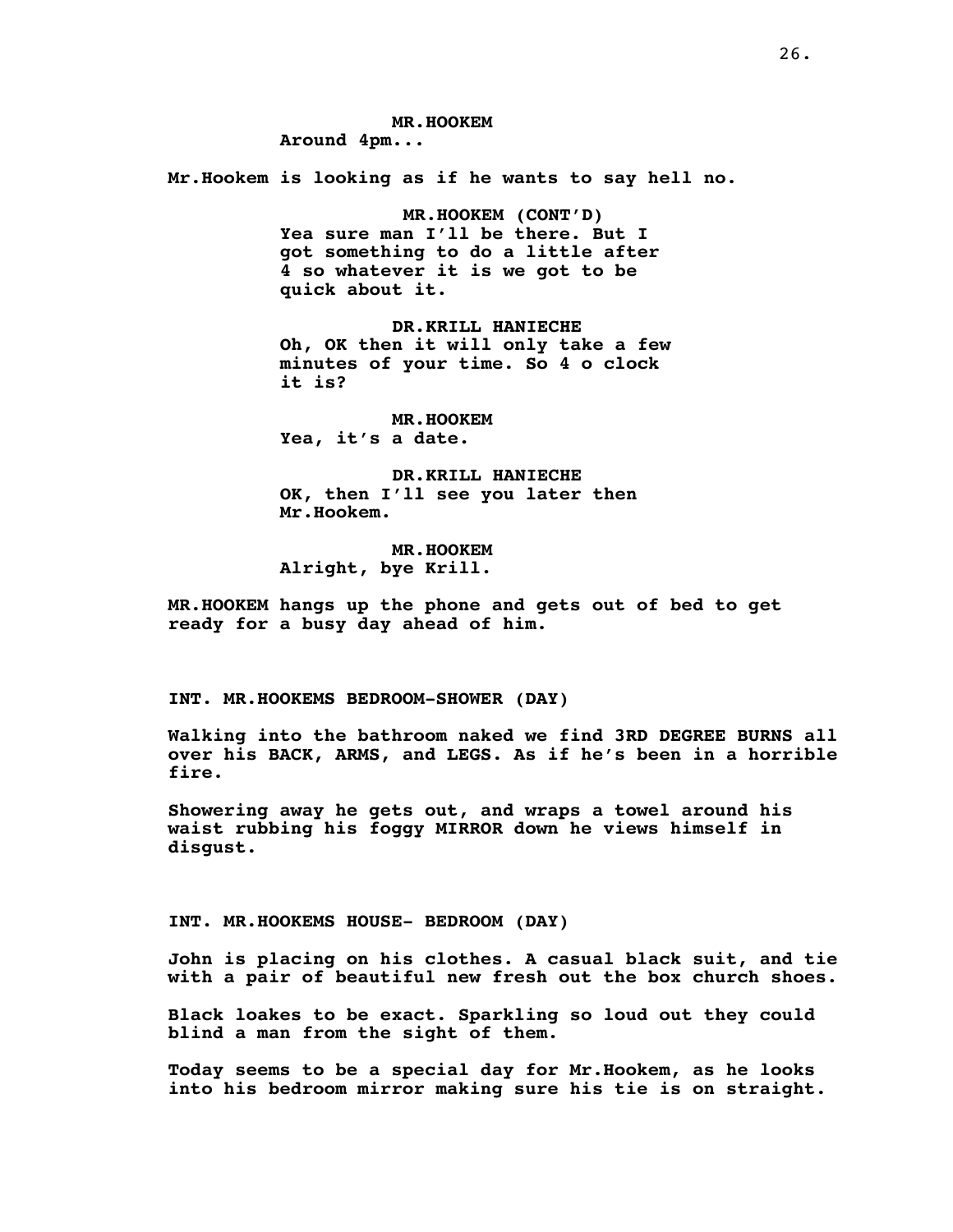**Placing a cross around his neck as he kisses it for good luck I guess.**

**EXT. MR.HOOKEMS HOUSE - DRIVEWAY- CAR (DAY)**

**Hoping into his car a BLUE 2001 FORD ESCORT we view a picture of his wife and kids next to the steering wheel column as he pulls out of the drive way.**

**EXT. MR.HOOKEM- CAR (DAY)**

**Hoping out of his car walking a little distance we view a store named------**

**STAR BRIGHT FLORAL DESIGN**

**Sitting outside the store is a homeless man with a sign saying---- the end of the world is coming.**

**INT. STORE-STAR BRIGHT FLORAL DESIGN (DAY)**

**Heading out we now view Mr.Hookem at a store buying groceries? No. But to buy something unique yes.**

**Flowers to be exact. A pair of beautiful fresh daises.**

**Purple the color, as he walks into the store knowing what kind that he already has on his mind.**

**Picking them up smelling them while viewing other flowers in the mist to make sure these are the right ones.**

**Yes, they are as he takes off back towards the front of the store. 1 customer is in front of him, but she quickly departures.**

**MR.HOOKEM**

**Hi.**

**CASHIER What a beautiful selection of flowers sir.**

**Special occasion? Date maybe?**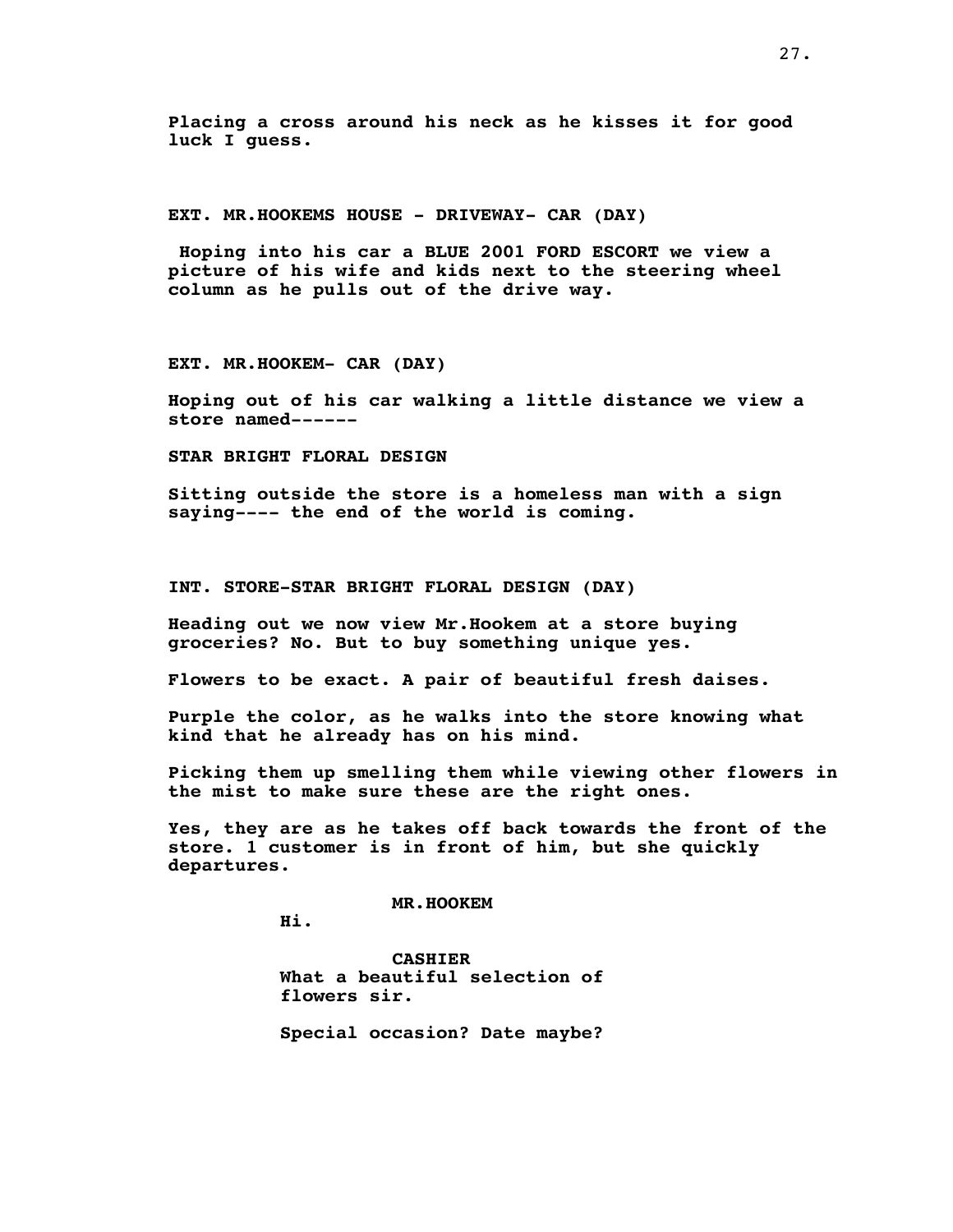**MR.HOOKEM Hm mm I guess you can say something like that.**

**The cashier rings up the tally. It's \$ 13.24.**

**CASHIER Will this be it for you sir?**

**MR.HOOKEM**

**Yes, yes mam.**

**He swipes his debit card, and puts in his pin number. But it is declined.**

> **CASHIER Oh I'm sorry sir but your transaction did not go through would you like to try it again?**

**MR.HOOKEM shakes his head. A little surprised I guess.**

**MR.HOOKEM Um mm OK, let's try this again.**

**He swipes the card again pressing in his pin number smiling at the cashier. Waiting for the results they append and the card is declined again.**

> **CASHIER I'm sorry sir the card is still declining so would you like to pay another way?**

**MR.HOOKEM (Talking to himself) You've got to be kidding me?**

**Looking into his wallet a little frustrated now, as he can't figure out why his card is not going through.**

**We view the pockets of the richest man in the world. 1 ten dollar bill and 3 banged up 1 dollar bills.**

**MR.HOOKEM begins scrambling for any lose change he may have in his pockets. Checking them all. But falls short of greatness.**

> **MR.HOOKEM (CONT'D) Damn I'm short can you hold for a second please?**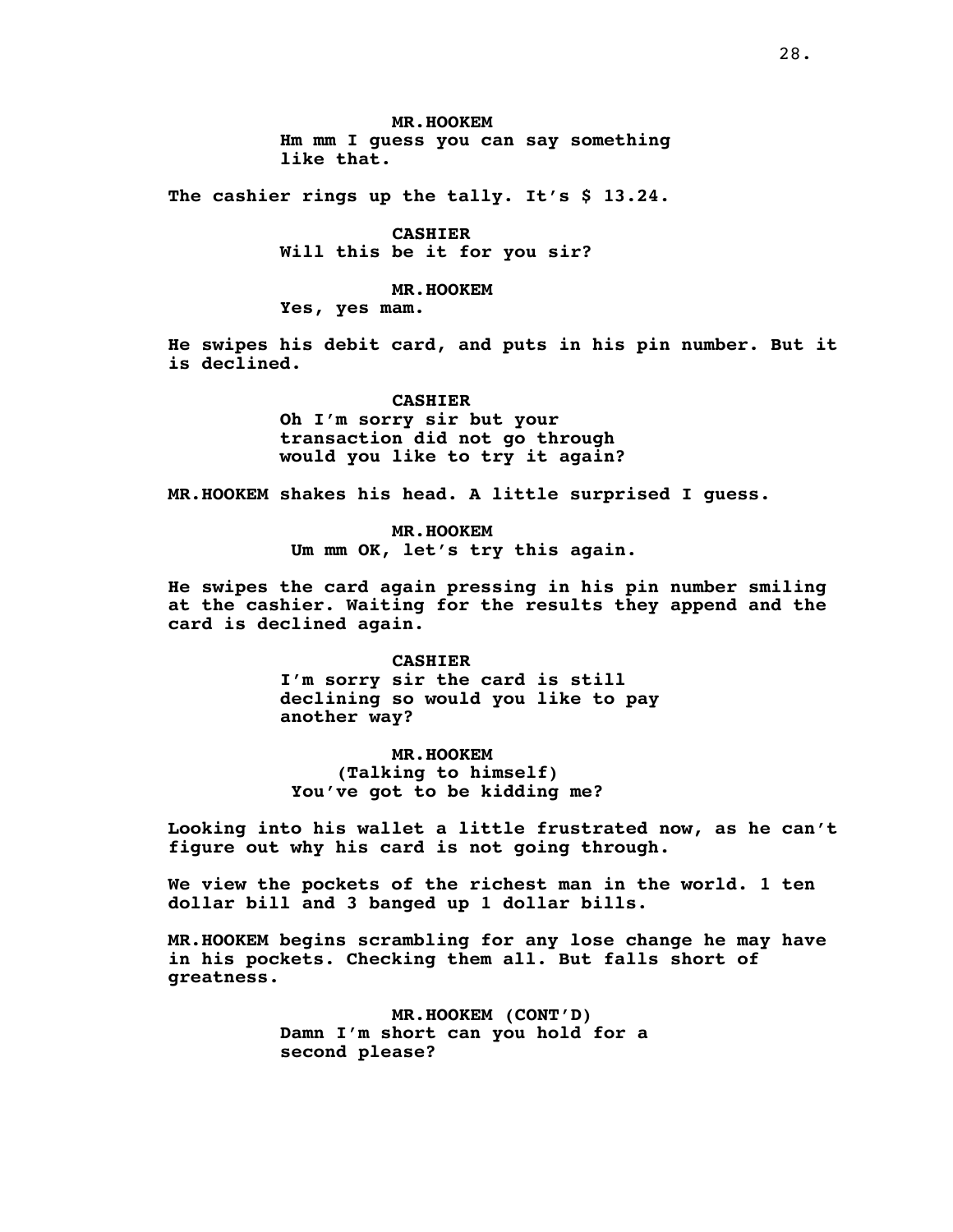**Yea sure.**

**He walks out of the store.**

**EXT. STORE-STAR BRIGHT FLORAL DESIGN (DAY)**

**Mr.Hookem opens up his car door looking for any change he may have. But can't seem to find any as he starts to become agitated.**

> **MR.HOOKEM (Talking to himself) Yo what the fuck you trying to tell me I ain't got no change?**

**Looking under his mattress floor in more frustration he finds what seems to be 2 dimes, and a couple of pennies stuck underneath the car seats.**

**Pulling them out in anger. It's exactly 24 cents. Closing his door he rushes back into the store.**

**INT. STORE-STAR BRIGHT FLORAL DESIGN (DAY)**

**Walking up to the cashier he hands her the change.**

**MR.HOOKEM (CONT'D) I apologize for that.**

**The cashier hands him the flowers, and he walks back out in embarrassment. The door to the florist opens up into the door of a Bank.**

### **INT. BANK OF AMERICA (DAY)**

**Mr.Hookem mad as hell to why his debit card didn't work goes to his bank. He is impatiently waiting in line, as he has a couple of people in front of him, as a teller eventually calls him up.**

### **BANK TELLER**

**Next please.**

**Mr.Hookem walks up to the bank teller.**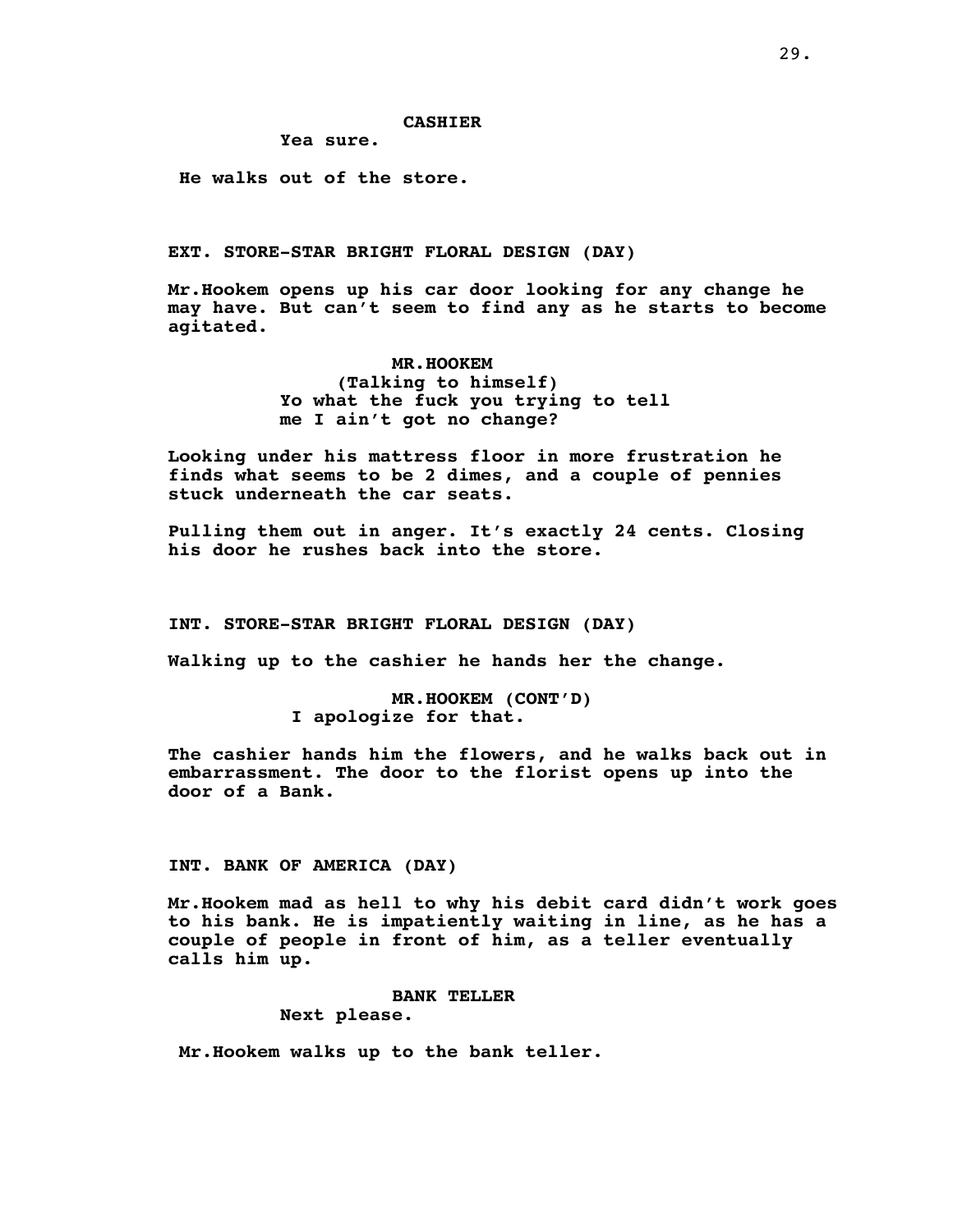**MR.HOOKEM Hi, I came here to withdraw some money out of my account.**

**BANK TELLER OK, what is your bank account number and I will need your I.D as well please.**

**MR.HOOKEM hands the lady his I.D card out of his wallet.**

**MR.HOOKEM My number is 554521.**

**BANK TELLER Thank you very much.**

**The Bank teller smashes away at her keyboard, as we see Mr.Hookem's account balance is at zero.**

## **BANK TELLER**

**OK sir it looks like you don't have any money in your account so would you like to make a deposit instead?**

**MR.HOOKEM Wait what do you mean there isn't any money in my account? My money was just deposited the other day.**

**Did you check the savings account or the checking?**

**BANK TELLER I checked both sir.**

**MR.HOOKEM Well can you check it again for me please?**

**BANK TELLER Sir I'm sorry. But there is no money in your accounts. Neither**

**checking nor savings sir.**

**She flips the screen around so he can view it for himself.**

**Mr.Hookem is looking in disbelief at a big fat whopping zero as he asks for the manager.**

> **MR.HOOKEM Man I can't believe this shit. Can I speak with your manager for a second please?**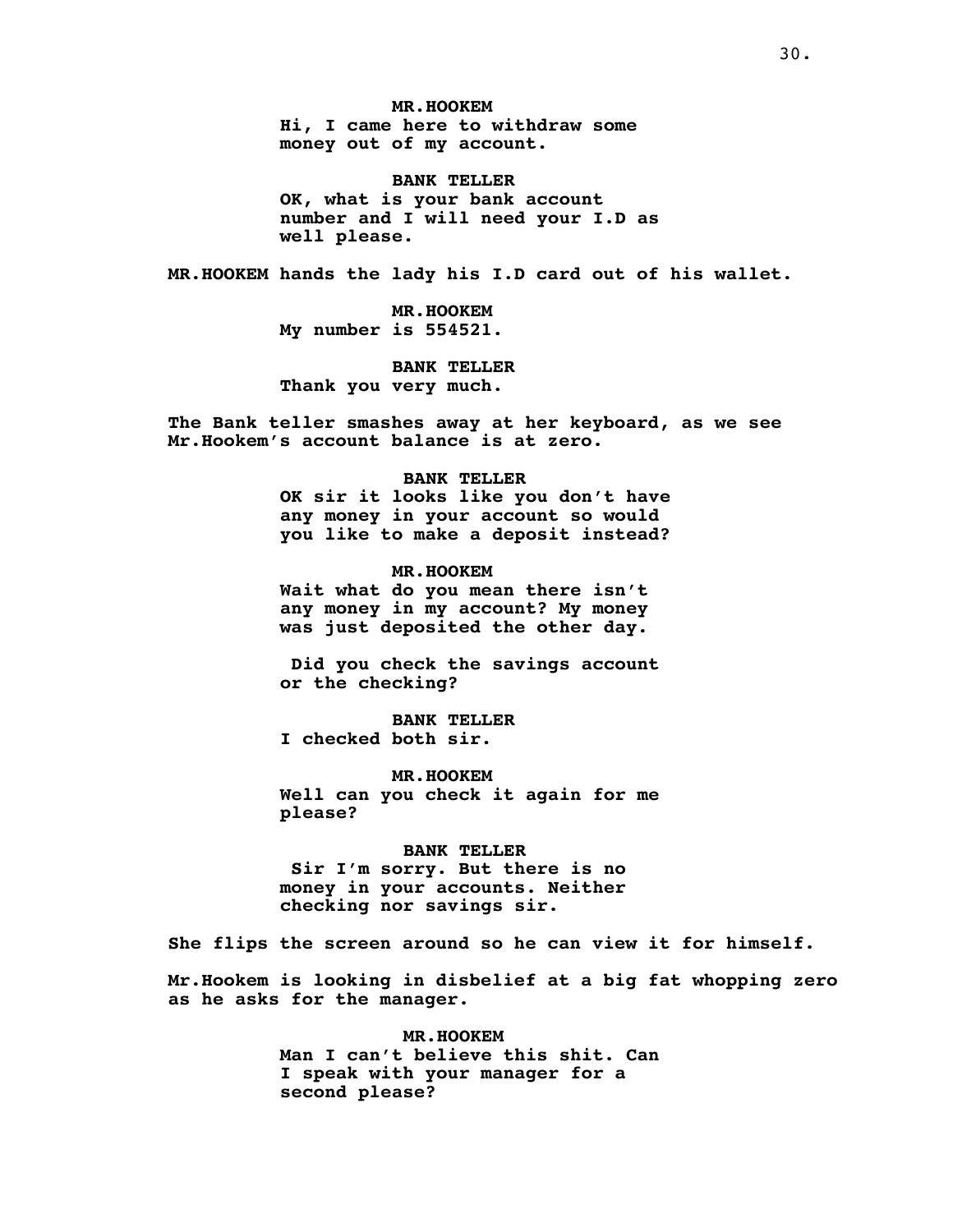# **BANK TELLER You're looking at her.**

**The Bank teller shape shifts into a reptilian right in front of Mr.Hookems face. So fast that no one else but him catches it.**

> **MR.HOOKEM (Whisper to himself)**

> > **WTF!**

**As he looks at her in awh struck as her face no longer shape shifts. But the eyes do, going from normal human eyes into cat like pupils.**

**Mr.Hookem turns around to see if anybody else saw what he saw, but everything seems to be at norm.**

> **MR.HOOKEM Um mm OK I got to go. Thank you I appreciate the help.**

**BANK TELLER (Winks her right eye) Anytime.**

**He grabs his I.D back, and leaves looking back a few times as he exits the door.**

**INT. MR. HOOKEMS CAR (DAY)**

**Mr.Hookem lays his head back for a second against his car seat. Looking at the bank still in disbelief of what he think he just saw. But is very unsure.**

> **MR.HOOKEM (Talking to himself) What the fuck man, get yourself together.**

**Smacking at himself to wake up.**

**MR.HOOKEM (CONT'D) You gone be aight man you just got to take your pills.**

**Opening up his glove department he takes out a set of pills.**

**ANTI-DEPRESSANTS are the name.**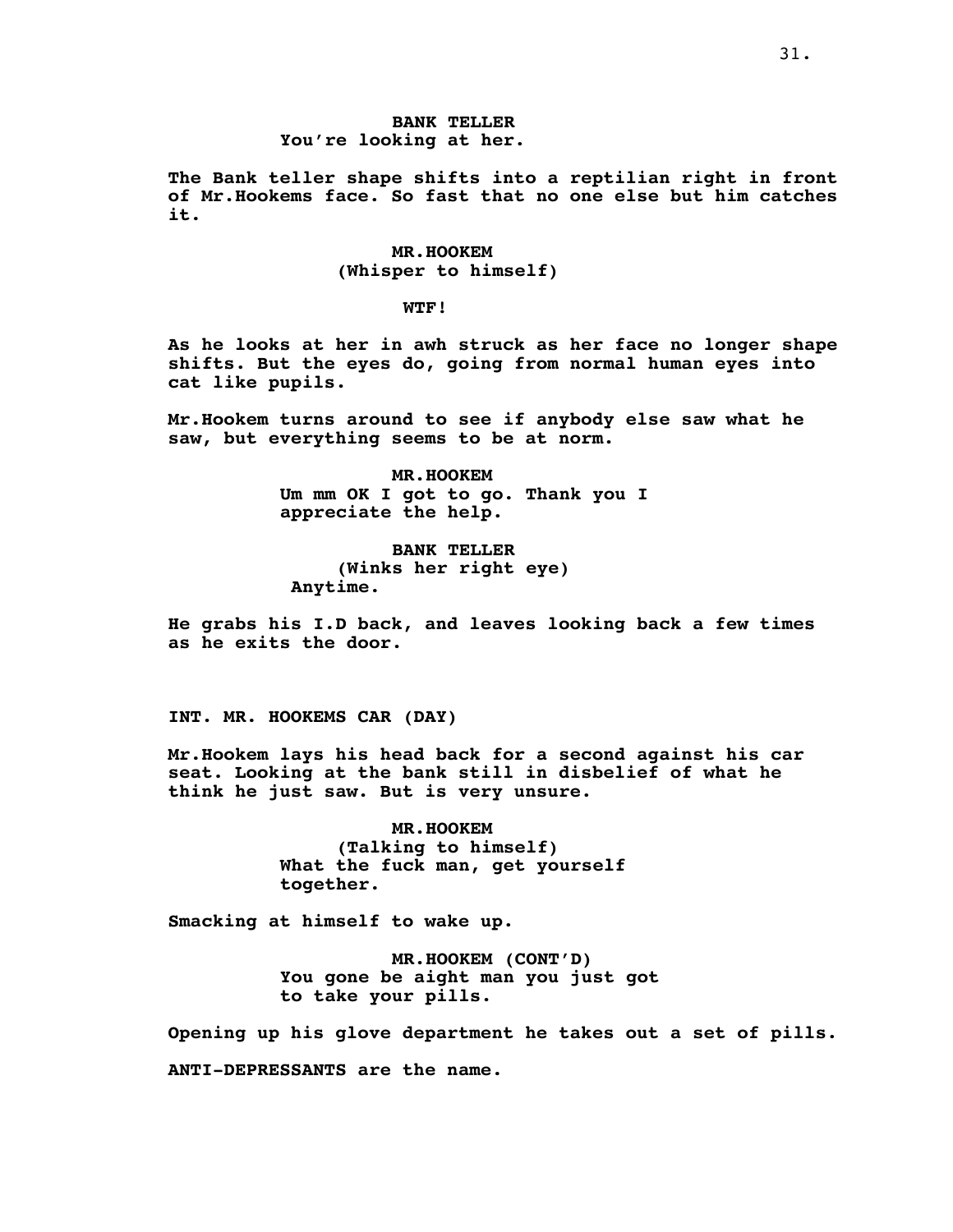**Popping a couple into his mouth taking a swig from his water bottle. He gets himself together taking a look at his flowers, and then starts his car up and drives off.**

#### **EXT. AFRICAN BURIAL GROUND (DAY)**

**Mr.Hookem hops out of his car, grabbing the flowers, and walks through a burial ground reaching his lost ones.**

**Names on the tombs.**

**His wife Emma Millana Hookem aka Mom Dukes Born 1972-2009.**

**His son Dexter Emmanuel Hookem aka Baby Boy Born 2001-2009.**

**His daughter Shantel Hishi Hookem aka Baby Girl Born 1997-2009.**

**Mr.Hookem stops and stares at each tomb for a second as he spirals into past memories.**

**INT. MR. HOOKEM OLD HOUSE-BEDROOM-FLASHBACK (NIGHT)**

**We're at Mr.Hookems old house out in the country where few other houses are to be found. And it looks nice and well keep besides the fact that his 8 yr old son keeps leaving his toys out around the steps.**

**MR.HOOKEM. Dressed to kill, wearing a black suit with a white collared shirt underneath.**

> **MR.HOOKEM Hey baby I'm about to leave for bible study.**

## **EMMA**

**OK John.**

**She leans over and kisses him goodbye watching him go down the stairs, as he trips up over a power ranger action figure, and falls down the rest of the stairs.**

**Banging his head a little against the wall as his son Dexter looks on.**

> **MR.HOOKEM (Holding his head) Shit got damn it son. How many times I done told you not to leave your got damn toys on the steps?**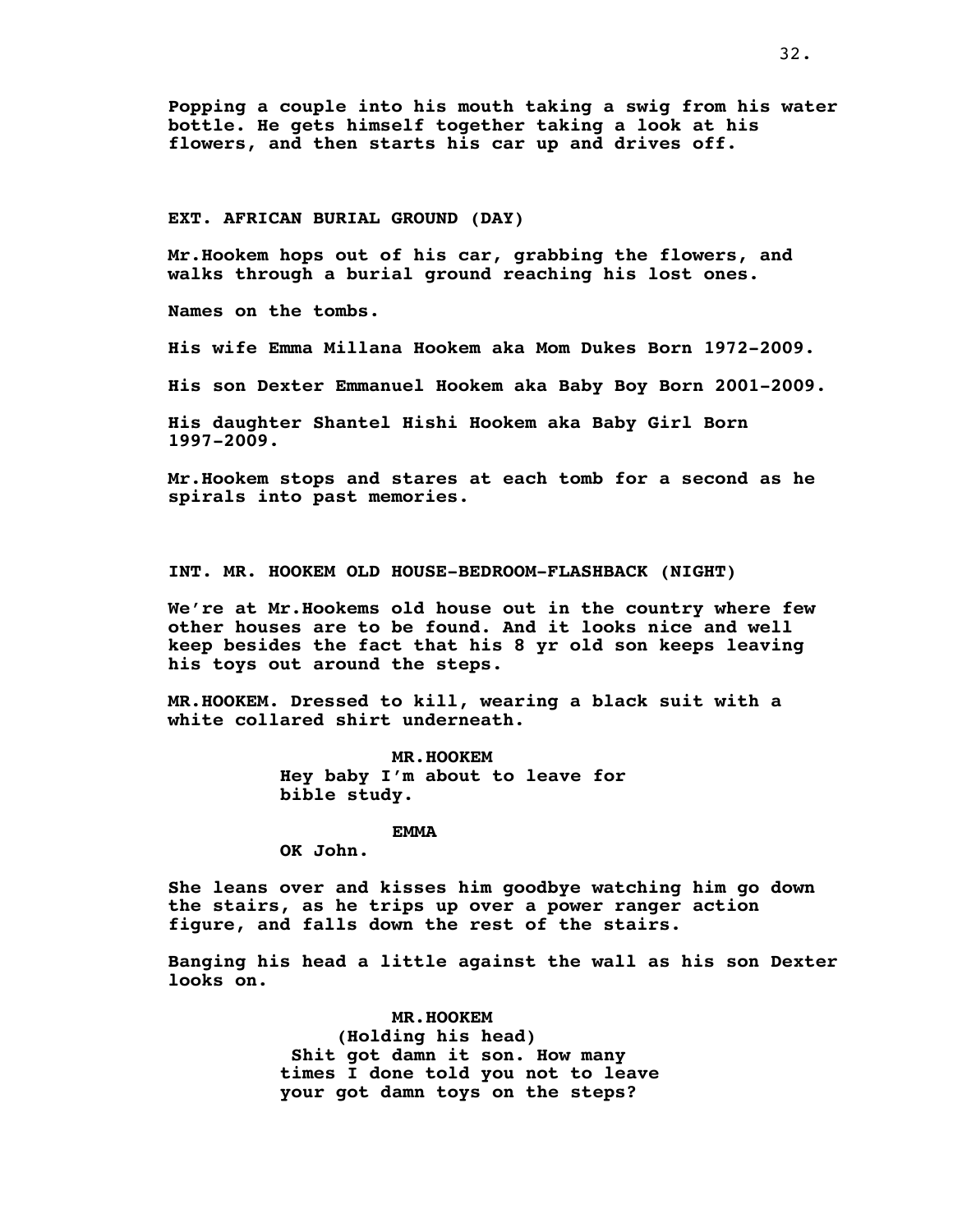**Sorry dad.**

**As he picks up the toy.**

**EMMA Jesus Christ...John are you OK?**

**MR.HOOKEM Yea yea I'm ma be alright but your son.**

**Shaking his head a little at Dexter.**

**MR.HOOKEM (CONT'D) Man I tell you...you better have those toys and your room cleaned up by the time I get back or it's gone be you and me baby boy.**

**Emma helps John to his feet.**

**EMMA Maybe you shouldn't go to church today you know... maybe you can spend some time with your family.**

**You know with me.**

**John kisses Emma with passion debating with himself, if he should go or not. But he is Lord willing and determined to make it to bible study.**

> **MR.HOOKEM Naw baby I can't they're expecting me to be there tonight. Besides Shantel should be home any second to keep you and Dexter company.**

**SHANTEL busts through the door coming back from skate land waving goodbye to her friends.**

> **MR.HOOKEM (CONT'D) There's my baby girl just in time.**

> > **SHANTEL**

**Hey dad.**

**Kissing him on his cheek.**

**MR.HOOKEM Hey Shantel, well I got to go baby. (Looking at Emma)**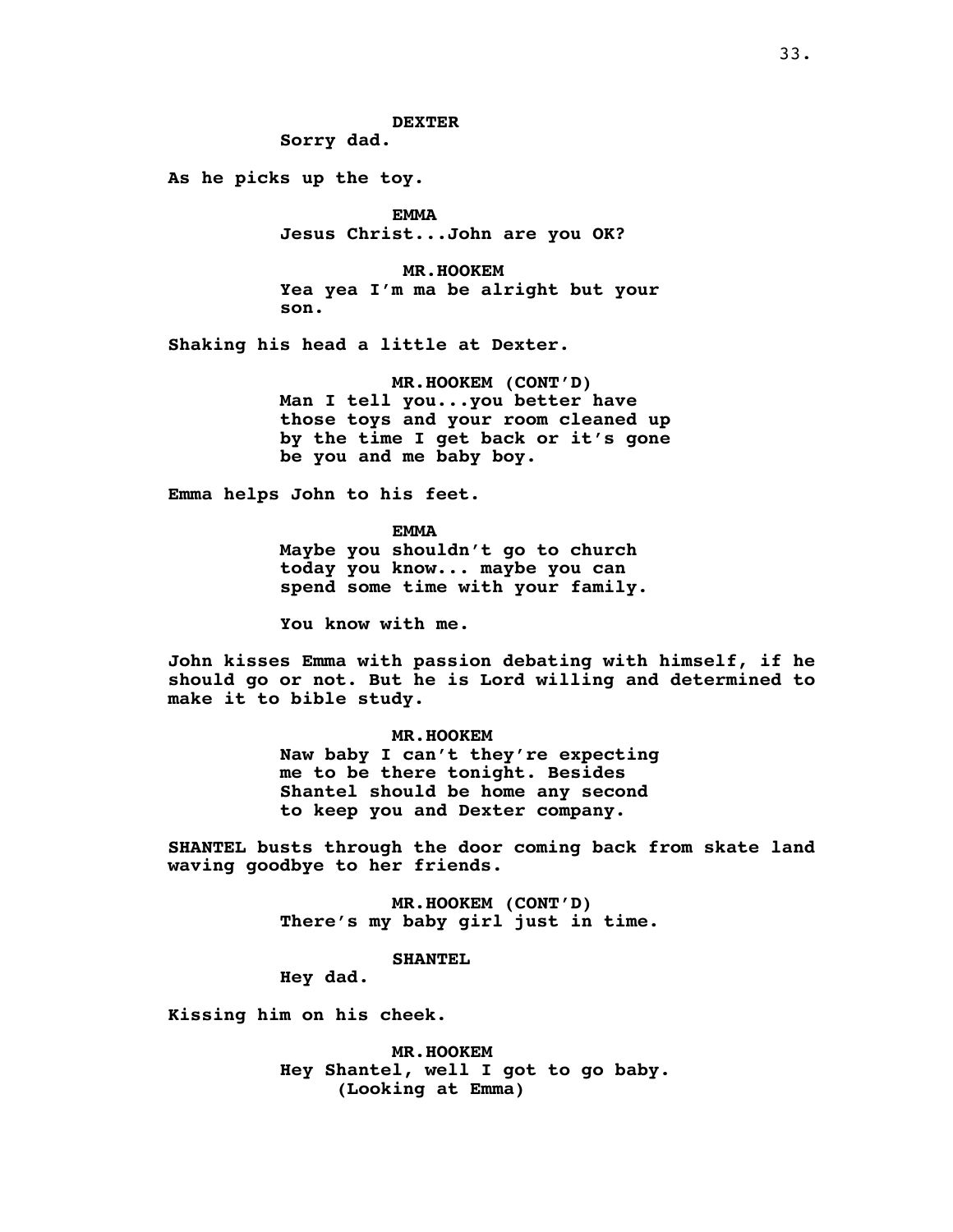## **See you when I get home.**

**Kissing Emma one last time on the cheek as she closes the door behind him in despair.**

## **INT. MR. HOOKEM-CAR-FLASHBACK (NIGHT)**

**John opens his car door and hops in reaching for his bible in his glove department. Taking it out he places it next to the passenger seat.**

**He then gets a call on his cell phone just before he pulls off. The name of the number reads "Church".**

# **MR.HOOKEM Hello Mr.Hookem speaking.**

**But he gets no answer as the phone call drops. He dials back the number again as the phone picks up.**

> **MR.HOOKEM (CONT'D) Hello is anybody there? Can I speak with Pastor Richardson please?**

**But once again there is no voice on the other end, but we can hear a gagging noise as the call drops, and hangs up.**

**He looks at his phone wondering what is going on. But doesn't think too much of it, as he backs up and pulls out of his driveway.**

**INT. CAR- CHURCH PARKING LOT-FLASHBACK (NIGHT)**

**Pulling up to the church he notices that there are no cars in the parking lot.**

**Also there are no lights on to be found, but he gets out investigating anyways in suspicion.**

## **EXT. CHURCH-FLASHBACK (NIGHT)**

**John goes up to the side door of the church and knocks.But there is no answer. He then rings the church door bell and waits. But still there is no answer.**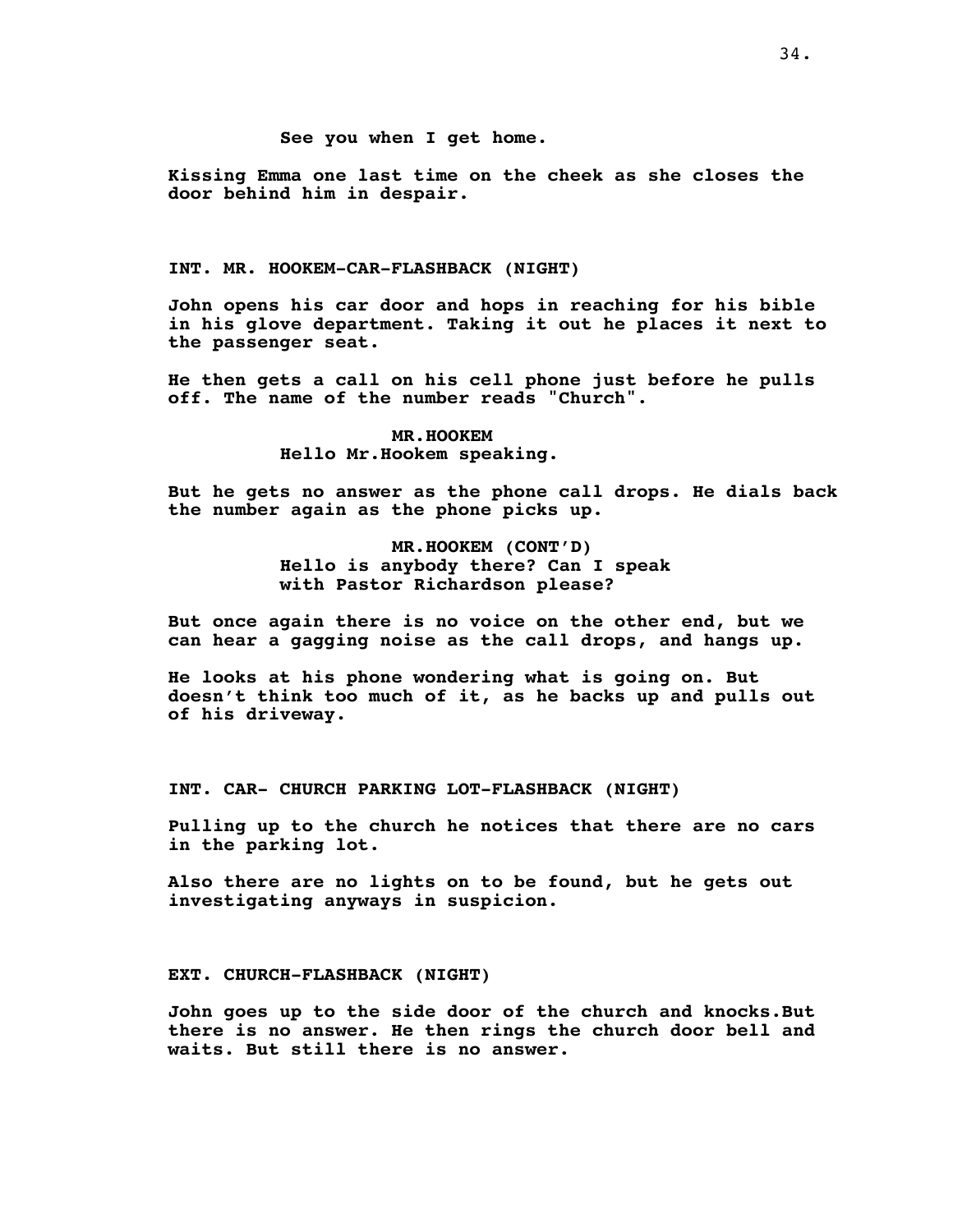**He walks over to the church side windows to see if maybe someone is in the back. But there's no one, as the lights are off.**

**Mr.Hookem immediately turns around, and as he does a guy bats him across the face with his fist knocking him out cold.**

**The guy is wearing a ski mask as he drags Mr.Hookem out of sight.**

**INT. MR.HOOKEMS HOUSE-BACKYARD-FLASHBACK (NIGHT)**

**Mr.Hookem comes into consciousness strapped down into a seat in the middle of his backyard with tape around his mouth, as an execution is taking place.**

**The people being executed are his church members, as the Deplarrishs interrogates them before executing them.**

> **AUGUSTIS OCENTRA (Yielding a pistol) Do you believe in your Lord, and Savior Jesus Christ?**

**Church member # 1 is scrambling as she kicks, and scream on the ground with her hands tied behind her back.**

> **CHURCH MEMBER # 1 Please just let us go.**

**AUGUSTIS OCENTRA I'll take that as a yes.**

**Augustis Ocentra shoots her in the head and moves on to the next person in line.**

> **CHURCH MEMBER # 2 Fuck shit he shot Julissa.**

**AUGUSTIS OCENTRA Do you believe in your Lord and Savior Jesus Christ?**

**CHURCH MEMBER # 2 Fuck you asshole.**

**Augustis Ocentra shoots him in the head and moves on to the next victim.**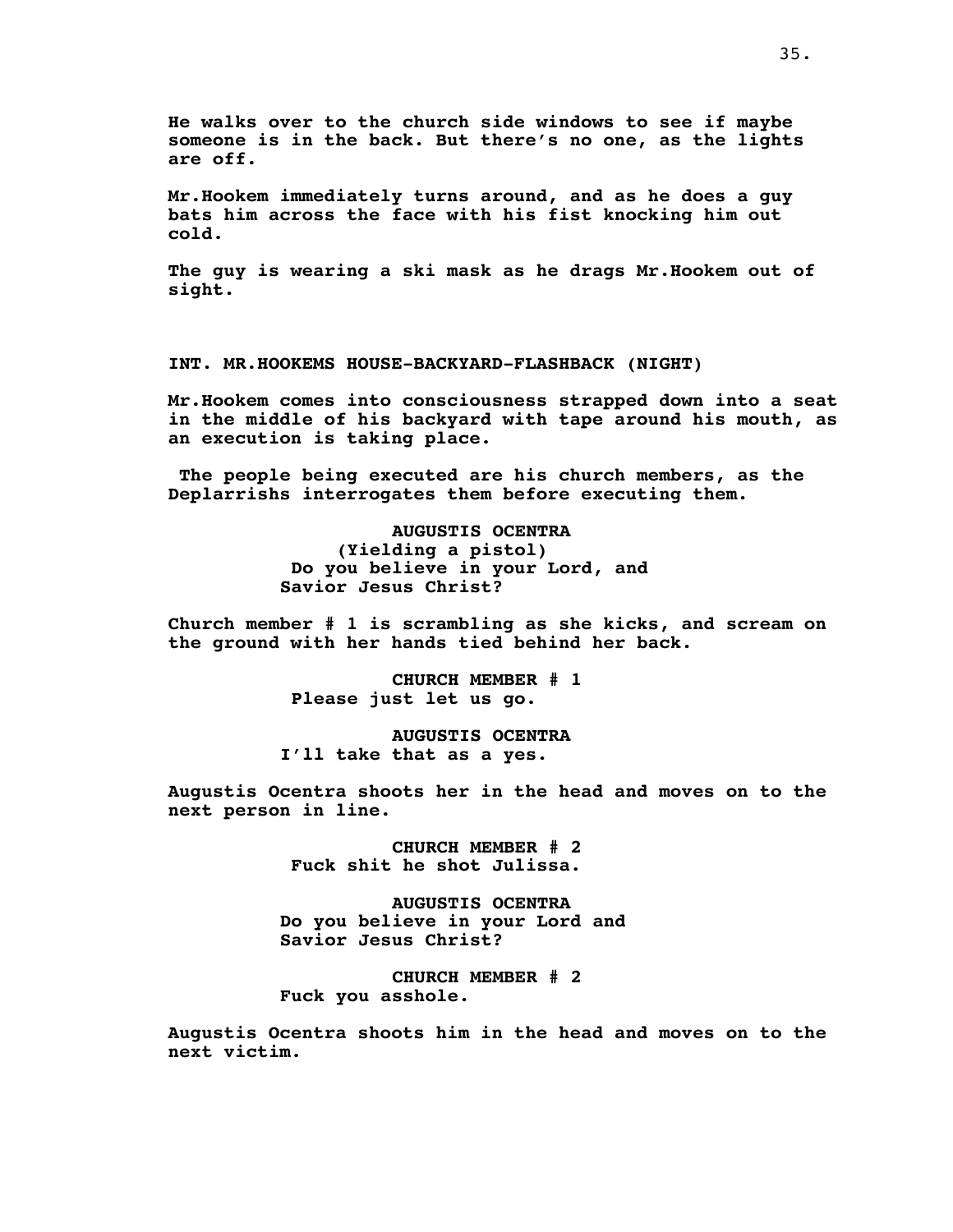**AUGUSTIS OCENTRA Do you believe in your Lord and Savior Jesus Christ?**

**CHURCH MEMBER # 3 Yes got damn it. Yes you son of a bitch.**

**Augustis Ocentra shoots him in the head and turns towards to Mr.Hookem.**

> **AUGUSTIS OCENTRA Hey look Mr.Hookems awake. You know what we're wasting time here.**

**He turns back around and finishes executing the rest of the members which are 4 more loud blasts. Mr.Hookem scrambles to get lose speaking gibberish through the tape and all.**

**Augustis Ocentra & The Deplarrishs take gasoline cans pouring them all over the individuals, and also over the side of the house, and lights it.**

**Thereafter Augustis Ocentra walks back over to Mr.Hookem and points his gun directly into his face.**

> **AUGUSTIS OCENTRA Now Mr.Hookem we know that you love Jesus Christ. But we weren't so sure about how much you love your family members. So here's your chance John.**

**DEPLARRISH # 2 loosens up his tie around his hand, but not entirely.**

> **AUGUSTIS OCENTRA If you love them as much as you do Jesus... prove it. Their upstairs tie down in your bedroom, and if you make it there in time you can save them. But that's only if you love them.**

**Augusits Ocentra pulls the trigger of his gun as it is empty just to scare Mr.Hookem a little. Smiling a huge grin as him and The Deplarrishs walk away exiting the backyard through a wooden fence, as 3 more loud shots are heard in the distance.**

**Mr.Hookem talking in gibberish through the tape is in panic mode as he tries to get up. But falls over in the chair. He then tries his best to untangle the loosened straps as the fire is quickly spreading around the house.**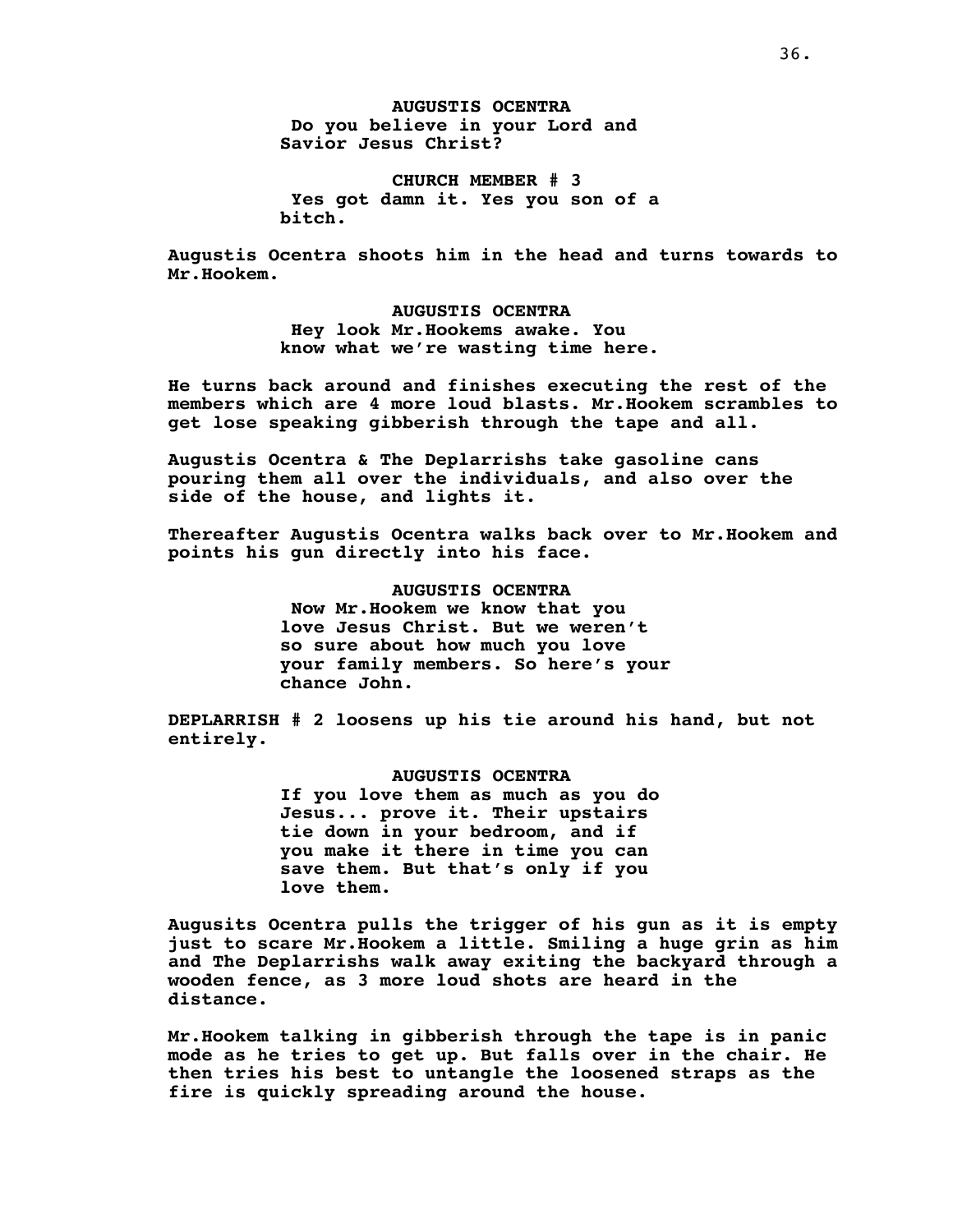**John eventually gets his first hand loose. And untangles the rest of the rope tied around his hand. Ripping the tape off that was wrapped around his mouth.**

**The outside covering of the house is so far up in flames at this point that he must run through the fire just too even get through the back door.**

**He stares at the fire for a second in hesitation, but then like a mad man he goes for it. Leaping through the flames and the dead bodies he screams, as he is on fire. Trying his best to keep his composure.**

# **INT. MR.HOOKEMS HOUSE-DOWNSTAIRS (NIGHT)**

**He makes it into the house, and rolls around on the floor to get the flames off of his back. As the interior of the house is not as bad as of yet. But it is getting there pretty fast.**

# **INT. MR.HOOKEMS HOUSE-STAIRWAY-(NIGHT)**

**But John is determined as he gathers himself in pain for his family needs his help. He approaches the stairs with smoke and flames embracing him every step of the way.**

**Coughing and gagging as the smoke builds in the thickness of a 1000 cigarettes lit at one time.**

**Reaching the main bedroom, the door is locked. And is flaming hot, as he touches it burning his hand a little.**

> **MR.HOOKEM Fuck shit... Emma, baby are you in there? Dexter...Shantel are you in there?**

**Looking back at the little space he has to kick down the door with, as the flames increasingly build. Managing up the courage, and like a roaring lion, he steps back towards the end of the hall.**

**Burning himself some more but he has the fuck it attitude written all over his face. He launches himself into the door busting it down completely.**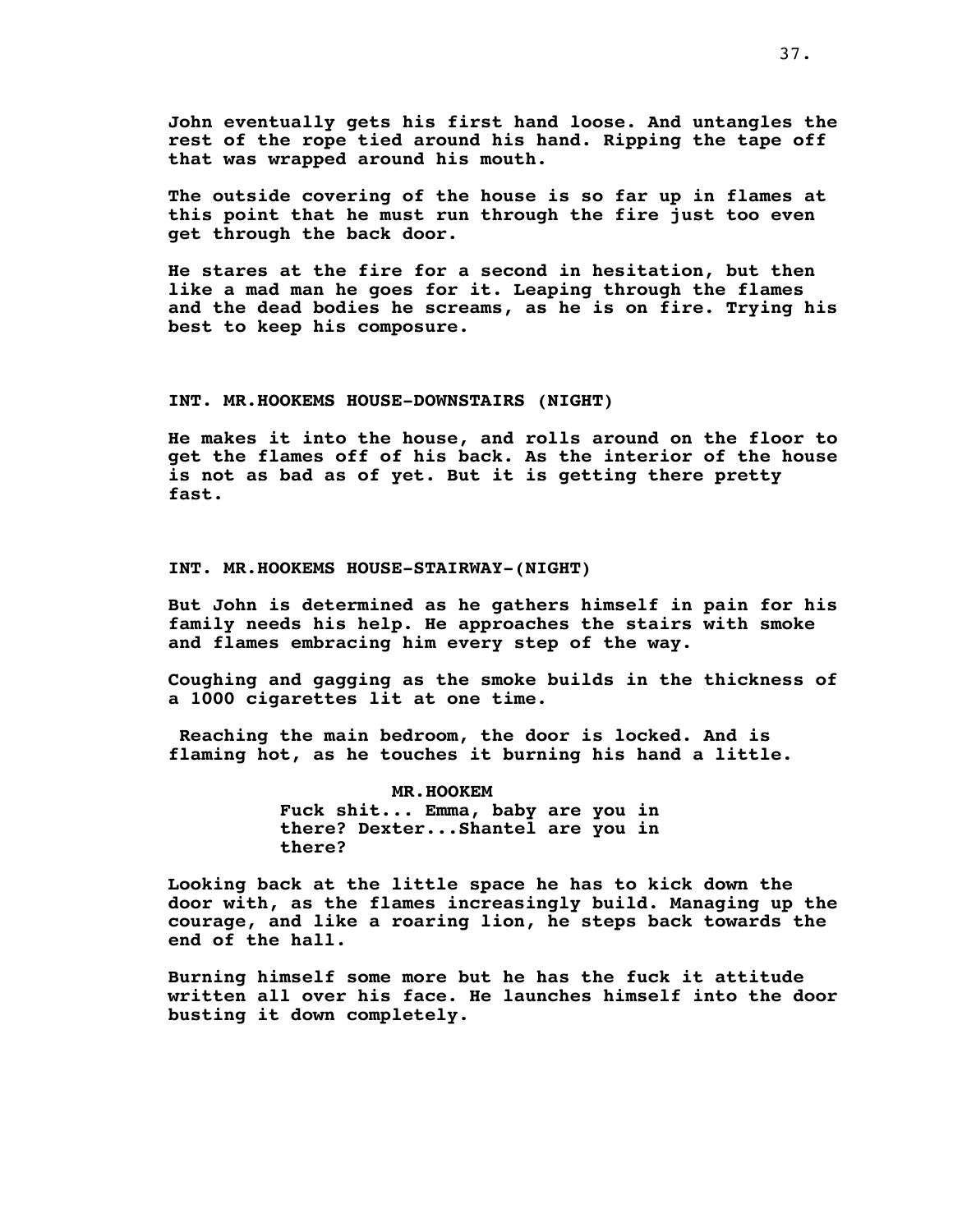**INT. MR.HOOKEMS HOUSE-BEDROOM-(NIGHT)**

**Mr.Hookem lies upon the door, as he views out of the corner of his eyes his family looks lifeless, as he passes out.**

**EXT. AFRICAN BURIAL GROUND-FUNERAL CEREMONY-FLASHBACK (DAY)**

**Mr.Hookem is standing outside of his families tombs, as others are also gathered around dressed in black for the deaths of his family.**

**A song is taking place, as he stares on in disbelief that someone took his family lives.**

**R.I.P to Dexter Emmanuel Hookem.**

**R.I.P to Shantel Hishi Hookem.**

**R.I.P to Emma Millana Hookem.**

**Mr.Hookem is crying, as he looks on, as each casket is lowered into the ground snapping out of his day dream, as all of the people disappear out the background leaving just him.**

#### **EXT. AFRICAN BURIAL GROUND (DAY)**

**Mr.Hookem bends over towards each grave. Taking out the old flowers he replaces them with new ones. Placing a couple of the new flowers into each vase, he kisses each tomb and leaves.**

# **INT. MR.HOOKEMS HOUSE (DAY)**

**Mr.Hookem goes back home to change his clothes putting on casual clothes while leaving his cross intact. Deciding to cut his grass he gets a call from his grandma.**

**Ring...Ring...Ring...as John picks up the phone.**

**MR.HOOKEM**

**Hello.**

**GRANDMA Hey John it's your grandmother.**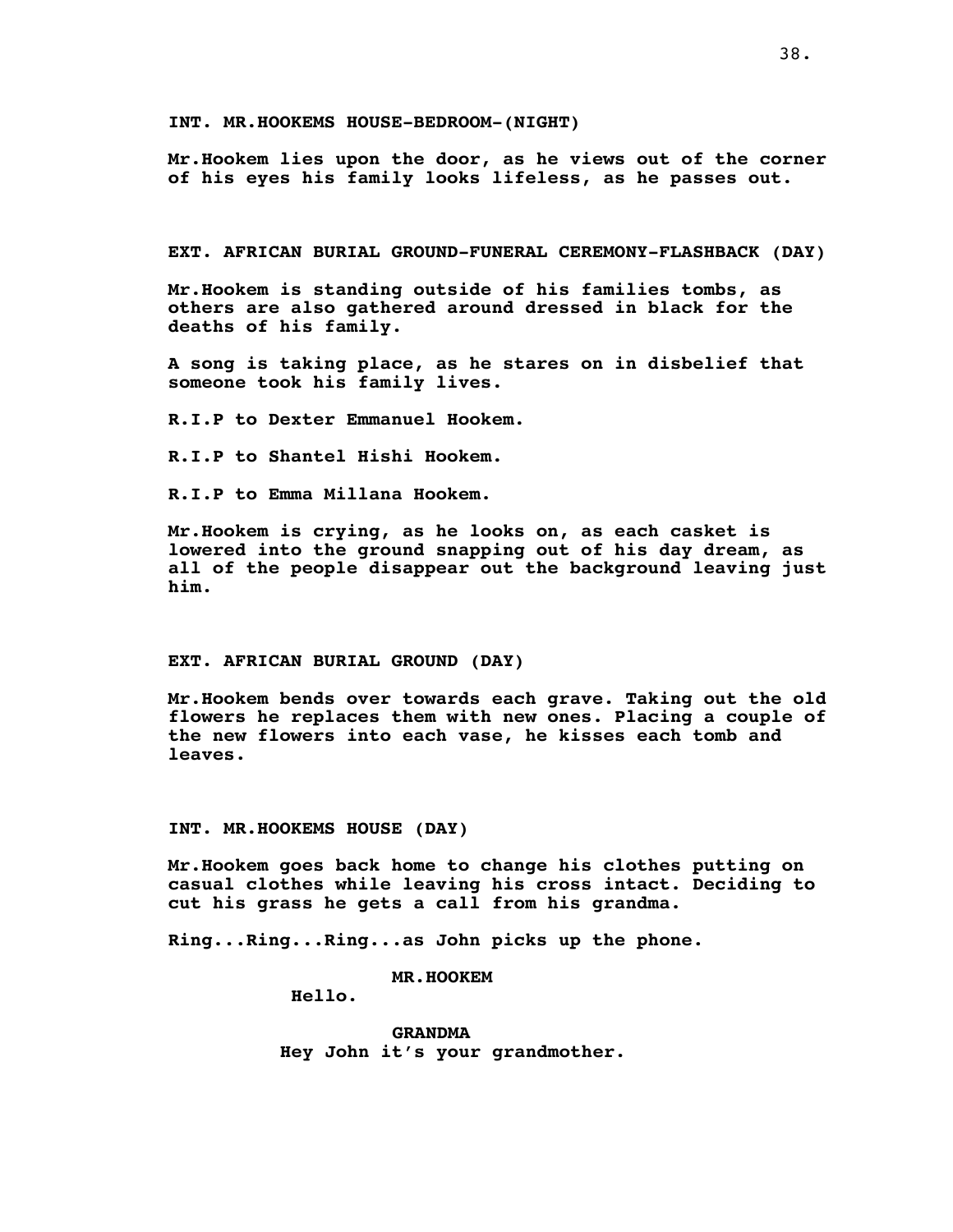# **MR.HOOKEM**

**Hey grandma how you doing everything OK with you?**

# **GRANDMA**

**Yes darling I was just wondering if you went to see your family today?**

#### **MR.HOOKEM**

**Yea I made it.**

# **GRANDMA**

**Oh OK baby you doing OK though? You don't sound too good.**

# **MR.HOOKEM**

**Yea I'm OK grandma. But for some reason my bank account doesn't have any money in it for some reason. So after I finish cutting the grass Ima go check that out.**

## **GRANDMA**

**Well if you need some money John just stop by I'll be at home all day. I mean I don't have much. But I'll see what I can do for you.**

# **MR.HOOKEM**

**Thanks grandma I appreciate it. Well grandma I got to go I still got some things to do around the house. But I'll stop by to see you anyways after I'm finish OK.**

**GRANDMA OK John well I see you later then.**

**MR.HOOKEM OK grandma I love you.**

# **GRANDMA**

**I love you to John.**

**MR.HOOKEM OK bye grandma.**

**They both hang up their phones.**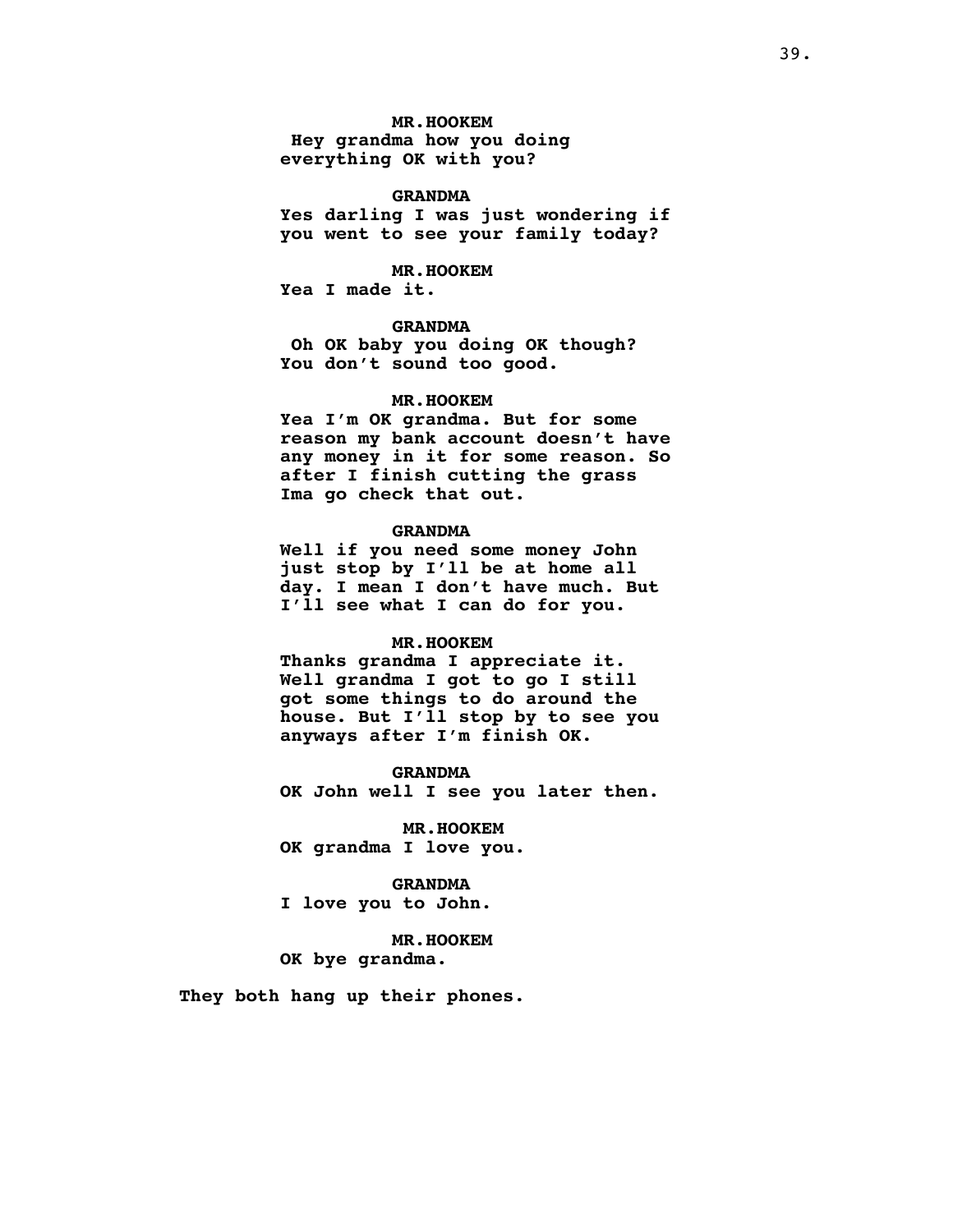**EXT. MR.HOOKEMS HOUSE- BACKYARD (DAY)**

**Mr.Hookem goes outside to his tool shed, and pulls out his LAWNMOWER and CRANKS it. Cranking it he finds that he needs GAS, as he tries to crank it a couple more times before giving up.**

**Opening the lid off of the lawnmower, he pours gas into the chamber, and cranks it again. Yes, we have action. He then pulls off to the side of the house, and cuts his grass.**

**INT. MR.HOOKEM HOUSE- KITCHEN (DAY)**

**Mr.Hookem is back in the house and is thirsty as hell.**

**Getting a CUP OF WATER and some ice he takes a gulp or 2, and then throws the rest of it onto himself relieving himself of the heat torture outside by the sun.**

**Viewing the time it is almost 4 pm as he decides to get one more quick errand done.**

**INT. MR.HOOKEM HOUSE (DAY)**

**Pulling out his vacuum cleaner he cleans the floor from top to bottom. Also dusting and straightening up off centered pictures of his lost ones and other family members.**

**There after John grabs his keys by the front door, and leaves.**

**INT. MR.HOOKEM HOUSE- CAR (DAY)**

**He pulls off and heads down the street waving at his neighbors aka The PETERSON'S. A family of 5 with a baby and a dog, as they play outside their front yard.**

**One of the Peterson's flags Mr.Hookem down for second as he stops and pulls over. The guy name is STONEY age (32). Well at least that's what they call him because is smokes a hell of a lot of weed when his wife and kids aren't around.**

> **STONEY Hey John was sup where you heading off too man?**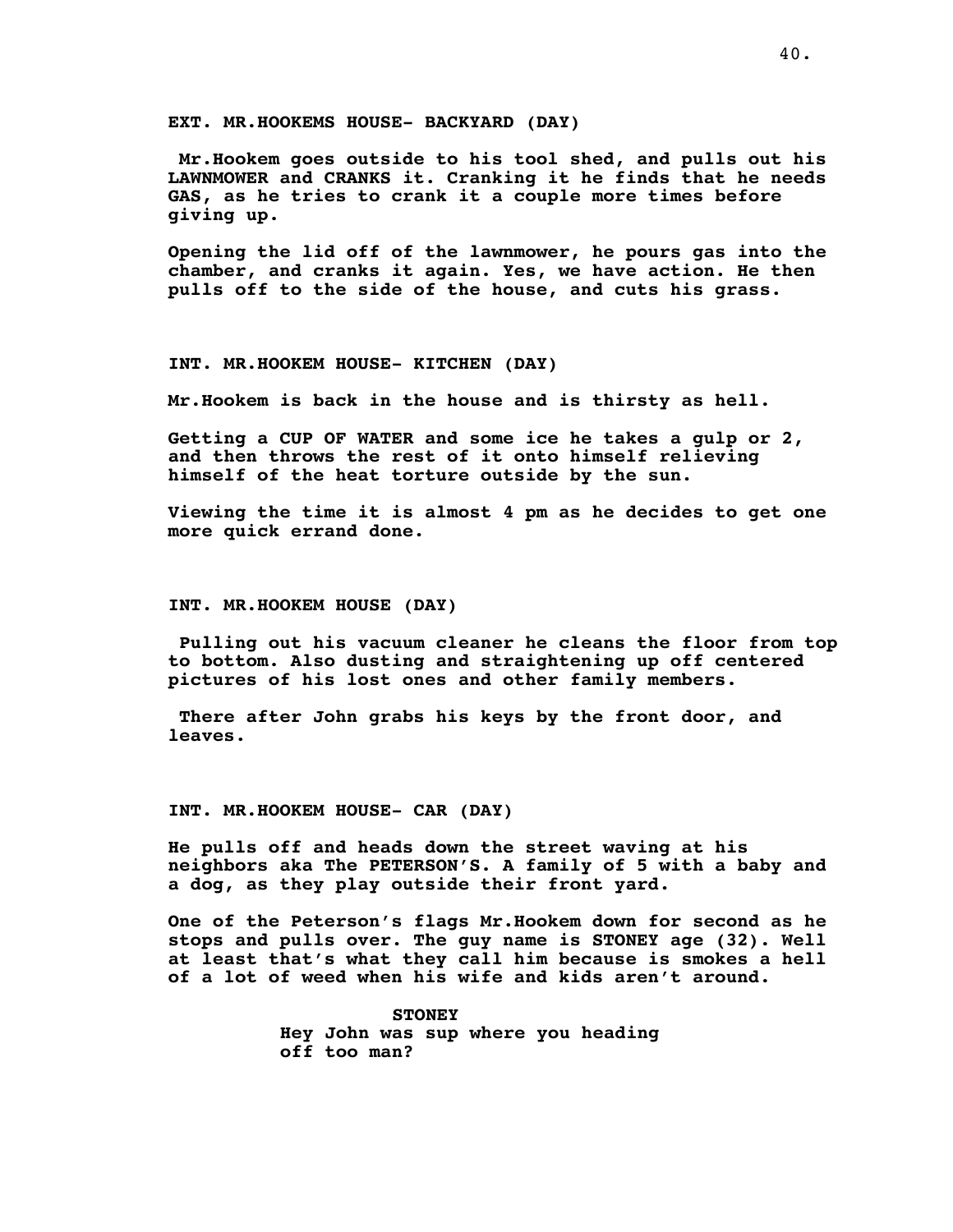**MR.HOOKEM Not too much Stoney just heading to my job to pick up my check. Why was sup?**

#### **STONEY**

**Well me and my family are having a little get together later on with some friends, and if you would like to come over well be more welcome to have you in our presents. We're having beer, wings, pizza... and you know weed.**

**Stoney smiles at Mr.Hookem.**

**MR.HOOKEM (Smiling) Man you know I don't smoke. But I'll definitely come by a little later after I'm done with everything. I ain't got nothing else to do.**

**STONEY OK cool John. Just bring some roll up.**

**MR.HOOKEM Yea...Yea.. Yea whatever Stoney. Just move away from my car.**

**Stoney taps on his car roof as he walks away smiling.**

**EXT. FISHING DOCK- BLUE RIVERS (DAY)**

**Mr.Hookem goes to his job to find out why his check didn't go through direct deposit at his bank. John gets out of the car, and sees his colleague SHIRLEY, and TOM having a smoke break as he waves, and gives his hellos to them.**

**SHIRLEY**

**Hey John.**

**TOM Was sup John.**

**MR.HOOKEM Hey how y'all doing?**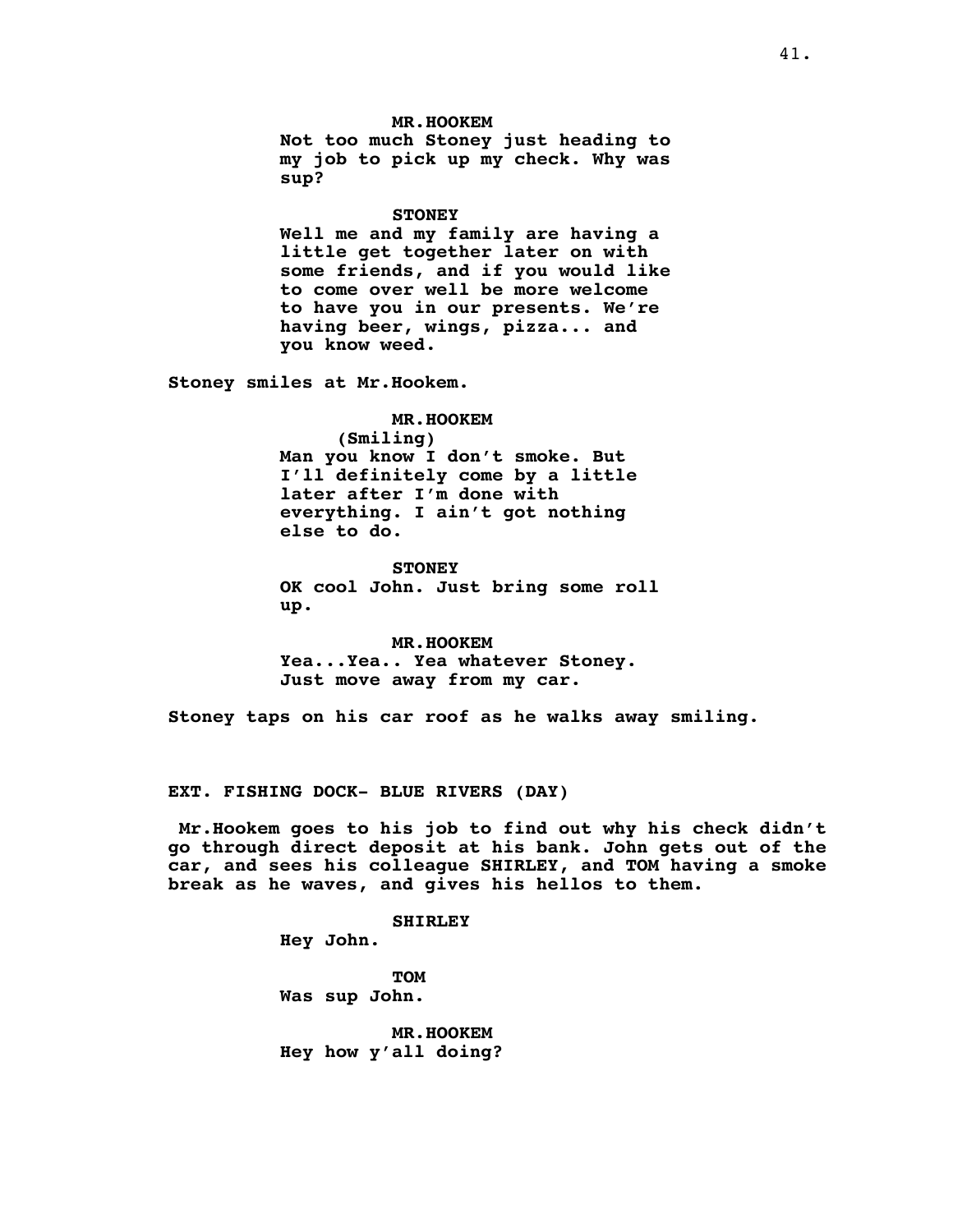**Fine.**

**TOM Pretty good.**

**John walks into the side office.**

**INT. FISHING DOCK-OFFICE (DAY)**

**JAKE**

**(Turns around) Hey John was sup what are you doing here man? You know you don't have to work today right?**

**MR.HOOKEM Yea Jake I know, but I came to ask you a question about my check.**

**JAKE Yea what is it?**

**MR.HOOKEM Well for some reason I didn't get paid.**

**Jake shakes his head in curiosity.**

**JAKE**

**I mean are you sure John because we sent out all the payments 2 days ago man. But I'll check and see if we processed your check or not.**

**MR.HOOKEM Can you do that for me thank you?**

**JAKE**

**Yea sure man.**

**Jake types up Johns name, and pull him up on the PAYROLL to find out that he has been paid by direct deposit.**

> **JAKE Yea man see it's right here it says you received your money last night around 12am.**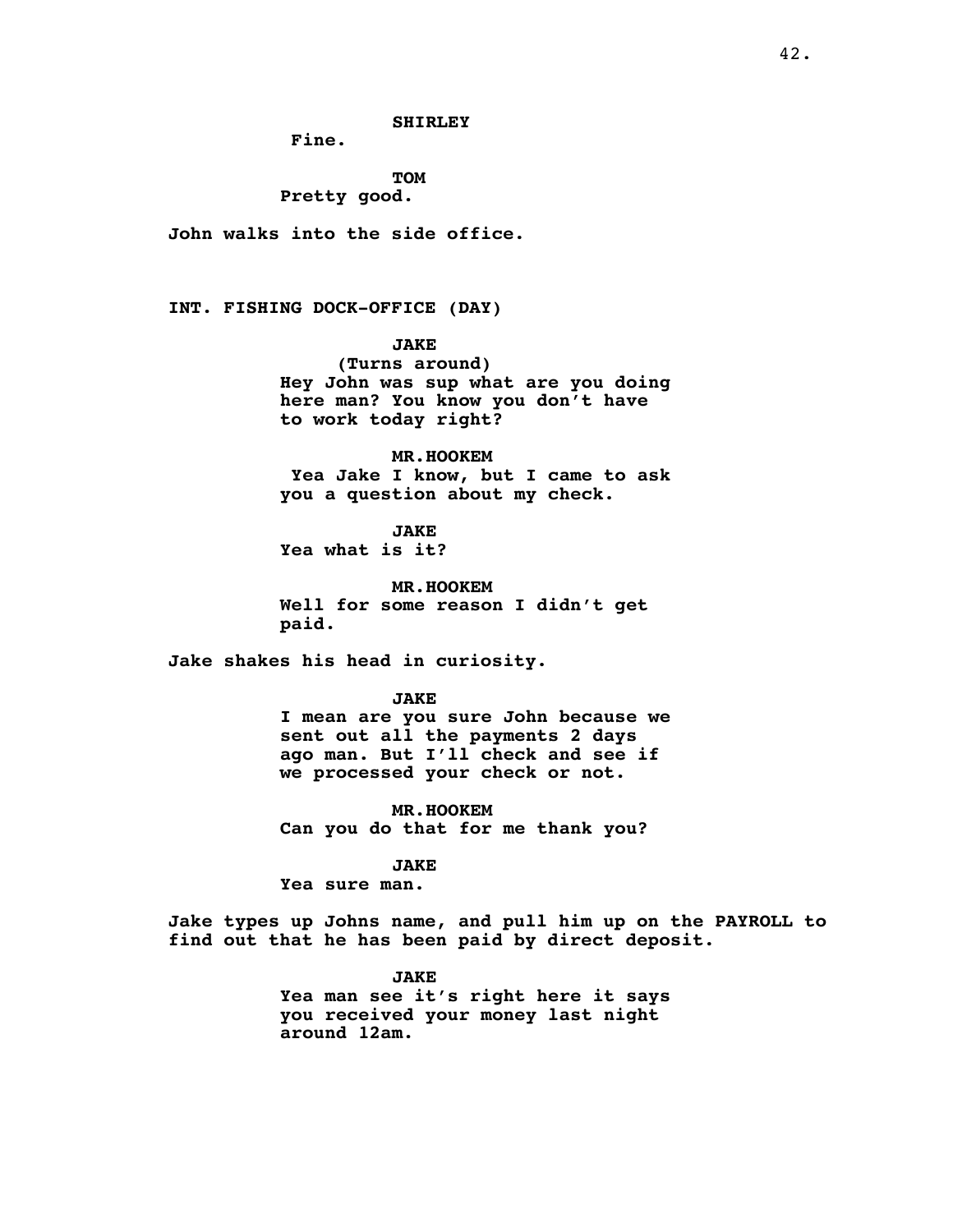# **MR.HOOKEM**

**Around 12 am. Damn what the fuck then. Maybe they got something wrong at the bank because I went down there and they told me there wasn't any money in my account.**

# **JAKE**

**Late bills maybe John?**

# **MR.HOOKEM**

**Naw Jake you know I don't even get down like that... Emma would kill me if she was still alive.**

# **JAKE**

**Well I don't know what else to tell you man.**

**MR.HOOKEM Damn ain't this a bitch.**

**MR.HOOKEM What time is it?**

**JAKE**

**It's 3:57.**

# **MR.HOOKEM**

**3:57. Aight well thanks anyways Jake Imma about to leave. I got to meet up with an old friend at 4.**

# **JAKE**

**Don't tell me you finally got yourself a new lady friend John?**

**MR.HOOKEM Naw it's nothing like that Jake.**

#### **JAKE**

**Oh OK whatever you say John.**

# **MR.HOOKEM**

**Aight man I check you later then.**

# **JAKE**

**Aight John.**

**Mr. Hookem walks out of the office back to his car telling his friends goodbye and meets up with Dr. Hanieche at 4th and main st.**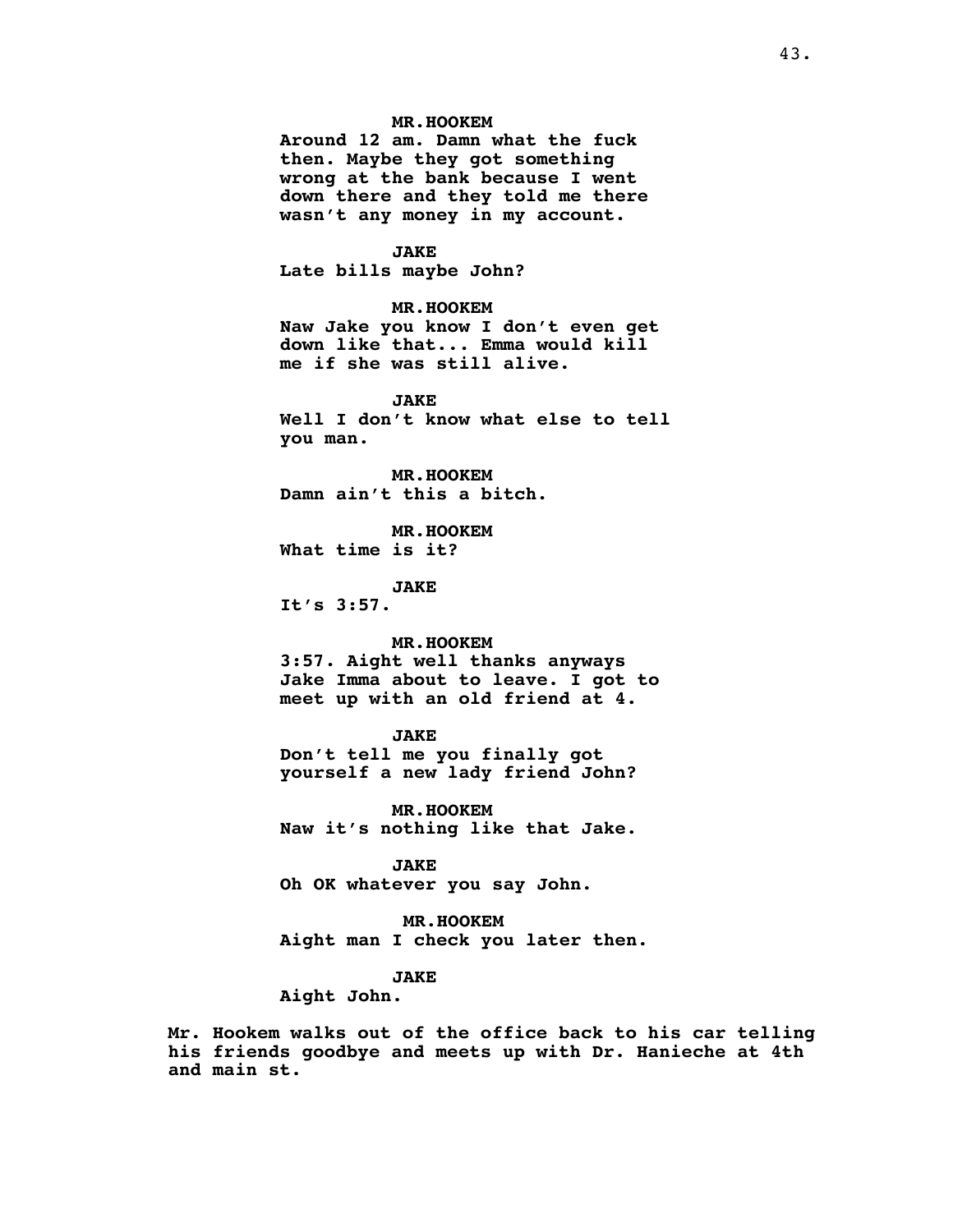**New York, New York 4th and Main St. Running a little behind time Mr.Hookem meets up with Dr.Krill outside the beauty salon at 4.**

> **DR.KRILL HANIECHE Hey John was sup... you almost scared me there man. But I see you made it.**

**They shake hands.**

**MR.HOOKEM Yea man I was running a few errands and got caught behind. But I still got a few more things left to do so was sup man, whats so urgent?**

**DR.KRILL HANIECHE pulls out a PACK OF MARLBORO Menthol's, and puts one to his lips, and lights it offering one to Mr.Hookem.**

> **DR.KRILL HANIECHE Care for a cigarette?**

**MR.HOOKEM Naw man you know I don't smoke.**

**DR.KRILL HANIECHE (smiles a little) You will after what I'm about to show you.**

**MR.HOOKEM So this is about bad news then huh?**

**EXT. 4TH AND MAIN ST-SIDEWALK (MID-DAY)**

**Dr.Hanieche pops a pill and takes a swig from his water bottle.**

> **DR.KRILL HANIECHE Let's take a walk shall we.**

**They walk together down the sidewalk.**

**DR.KRILL HANIECHE (CONT'D) Now John do you remember the day that you asked me what I do for a living, and when you asked I told you that if you ever wanted to know**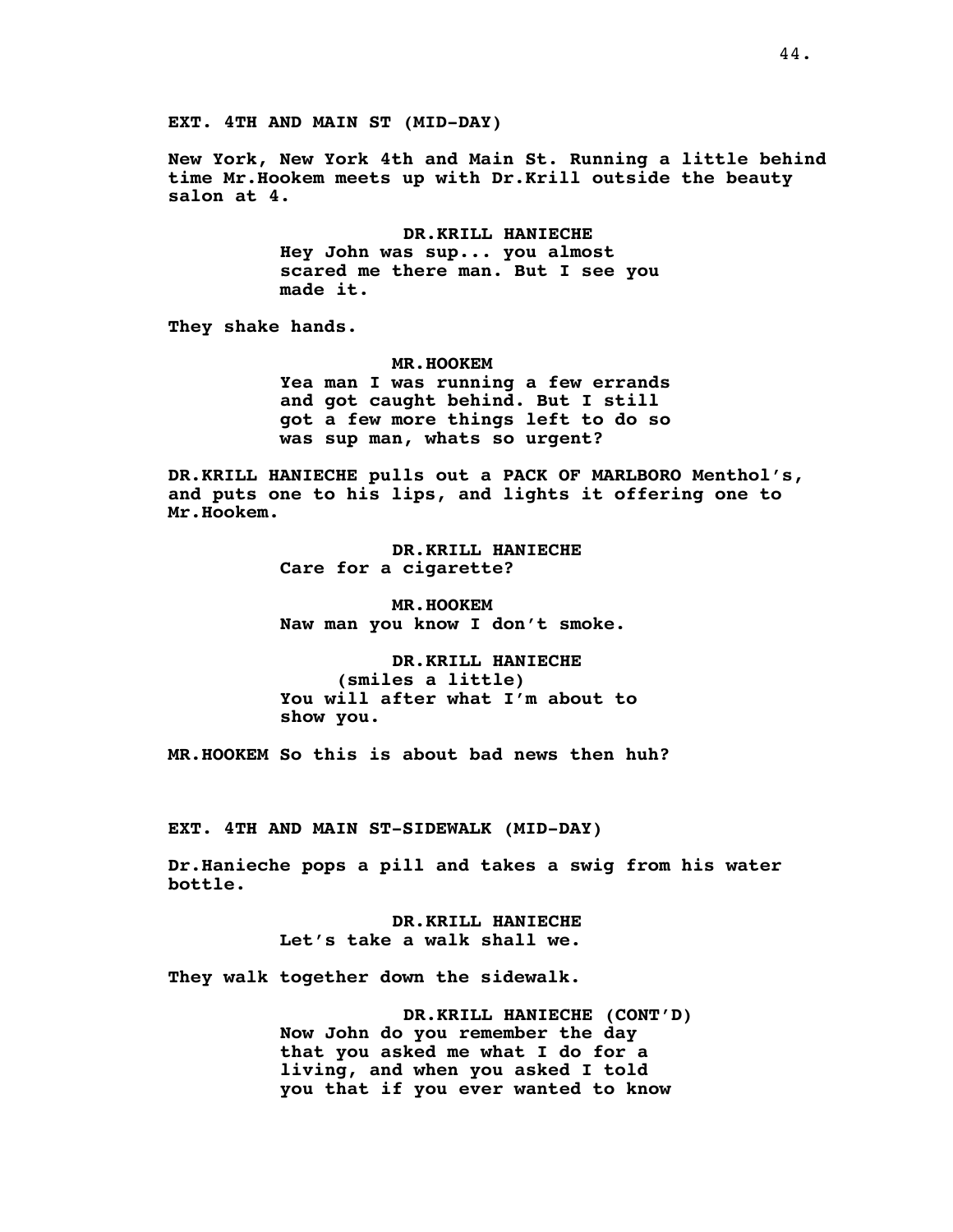**DR.KRILL HANIECHE (CONT'D) I would either have to kill you or you would have to join us.**

**MR.HOOKEM Yea I remember. And... So what?**

**DR.KRILL HANIECHE Yea. So, would you still like to know?**

**MR.HOOKEM stops and stares at Dr.Krill with a upsetting look.**

**MR.HOOKEM**

**Hold on wait so let me get this straight... so is this the reason to why you brought me out here man?**

**Because if it is then I got to go man. I still got errands to run Krill. Time is money man and I'm already running behind time on my schedule. So is this your urgent message to me man? Come on spill it out already or I gotta go.**

**DR.KRILL grins a little. But manages to keep a serious face.**

**DR.KRILL HANIECHE Well yes and no but you still haven't answered my question yet John.**

**MR.HOOKEM**

**What?**

**DR.KRILL HANIECHE Do you want to know what it is that I do for a living? Yes or fuckin No.**

**MR.HOOKEM has a completely upsetting look on his face at this point.**

> **MR.HOOKEM I mean why fuckin not Krill!**

**Mr.Hookem slowly speaking flaring his arms up and down.**

**MR.HOOKEM (CONT'D) What is it that you do for a living?**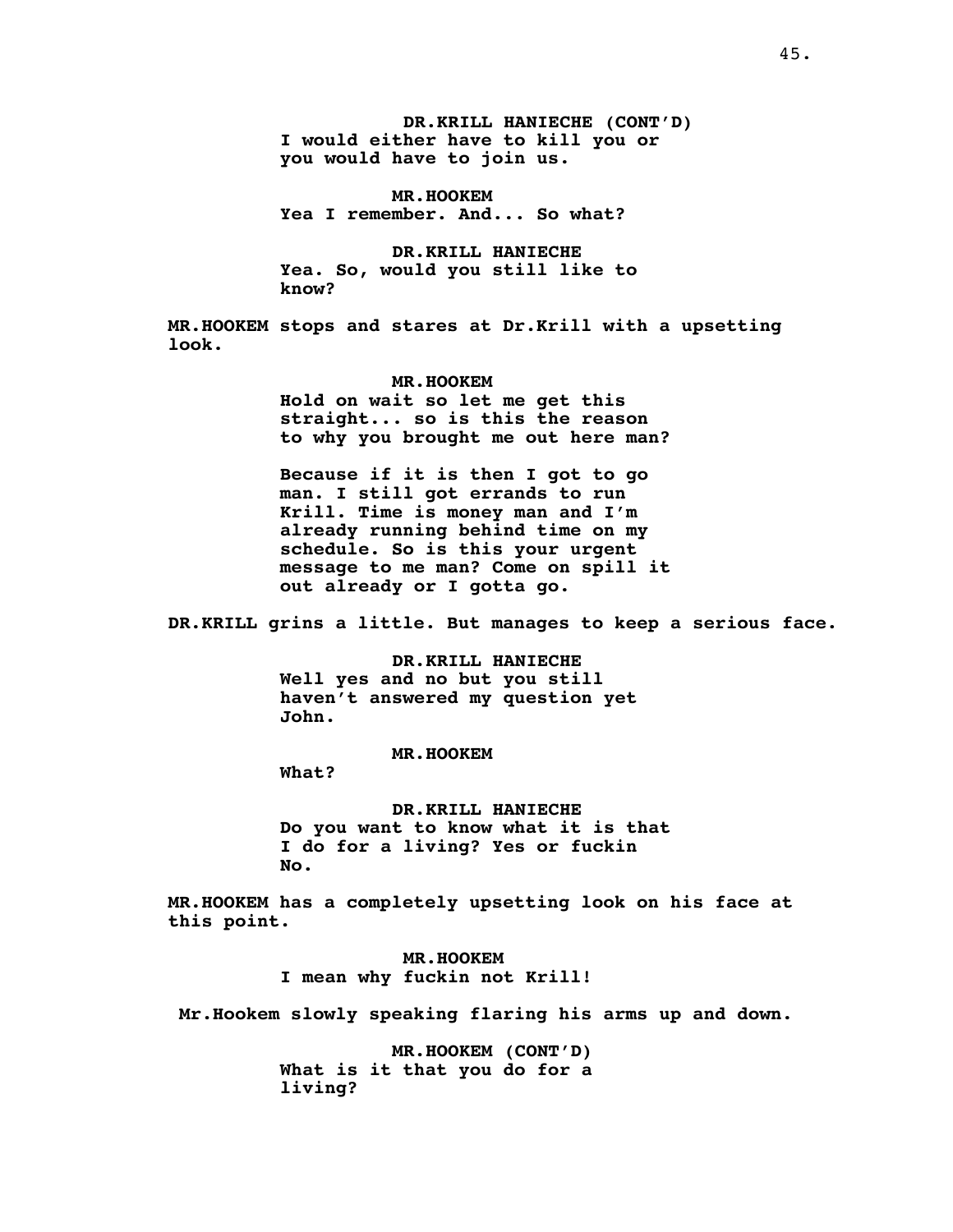**Dr.Hanieche smiles and gives the signal as a huge explosion happens at a restaurant just a block away.**

**EXT. 4TH AND MAIN ST-VAN-STORE FRONTS (MID-DAY)**

**Also the Hanieches pull up in vans and begin unleashing many of their hybrid creations unto the streets from the back of a van.**

**One creature is the real SPIDER MAN, another is a JERSEY DEVIL, others are little TROLLS and GOBLIN like creatures, as they attack the entire block entering into store fronts, and businesses as well.**

**INT. BUILDING IN THE DISTANCE (MID-DAY)**

**People begin to scream and scatter from the scene as the Yodeacez, and The Xeers begin sniping out people from the roof tops, and gunning down anyone below that is caught on site.**

**EXT. 4TH AND MAIN ST - RUN GIRL RUN (MID-DAY)**

**One civilian is sniped in the head as she is running from the scene distances away.**

**INT. 4TH AND MAIN ST- CIVILIAN CAR (MID-DAY)**

**Another guy gets into his car as he think he has a clear getaway only to have his car blow up as he tries to start his ignition.**

**EXT. 4TH AND MAIN ST- DARK ALLEY (MID-DAY)**

**A police unit sitting distances away tries to call for back up as he gets snatched up by the real spider man vanishing in between a dark space.**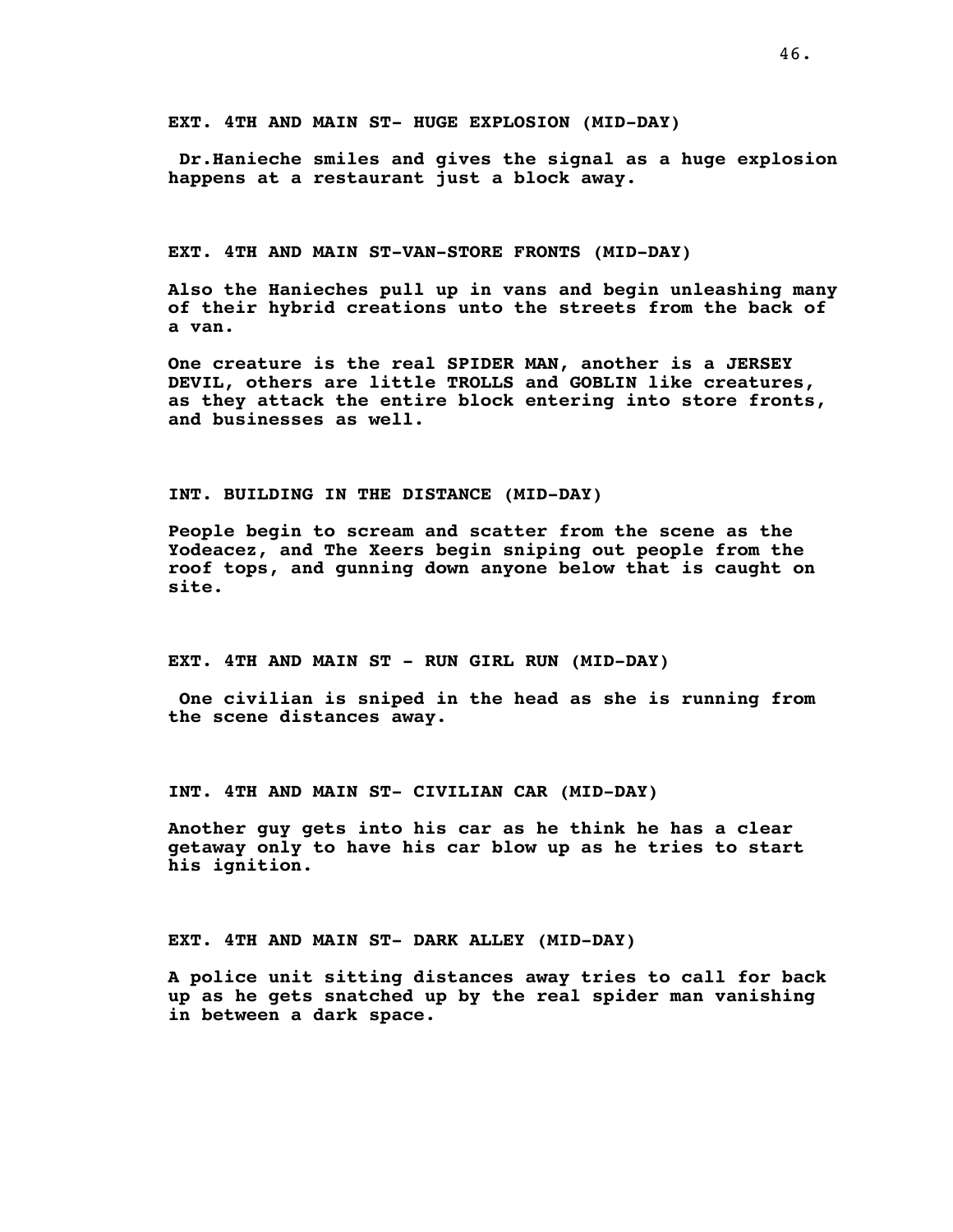**EXT. 4TH AND MAIN ST- STORE FRONTS (MID-DAY)**

**The little goblins and trolls are in store fronts attacking civilians left and right as they try their best to getaway but completely fail.**

**EXT. 4TH AND MAIN ST- NORTH POLE (MID DAY)**

**Last but not least the Jersey Devil who just doesn't give a shit, flies around and swoops up one of his own men.**

**Dr.Krill Hanieche to be exact.**

**Dr.Krill is trying his best to hold on to a street pole as the Jersey devil tugs on him.**

> **DR.KRILL HANIECHE You stupid piece of shit what are you doing? Let me go you bastard.**

**But the Jersey Devil once again doesn't give shit keeps tugging at Dr.Hanieche, as he eventually lifts him into the clear sky and disappears.**

#### **EXT. 4TH AND MAIN ST (MID-DAY)**

**Mr.Hookem now in a state of terrible shock immediately begins to run away from the scene. Only to be snatched up by one of the Zumplun's, and thrown into their custom made Black Van. As they take off with the licensing plate reading FuckGod.**

#### **INT. ZUMPLUNS BLACK VAN (MID-DAY)**

**Mr.Hookem still in shock is tied down, and in custody by the Zumplun's which are 5 men.**

**The Zumplun's juices are extremely pumped up as they are laughing historically at all the action that is going on, as they make their way towards the Empire State building.**

**ZUMPLUN # 1. Looking at Mr.Hookem while he and his fellow mates scream outside their windows letting off a couple of rounds at civilians standing by.**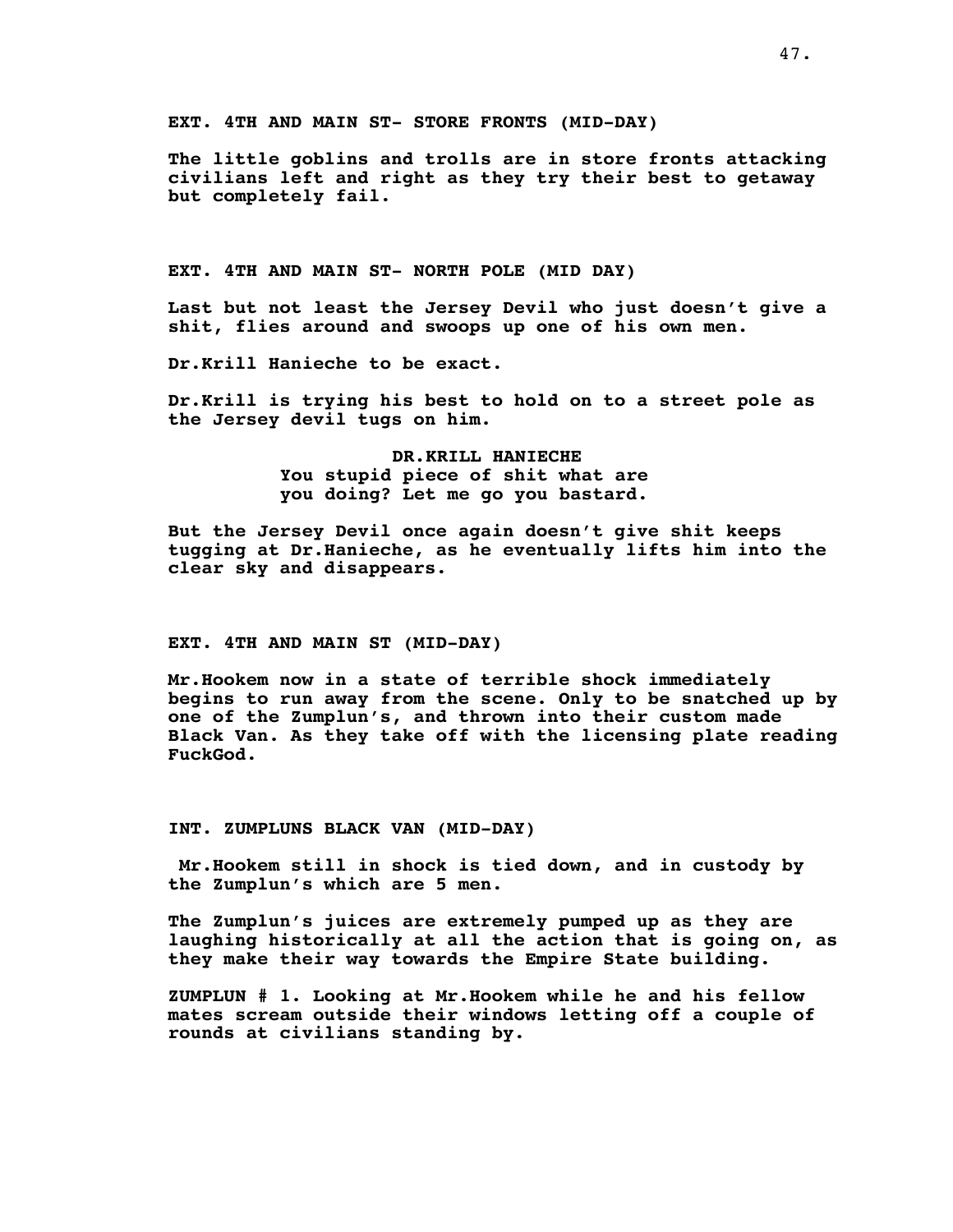**JAPEL FLAYKASCA (Speaking excitedly) Dude your so fuckin lucky right now fam. I been waiting my whole life to do this shit bro.**

**The Zumpluns shoot more rounds outside of the van. While we see civilians drop like flies.**

> **MR.HOOKEM Jesus Christ, What is happening? What is the meaning of this shit? Did Dr.Hanieche set this shit up? Do you work for Dr.Hanieche? Is he**

**paying you to do this shit?**

**JAPEL FLAYKASCA Work for....ha ha he's my 1st cousin. and He chose you you know... he said you smelled like fish and was similar to pussy.**

**They all accept Mr.Hookem have a big laugh.**

**MR.HOOKEM Well you tell Dr.Hanieche when I see him again ... I'm gonna kick his ass.**

**ZUMPLUN # 2. Bitch slaps Mr.Hookem while laughing.**

**ZUMPLUN # 2 Poor Mr.Hookem. Dr.Hanieche has a better chance of fucking your pussy before you ever kick his ass.**

**They all laugh again blazing their guns outside their windows. Popping pills and smoking weed as they head towards the Empire State building.**

**EXT. EMPIRE STATE BUILDING (MID-DAY)**

**Pulling up to the Empire State building they take out any one caught around the facility.**

**Taking out Mr.Hookem by the neck, they give him a pair of binoculars, and tell him to look up to the very top window to the left.**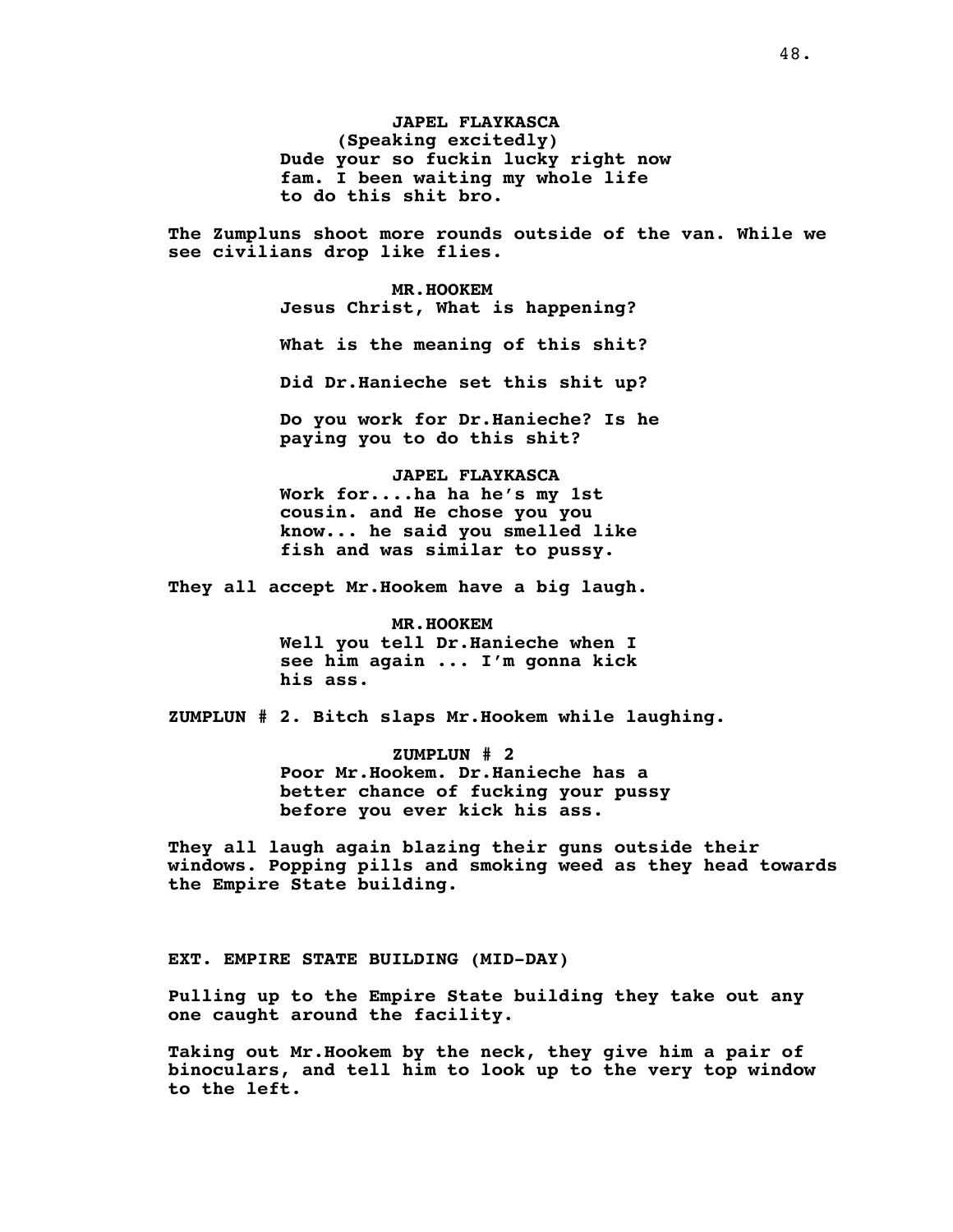**Mr.Hookem puts the binoculars to his face and looks up there. MR.HOOKEM. Hands are shaking a little.**

> **MR.HOOKEM I don't see anything.**

**ZUMPLUN # 1. Gives a signal.**

**JAPEL FLAYKASCA Look again Mr.Hookem.**

**EXT. EMPIRE STATE BUILDING- WINDOW PANE # 1 (MID-DAY)**

**Mr.Hookem places the binoculars back towards his face and as he does he sees Stoney being thrown out the window.**

**Following his wife, his son, his daughter and their dog screaming to their deaths each out of separate windows as the boy, the girl, and the dog have ropes wrapped around their necks so they hang instead of completely falling.**

**The victims are Mr.Hookems neighbors aka The Peterson's.**

**EXT. EMPIRE STATE BUILDING-CARS (MID-DAY)**

**Mr.Hookem is appalled, as he watches the victims fall to their deaths, as the man and woman shatter cars nearby.**

**EXT. EMPIRE STATE BUILDING (MID-DAY)**

**But next is unspeakable as Ed McKey waves down at Mr.Hookem, dangling a young infant outside of the window, jokingly acting like they are about to toss the young child outside as well.**

**Mr.Hookem in increasing state shock by the display of madness yells up to him.**

> **MR.HOOKEM For God sake, please I beg you... don't do it.**

**Putting the binoculars back towards his face Ed McKey sad faces and lip pouts at Mr.Hookem, as he walks away from the window.**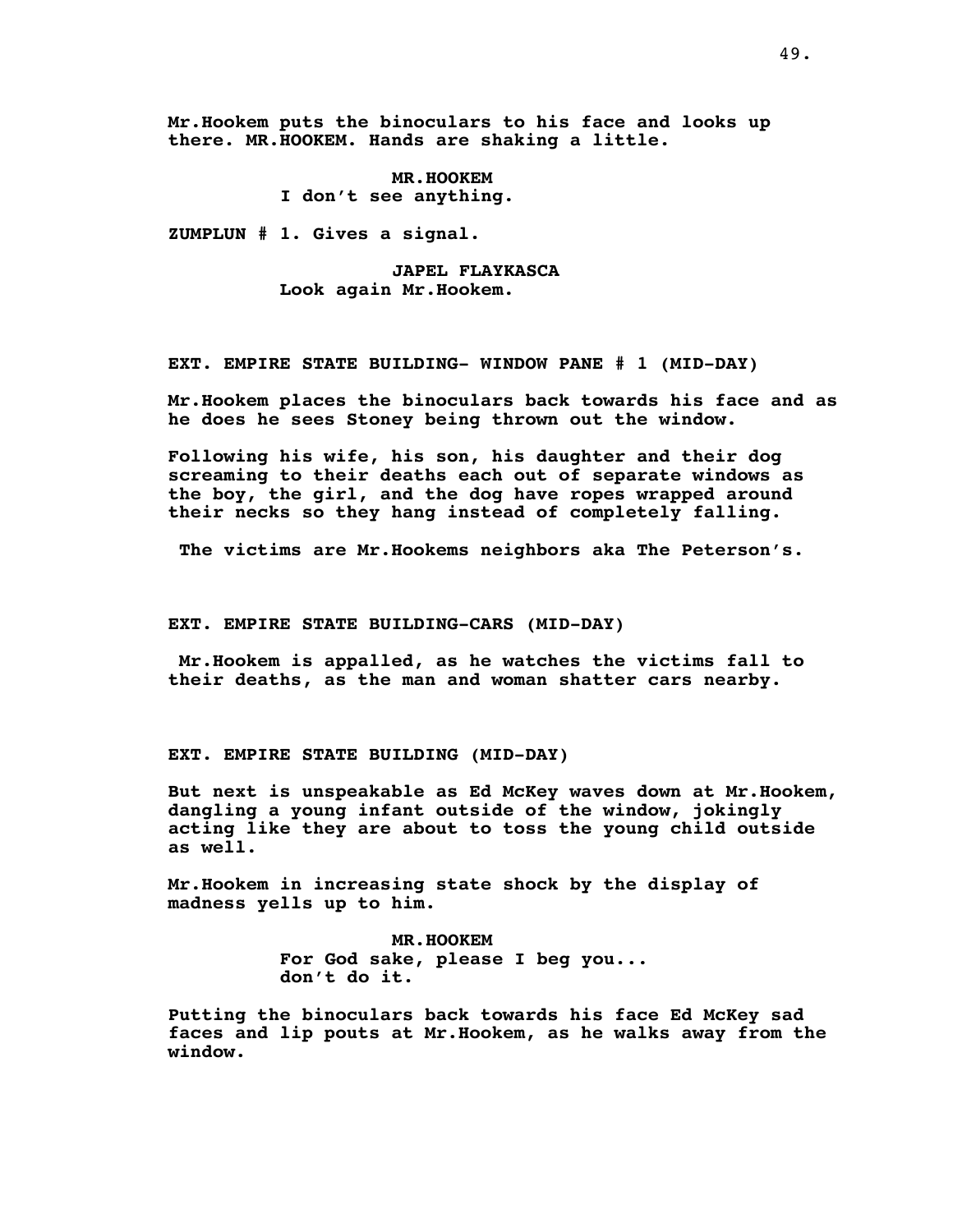**Mr.Hookem feels a sign of relief for a moment only for seconds later to see the young infant crashing through another window to its death.**

#### **MR.HOOKEM**

#### **God Nooooooooo!**

**As he tries to catch the baby from hitting the ground. But it is an epic failure. As he is pulled back by one of the Zumplun's thrown back into the van.**

**Things are getting pretty hot at this point with the cops and feds around. But this is a no biggie as The McKey's, The Cowker's, and The Osbiage's begin sniping out people from the roof tops.**

**Also using rocket launchers. Mainly taking aim at people who are trying to flee the scene on foot, and air or patrol units that come near from a far.**

**The Bayton's, The Deplarrish's and The Tykuohun's appear down the bottom, as they pull up in vans, and bikes who have machine guns, shot guns, and machetes taking out anybody caught on the scene. Especially COPS ,the CIA, or FBI units who come down bottom.**

# **EXT. AROUND EMPIRE STATE BUILDING-LATER (MID-DAY)**

**The Baytons are using their cannon made shotguns on civilians. Blasting them away. We see body parts falling off of victims. Legs. Arms. and Heads splatter everywhere.**

**EXT. AROUND EMPIRE STATE BUILDING-LATER (MID-DAY)**

**The Deplarrishs are using machine guns as they empty out a butt load of ammo upon running civilians, and appending cops.**

**One of the cops car is steering out of control as it runs into several civilians pending them up against a building in horrific display as the cop car crashes and blows up.**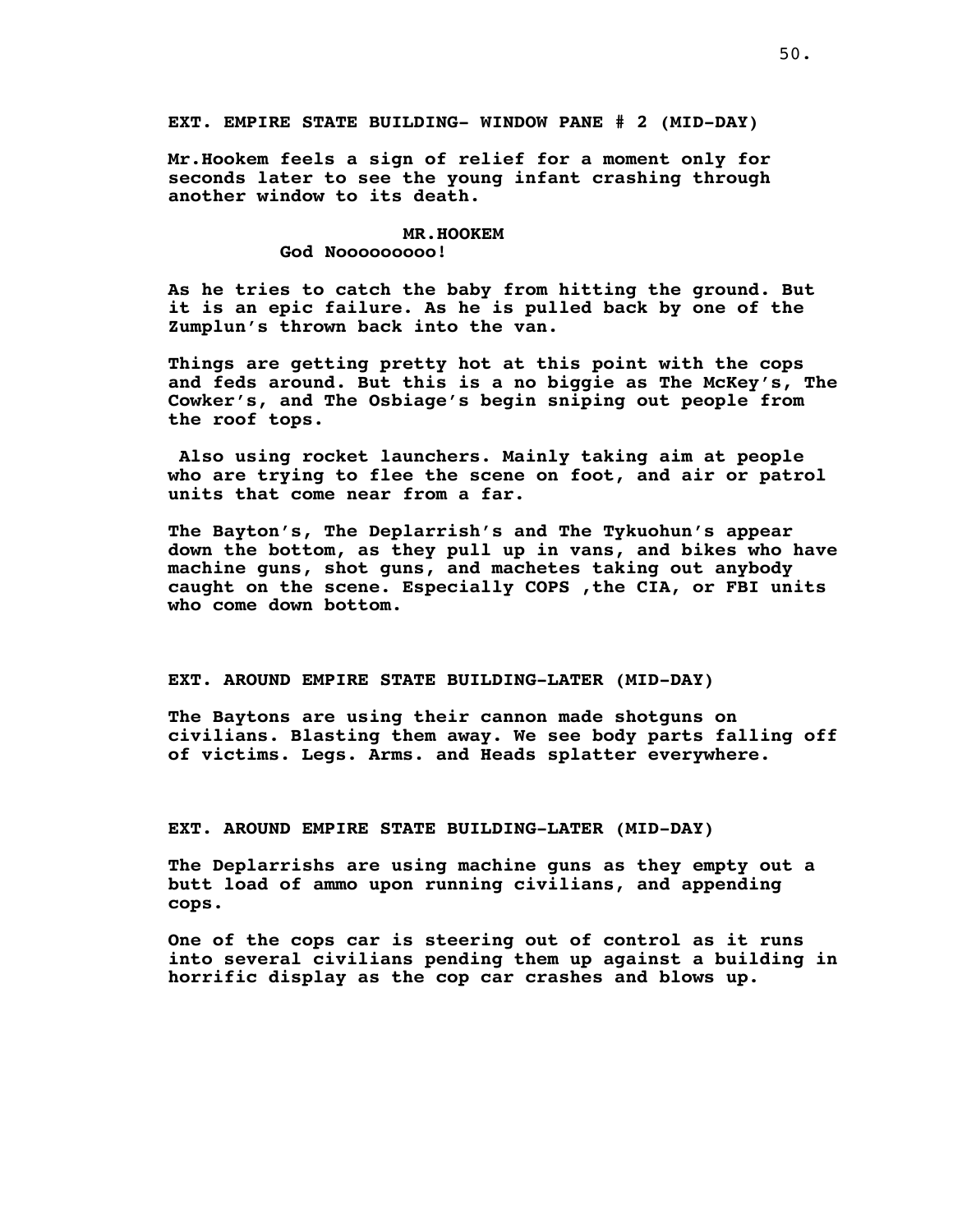**EXT. AROUND EMPIRE STATE BUILDING-LATER (MID-DAY)**

**The Tykuohuns & The Hanieches are using machetes as they flow into the crowd like water. Slicing and dicing their way into the action.**

**EXT. ROOF TOPS (MID-DAY)**

**The Cowkers, and the McKeys are on top of a building, as they send several rocket launchers straight at air patrol units. Blasting them straight out the sky.**

**EXT. AIR PATROL UNIT (MID-DAY)**

**The air patrol unit is seen crashing to the ground in ruble and chaos.**

**INT. BUILDING (MID-DAY)**

**The Osbiages are using sniper rifles as they take aim at civilians that are running away in the distance.**

**We see several civilians get plucked off rather quickly as the Osbiages seem to be expert marks men.**

**One man gets shot in the throat. Another woman in the leg and then the head. Lastly a innocent child straight through the chest that was standing next to the woman.**

**EXT. APUZU WAREHOUSE-GATEWAY (MID-DAY)**

**The Zumplun's and Mr.Hookem make it to the Apuzu's Zoo Warehouse, and is greeted by one of the Apuzu's outside the gate, as Mr.Hookem is scrambling, and screaming in the van for help.**

**INT. APUZU WAREHOUSE-LONG HALL WAY (MID-DAY)**

**As MR.HOOKEM enters the warehouse he, and the ZUMPLUN'S walks down a LONG HALL, and see many LAB EXPERIMENTED CREATURES inside the ZOO. Many of the creatures are HUMAN LOOKING HYBRIDS made out of different living creatures such as SNAKES, APES, SPIDERS, BATS, LIZARDS and the etc.**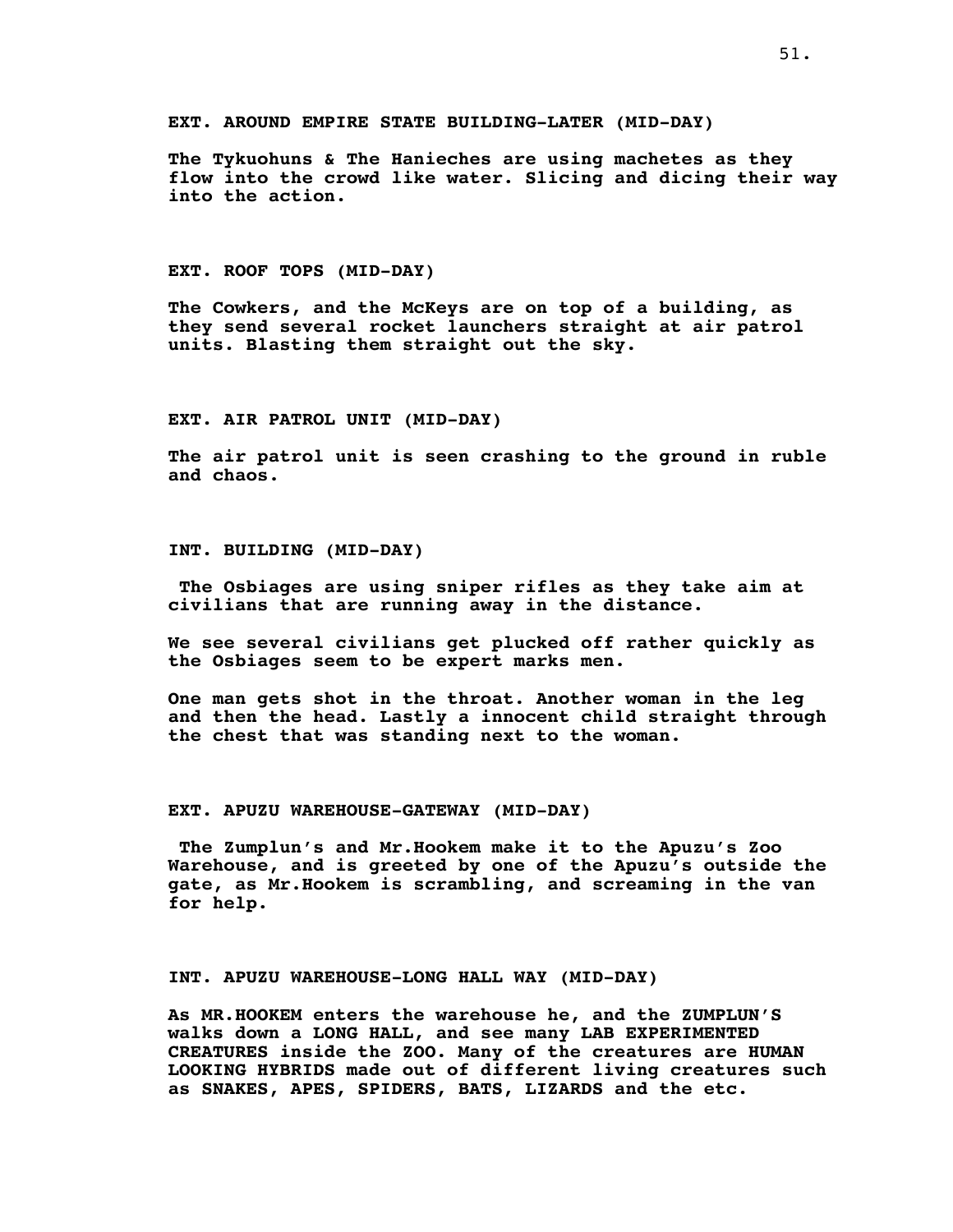**Within the next room is the CHALLENGE. Just as they walk into the room they here a LOUD and GREAT GROWL from a HUGE APE it sounds like.**

# **MR.HOOKEM**

**WTF was that?**

**As it is very dark with little light in the room as the ZUMPLUN'S shove MR.HOOKEM into a chair, and scrap him down in CHAINS and leave.**

> **MR.HOOKEM (CONT'D) Help!, Somebody Help me, God Help, Anybody please Help.**

**Suddenly the lights flicker on, and standing in front of him is FRANK APUZU and is accompanied by his FOOT SOLDIERS.**

**INT. APUZU WAREHOUSE-DANGLING FROM THE HEIGHTS (MID-DAY)**

**Also he notices that 3 PEOPLE are covered in blood kicking and screaming, as they DANGLE from the CEILING heights in chains. While underneath them is their TORTURE and DEATH.**

**Note the 3 PEOPLE are SHIRLEY, TOM, AND JAKE as the light reveals their faces.**

**INT. APUZU WAREHOUSE-WELCOME TO APU ZOO! (MID-DAY)**

**FRANK APUZU. In a salute motion towards his chest and outward.**

> **FRANK APUZU Welcome to the Apu Zooooo!**

**Mr.Hookem viewing from behind Frank another man being stab in his chest to death, as Mr.Hookem tries to speak. But before he does Frank shoots around his feet.**

> **FRANK APUZU (CONT'D) No talking as of yet Mr.Hookem.**

**For we talk first, and then you answer our questions.**

**And for every question you fail to answer correctly we lower one of**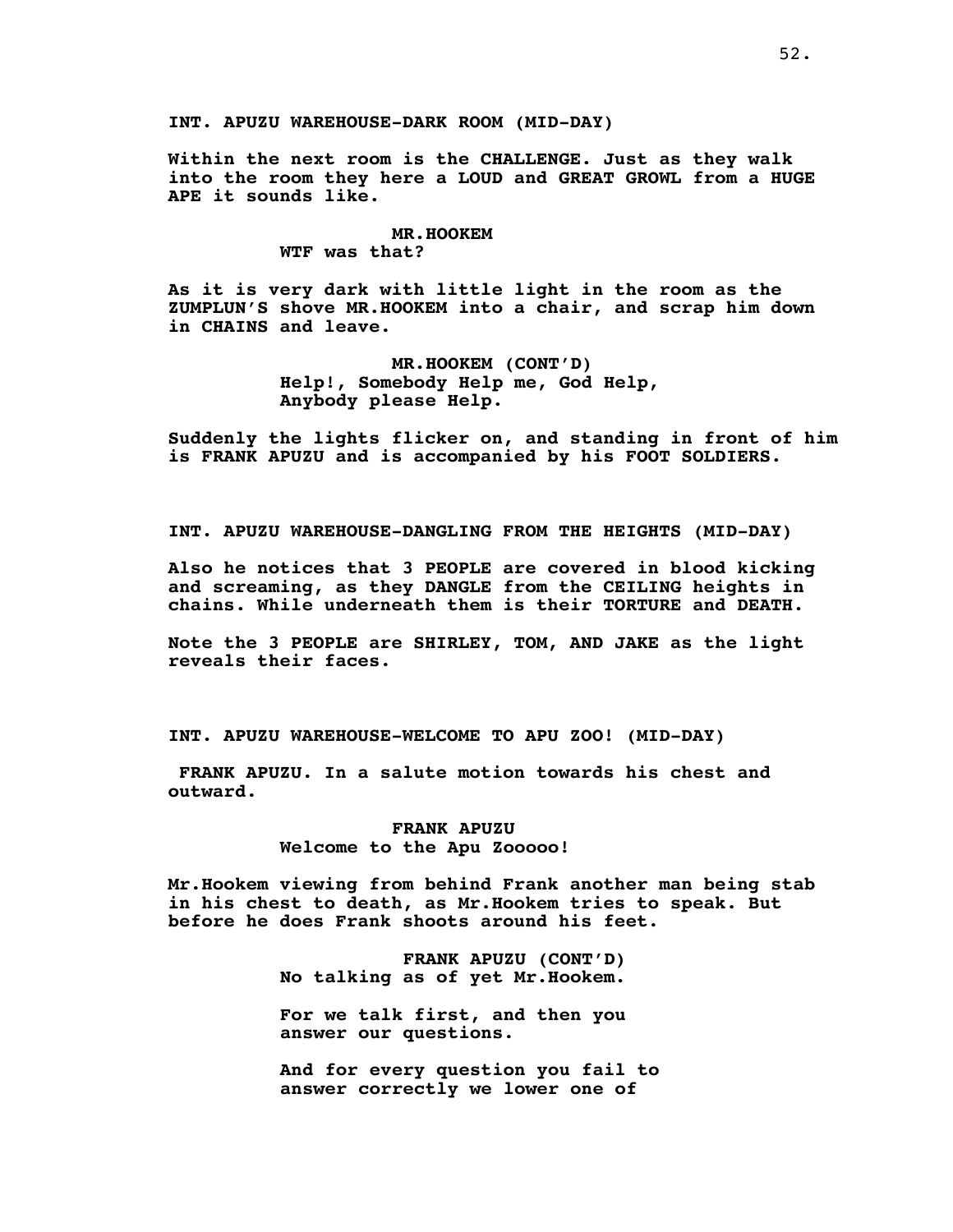**FRANK APUZU (CONT'D) your friends into the Abyss they go.**

**Now this is the challenge Mr.Hookem we will ask you a series of different question based on the Occult.**

**And since we know that you were a highly religious and spiritual teacher before your wife's death.**

**This should be a breeze for you...**

**Just think of it as fishing Mr.Hookem and you should do just fine.**

**By the way you do like fish right?**

**Yes yes I know you use to bang it all the time when your wife was alive.**

**Frank and the Apuzus foot soldiers have a big laugh.**

**MR.HOOKEM**

**Fuck you!**

**Frank slaps him with his gun.**

**FRANK APUZU No No I'm afraid it is fuck you Mr.Hookem.**

**INT. APUZU WAREHOUSE-PIRANHAS (MID-DAY)**

# **FRANK APUZU**

**Now underneath your first friend which is victim #1, is a pool of vicious little hybrid piranhas... very very hungry I might add for we been starving them for a weeks.**

**One of the piranhas jumps up and bites Frank on the arm.**

**FRANK APUZU You little sneaky little bastard.**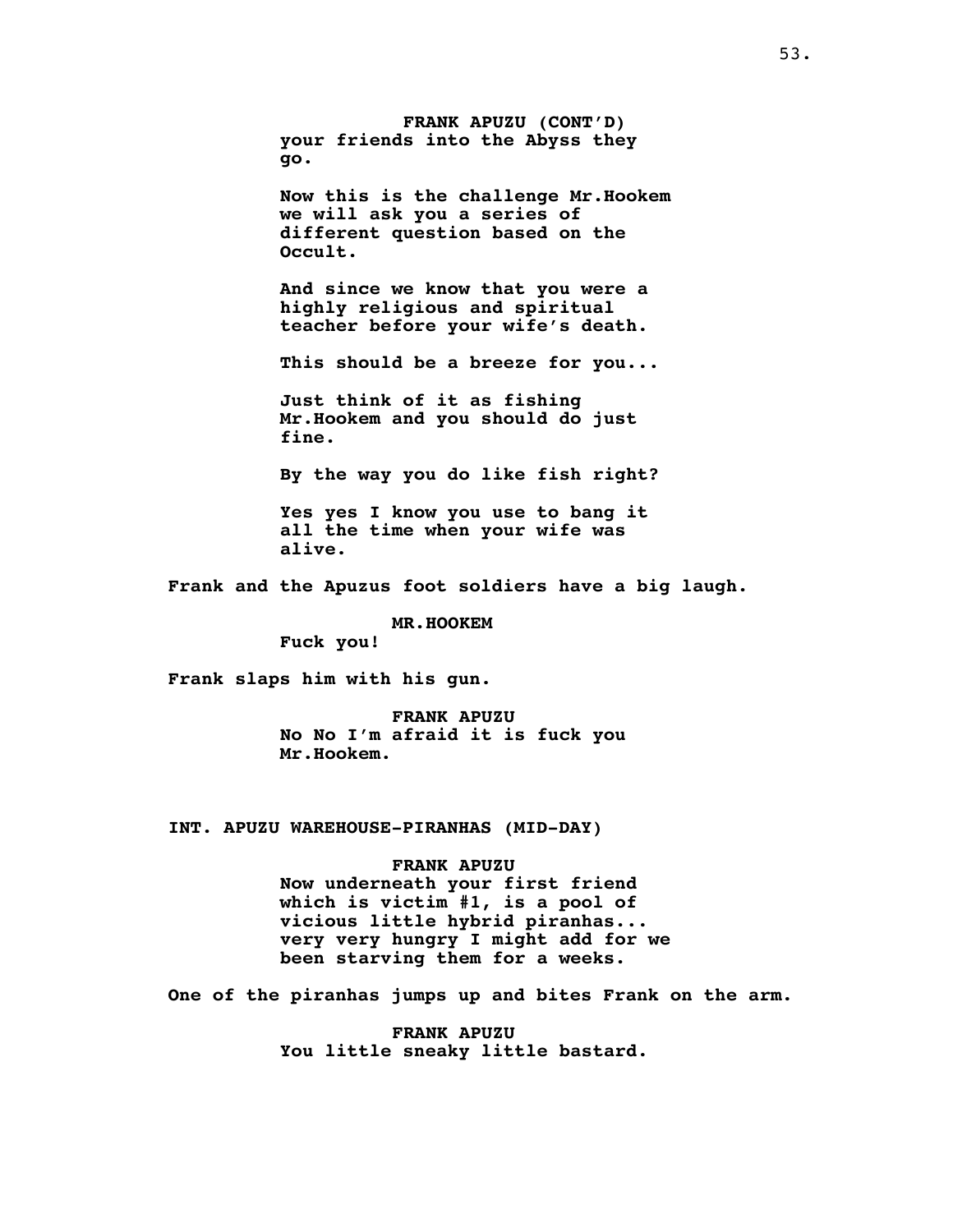**Frank tosses the piranha to floor and unleashes several bullets at it with his hand gun until it's dead. Later placing the gun back into his holster.**

**INT. APUZU WAREHOUSE-EL KING KONG (MID-DAY)**

**FRANK APUZU Now underneath your second friend victim # 2, he is under a smaller version of what I like to call "King Ella Kong".**

**He is a man eating ape not as big as King Kong but he gets the job done quite well.**

**INT. APUZU WAREHOUSE-THE LION SNAKE (MID-DAY)**

**FRANK APUZU Last but not least standing underneath victim # 3 is an over sized anaconda but made with a Lions head.**

**Also very hungry, and is running out of patients with its dinner.**

**So Mr.Hookem since we both are busy men, and since I don't have all day to be playing games with you. I will ask you 9 questions in total.**

**Get 3 questions wrong and down they go. Get 6 answers right and they live ...it's that simple.**

**Do you understand Mr.Hookem? You can reply.**

**MR.HOOKEM Yes, I understand... you ugly bastard.**

**FRANK APUZU Good... let's begin shall we.**

**MR.HOOKEM. Looking up at his friends.**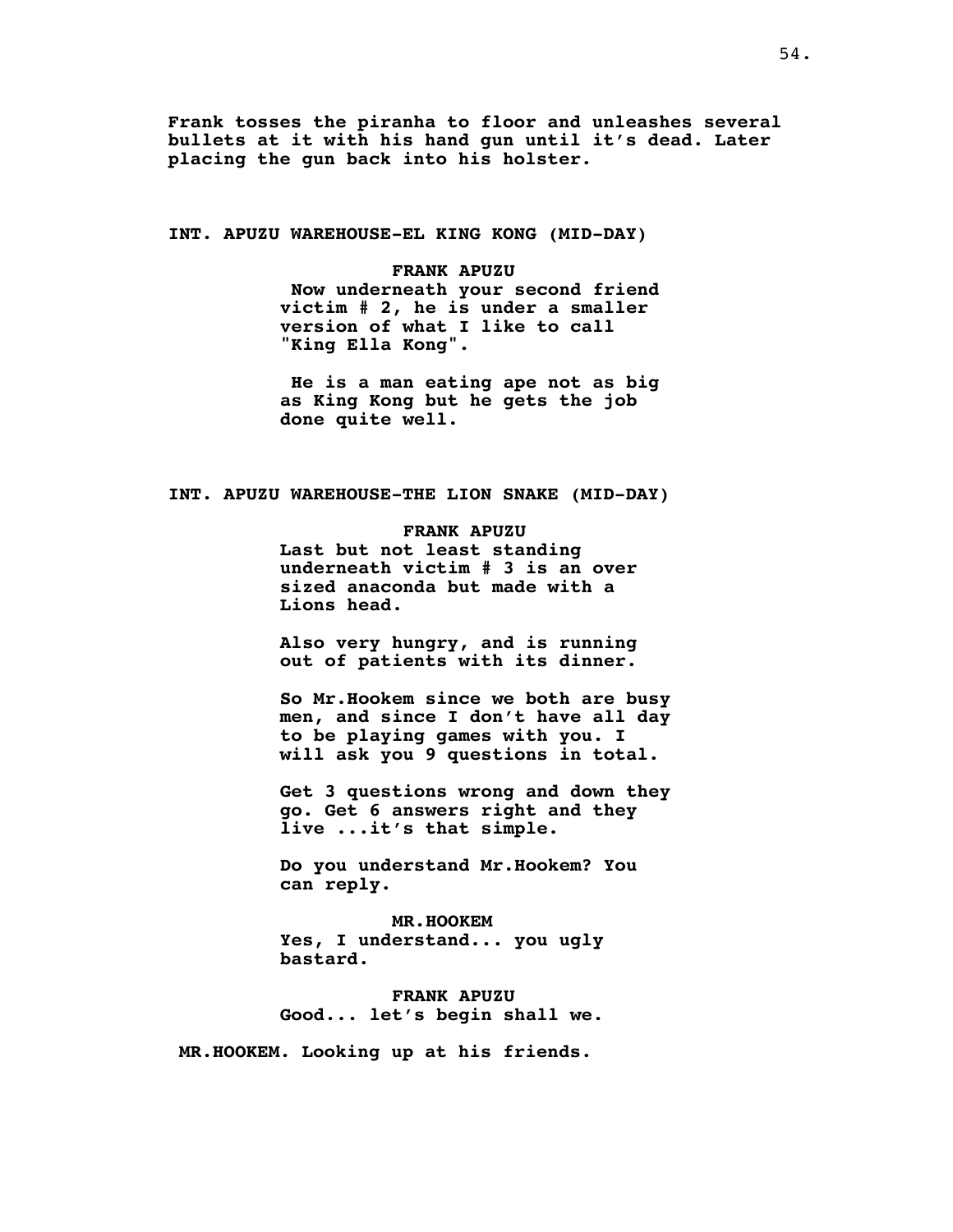**MR.HOOKEM Hang in there you guys.**

**FRANK APUZU (smiling a little) Yes, hang in there you guys indeed.**

**FRANK APUZU (CONT'D) Now for Question # 1 and this should be easy one to get your juices pumping Mr.Hookem.**

**Who was the first president of the United States?**

**MR.HOOKEM (Immediately answers) That would be George Washington, George Washington was the first president of the United States.**

**FRANK APUZU shoots around at Mr.Hookem's feet once again.**

**FRANK APUZU Wrong Mr.Hookem. You are wrong. George Washington was not the first president of the United States, but the 8th.**

**George Washington was the First president of U.S under the Constitution. But under the Articles of Confederation it was John Hanson...John Hanson Mr. Hookem who was elected in 1781 was the First President Of The United States.**

**Following:**

**Elias Boudinot (1783).**

**Thomas Mifflin (1784).**

**Richard Henry Lee (1785).**

**Nathan Gorman (1786).**

**Arthur St. Clair (1787).**

**And Cyrus Griffin (1788).**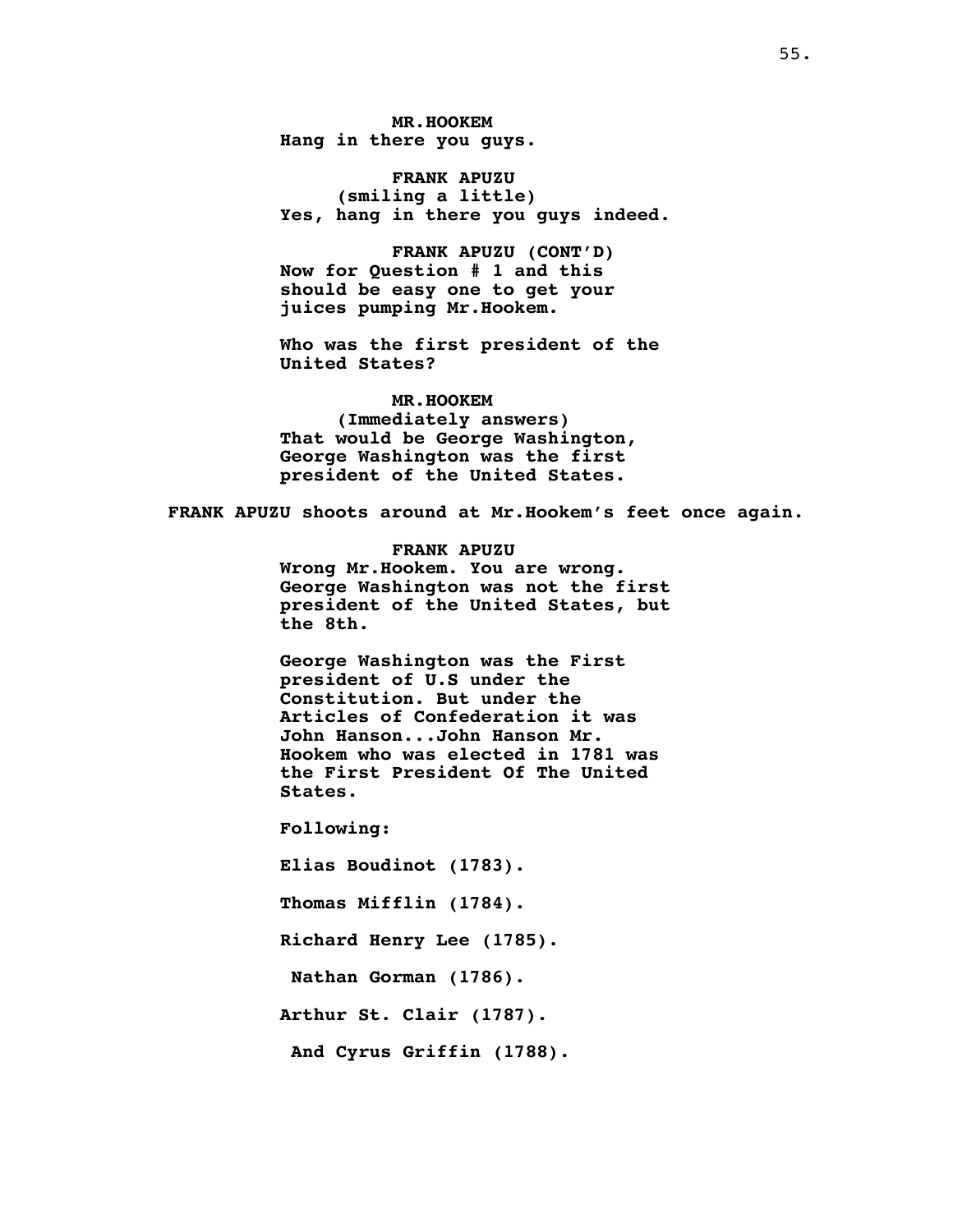**INT. APUZU WAREHOUSE-THE FIRST LOWERING (MID-DAY)**

**Frank gives the order, and his friends are LOWERED closer to the cages, as they scream having their LEGS BROKEN as the CHAIN curls downward.**

> **MR.HOOKEM You lying cheating son of a bitch. Impossible how was I supposed to know that answer?**

**FRANK APUZU. Back slaps Mr.Hookem.**

**FRANK APUZU You call me a cheater Mr.Hookem.**

**Cheat I do not... but to take...it is my honor. I thought you knew your history Mr.Hookem. Maybe your friends aren't so lucky after all.**

**MR.HOOKEM Let my friends go you bastard!**

**FRANK APUZU (Smiling) It would be my honor to let your friends go.**

**INT. APUZU WAREHOUSE-THE SECOND LOWERING (MID-DAY)**

**Frank gives the order to LOWER his friends some more towards the cages. Having their legs broken up some more as the creatures are getting very anxious for their prey as each victim scream out loud from the horrible pain.**

> **MR.HOOKEM You sick fuck. Jesus Christ, I'm gonna kill you when I get my hands on you.**

**FRANK APUZU. Grabs at Mr.Hookems face.**

**FRANK APUZU Temper, temper Mr.Hookem. I suggest you be a little bit more careful next time for what you wish for aye.**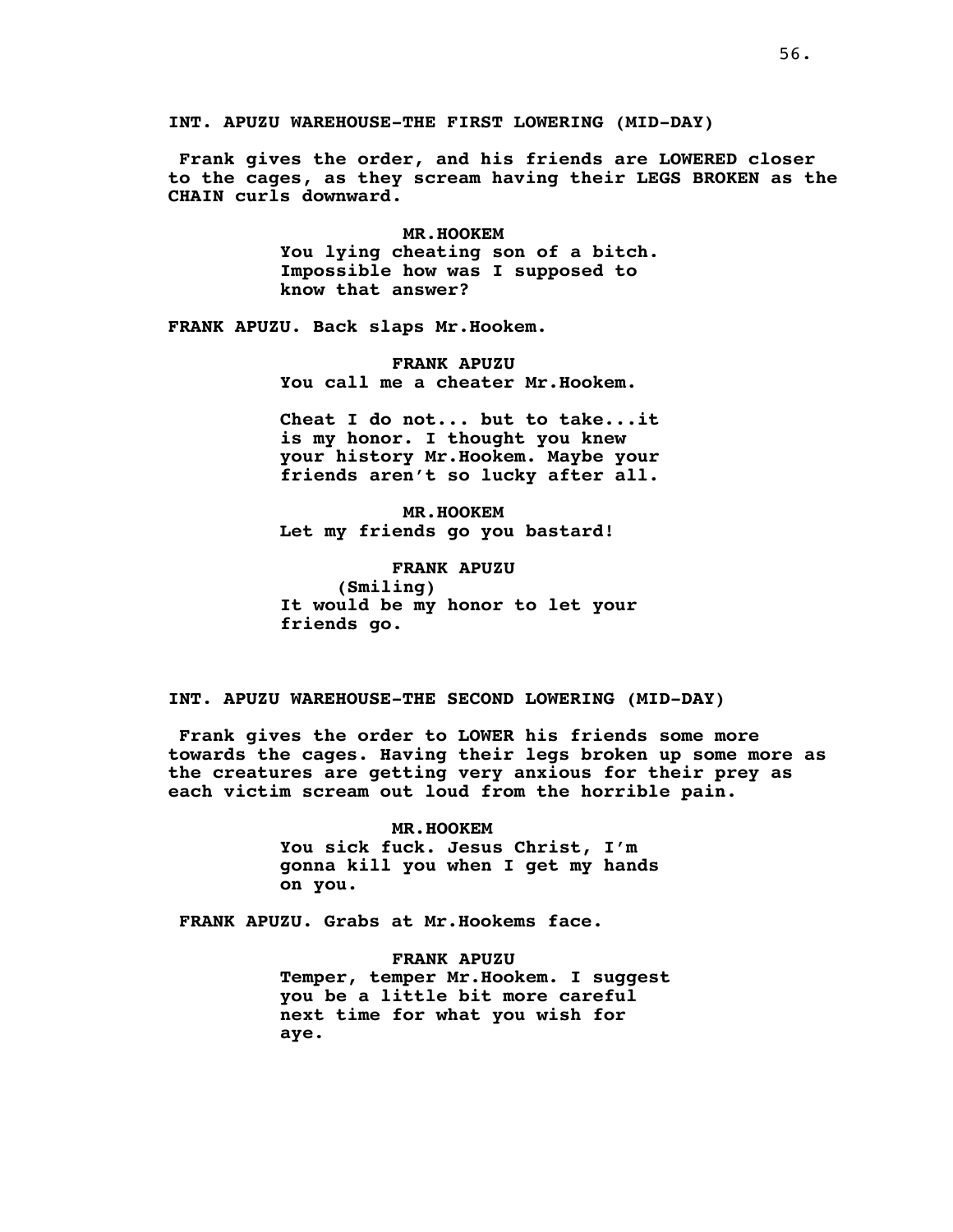**MR.HOOKEM I'm going to kill you.**

**Spitting in his face. In retaliation a foot soldier JABS him in the chest with a RIFLE.**

**FRANK APUZU. Wipes off spit and walks around Mr.Hookem.**

**FRANK APUZU Now speaking of Jesus Christ and since you asked Mr.Hookem question # 2 should be right up your alley.**

**So the question is to you Mr.Hookem. Who is the late great master of the world? Jesus Christ... Mr.Hookem.**

**But before you answer I want you to think long and hard... for you must answer based on biblical proportion.**

**MR.HOOKEM. Catches his breathe.**

**MR.HOOKEM He is the son of god. Born of his mother the Virgin Mary who came, and die for our sins so that we may be saved....Even for you chief.**

**FRANK APUZU While thank you Jesus fuckin Christ.**

**Frank and The Apuzu's crack up a great laugh as Frank lights up a CIGAR.**

**MR.HOOKEM**

**(Fake laughs with them) Yea yea you all go ahead, and laugh. That's what they all do. Laugh now, and cry latter. And mark my words all of you sick fucks are going to be burned and tortured in Hell and I'm going to see to that!**

**FRANK APUZU. Toting on his cigar.**

**FRANK APUZU You know what Mr.Hookem I feel your anger, and I would have you know that I'm a Christian as well myself.**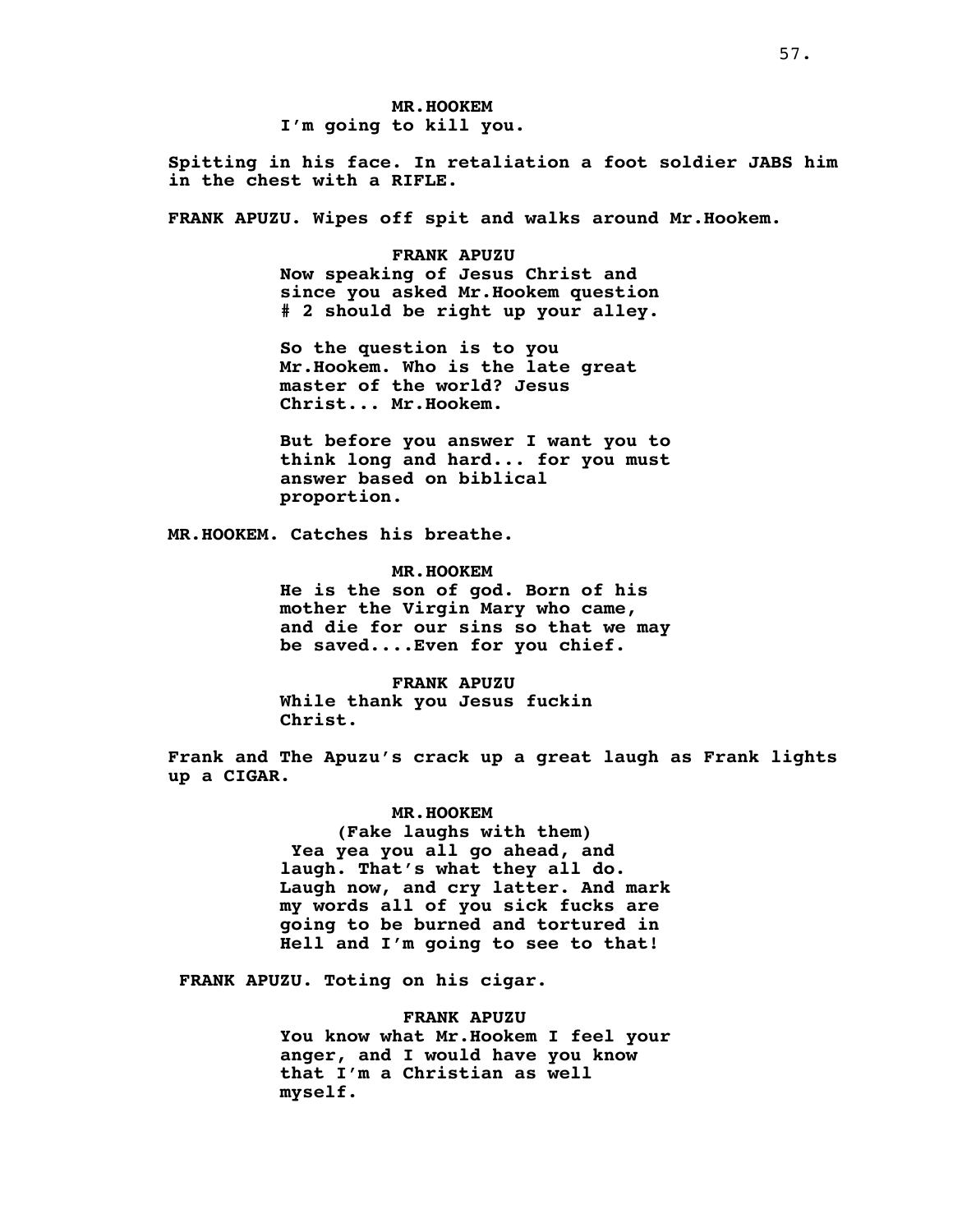**FRANK APUZU. Walks over to a BASKET filled with BODY PARTS.**

**FRANK APUZU (CONT'D) Hm mm let's see ... how many people did I bless today?**

**Throwing out a few body parts.**

**FRANK APUZU (CONT'D) 1...2...20**

**As he dumps out the rest of the basket unto the floor Frank, and the Apuzu's crack up another big laugh, as Frank calls in a PASTOR from another room.**

**The Apuzus shove him towards Frank.**

**FRANK APUZU Pastor darling, my good holy man, come over here if you please.**

**As the pastor comes near Frank shoots around the pastors feet as he jumps up and down.**

> **FRANK APUZU (CONT'D) Sorry Pastor just keeping you on your toes. Can you read for me Revelations 13:14 if you please?**

**THE PASTOR. Begins to read from the book as his hands are rapidly shaking, as he observes the BLOOD, AND BODY PARTS that are on the GROUND.**

# **THE PASTOR**

**Revelation 13:14 And he deceiveth them that dwell on the earth by the means of those miracles which he had power to do in the sight of the beast.**

**FRANK APUZU Excuse me, those what?**

**THE PASTOR (Mumbling a little) Those miracles.**

**FRANK APUZU Speak a little louder son I couldn't hear you. Those what?**

**THE PASTOR (Still mumbling) Those miracles sir.**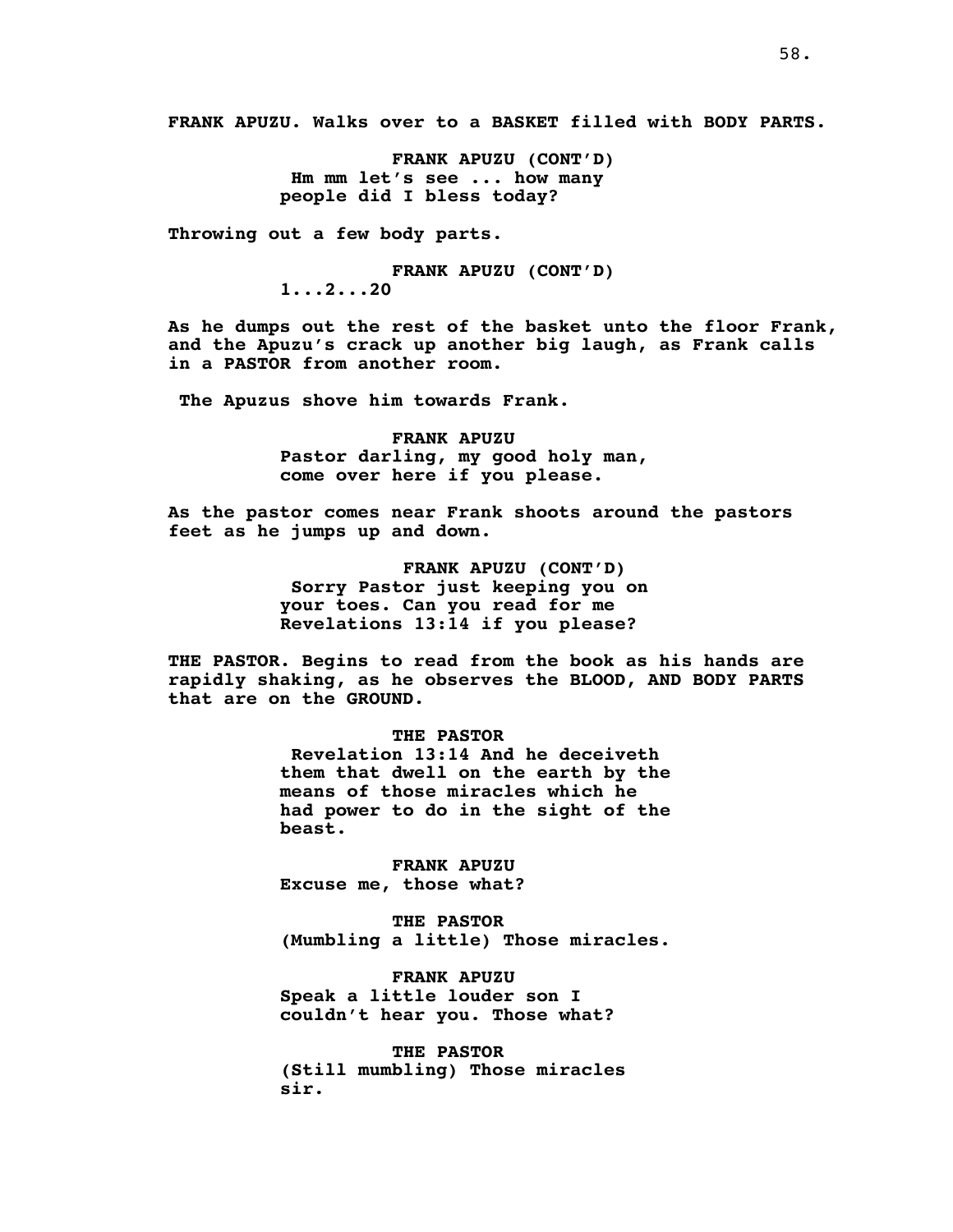**Franks grabs the book from the pastor while toting a little on his cigar, and begins to read out loud.**

# **FRANK APUZU**

**Revelations 13:14 And he deceiveth them that dwell on the earth by the means of those miracles which he had power to do in the sight of the beast.**

**Frank Apuzu. Slams the book closed. Blowing cigar smoke directly into Mr.Hookem's face while smiling.**

> **FRANK APUZU (CONT'D) I'm going to Hell... I think not.**

**Snatching Mr.Hookems CROSS off of his neck.**

**MR.HOOKEM You son of a bitch give that back you bastard.**

**FRANK APUZU Thank you pastor you may leave now. Give the pastor a round of applause everyone. He's been so kind and generous.**

**Pastor begins to walk out the room but before he does they gun him down with MACHINE GUNS.**

**FRANK APUZU. Holds his head as if he has a headache. Tossing out the cigar smiling.**

> **FRANK APUZU Poor Poor pastor... the apocalypse has come a little early for you hasn't it.**

# **MR.HOOKEM**

**You fucking coward! Come on takeoff these cuffs lets fight right now... man to man! Come on you son of a bitch let's do this!**

**FRANK APUZU You know what times up and I've had enough of this pity pat bull shit. Drop them please so we can go.**

**MR.HOOKEM Noooooooooooooooo!**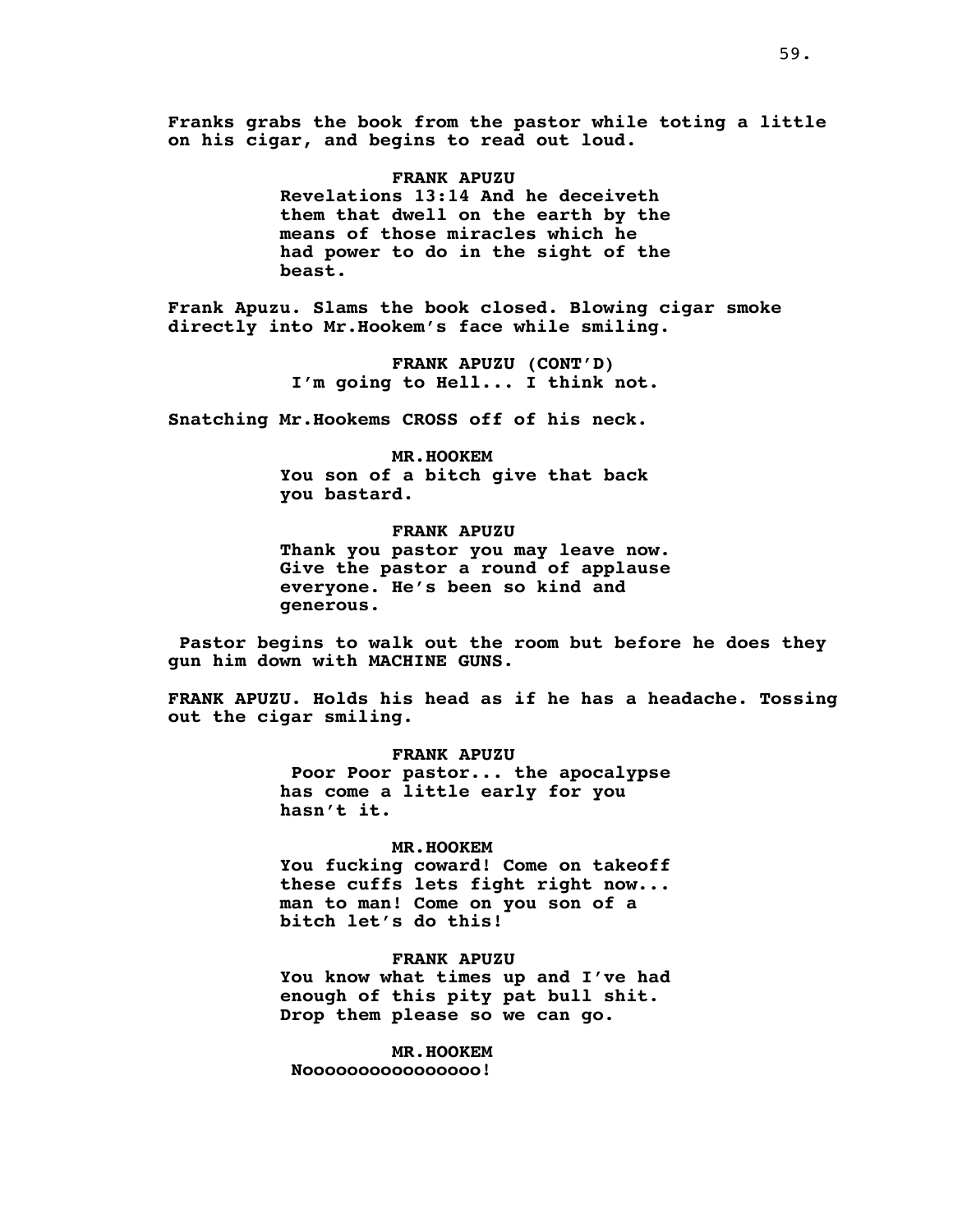**INT. APUZU WAREHOUSE- LAST LOWERING (MID DAY)**

**The victims are drop into their cages to meet their horrible deaths.**

**INT. APUZU WAREHOUSE-THE PIT OF PIRANHAS (MID DAY)**

**The first victim is devoured in seconds by the hungry hybrid piranhas.**

**INT. APUZU WAREHOUSE-THE PIT OF THE APE (MID DAY)**

**The second victim is mauled to death having his legs, and arms pulled off just before the monstrous ape decides to finish off the kill.**

**INT. APUZU WAREHOUSE-THE PIT OF THE ANACONDA (MID DAY)**

**Last, but not least the third victim meets her death by a devastating back breaking blow by the Anaconda, and then swallowed in whole. But not before a little crunching of the lions teeth.**

**INT. APUZU WAREHOUSE-SHOCK VALUE (MID DAY)**

**Mr.Hookem is terribly mad and in shock kicking, and screaming by the front row seats of, and ugly massacre he just witnessed, as they pull and drag him back down the HALL into the van.**

**Next stop Umbaba's Hotel.**

**EXT. BLACK VAN-UMBABAS HOTEL (NIGHT)**

**Here he is introduced to the rest of the families at Umbaba's VIP hotel spot in New York, New York called UMBABA'S HOTEL: LUNCH, TITS, AND GRITS.**

> **JAPEL FLAYKASCA All you have to do is stay calm Mr.Hookem and we are going to let you loose for a while.**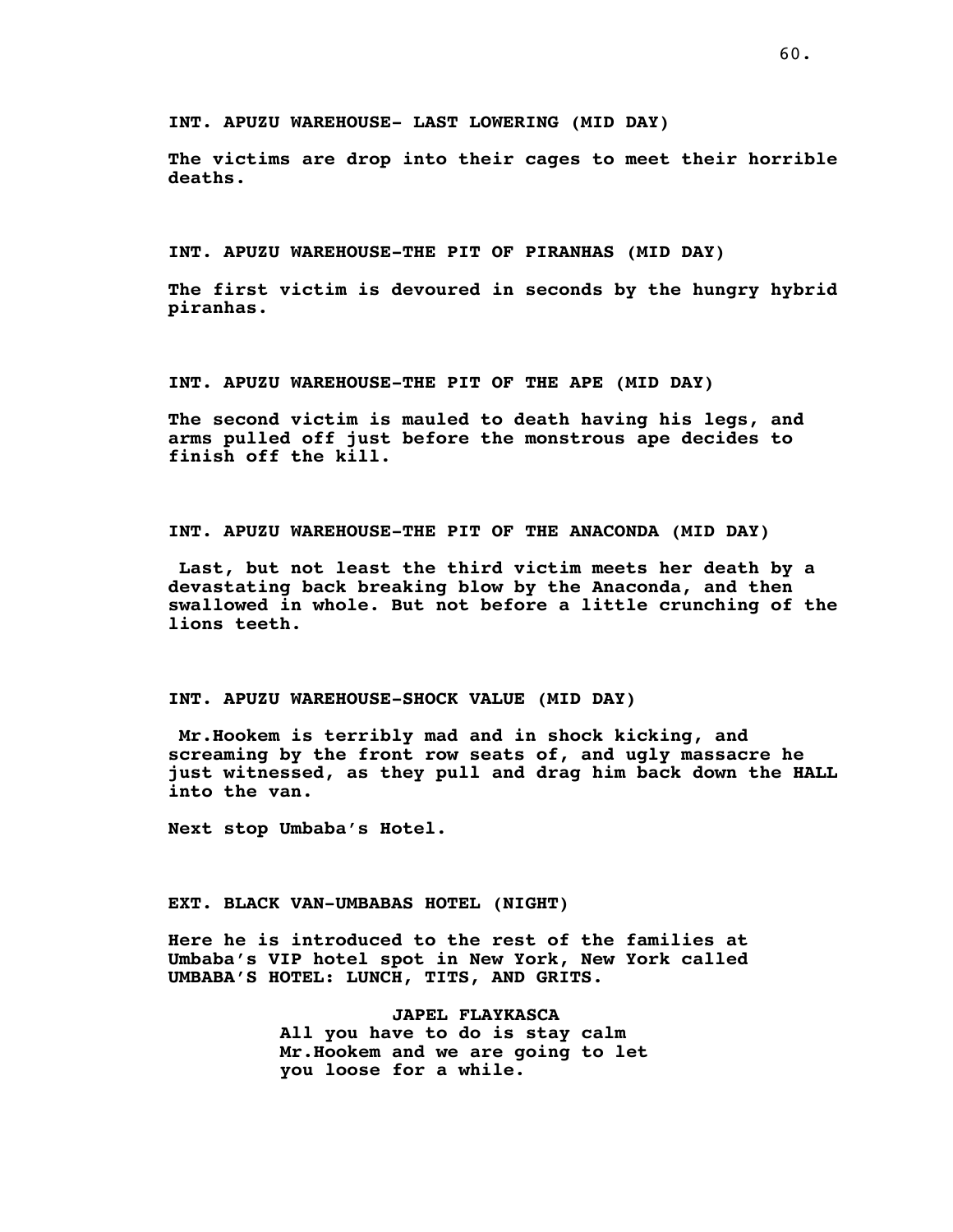**JAPEL FLAYKASCA Just show some respect to everyone and everything will be fine...But if you do get out of hand... back on the cuffs they go... Do you understand?**

#### **MR.HOOKEM**

**No comment.**

**ZUMPLUN # 2. Unshackles him and they get out of the van.**

**INT. UMBABA'S HOTEL: LUNCH, TITS, AND GRITS (NIGHT)**

**As Mr.Hookem walks in he notices that half of the people in the building isn't human but REPTILIAN looking.**

**There's reptilian midget prostitutes, normal heighten prostitutes, serving drinks to other reptilian pimps, and gangsters while dancing, and striping on poles for money.**

**Mr.Hookem is in stellar awh while the Umbaba's politely introduce him to all the people inside, as they give him a warm welcome, as the bartender chucks him a BEER as he is given a grand tour around the facility.**

**UMBABA #1. Is yielding a VICIOUS HYBRID PITBULL MIXED with an ROCK WILDER.**

> **STEVE FELTON Nice to meet you Mr.Hookem.**

**RAY JACKSON It's a pleasure to meet you sir.**

**UMBABA # 1 What's good Mr.Hookem?**

**UMBABA # 2 Nice ass Mr.Hookem.**

**UMBABA # 3**

**Mr.Hookem Mr.Hookem can I get your autograph please sir. I just love that scene were you was like George Washington, George Washington is the answer.**

**Smiling and laughing in his face in a sadistically gaspy tone.**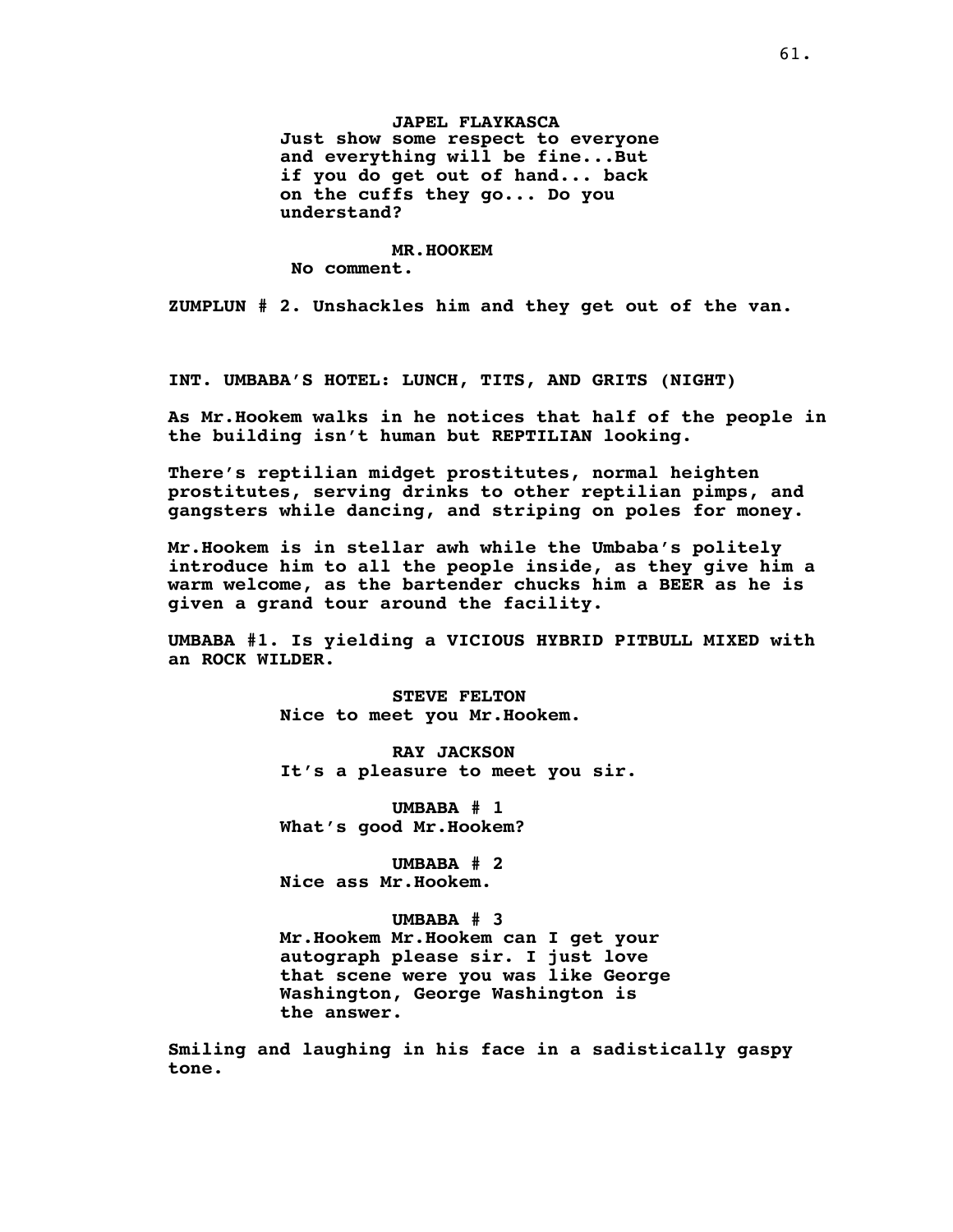**INT. UMBABA'S HOTEL-KITCHEN (NIGHT)**

**They take Mr.Hookem into the back, as the Umbaba's are cooking up fresh meat what seems to smell good to Mr.Hookem until he finds out that it's not just any ol meat, but a human being roasted alive.**

**Twirling the man on a stick, as if he was a pig on a camping trip. As the kitchen is made in BARNYARD style.**

> **CHEF UMBABA Just a little bit mo barbecue sauce aughta do it.**

**He slaps some barbecue sauce unto an already well done human being. Marinating herbs and spices over his body he places him back into a HUMAN MADE OVEN.**

# **INT. UMBABA'S HOTEL-TABLE OF DESTRUCTION (NIGHT)**

**Sitting at a table Mr.Hookem watches them grab plates and baskets settling themselves in for dinner. Slapping human body parts onto their plates.**

**We see one them slurp up a spaghetti looking human intestine. Mr.Hookem begins to URL immediately thereafter.**

**While another guy sitting at the table grabs what he calls eye gushers. Crunching one into his mouth it splats all over another guys face.**

**They offer Mr.Hookem a taste or 2. But he denies it. Puking again by the looks of it. How disgusting can they be?**

## **INT. UMBABA'S HOTEL-VIP LOUNGE (NIGHT)**

**After their done eating their disgusting dinner they pull Mr. Hookem into their VIP lounge offering him a lap dance or two, as they party away smoking, drinking, and snorting cocaine.**

**But he denies the woman that approaches him and the drugs. While some openly snort and have sex right in front of him.**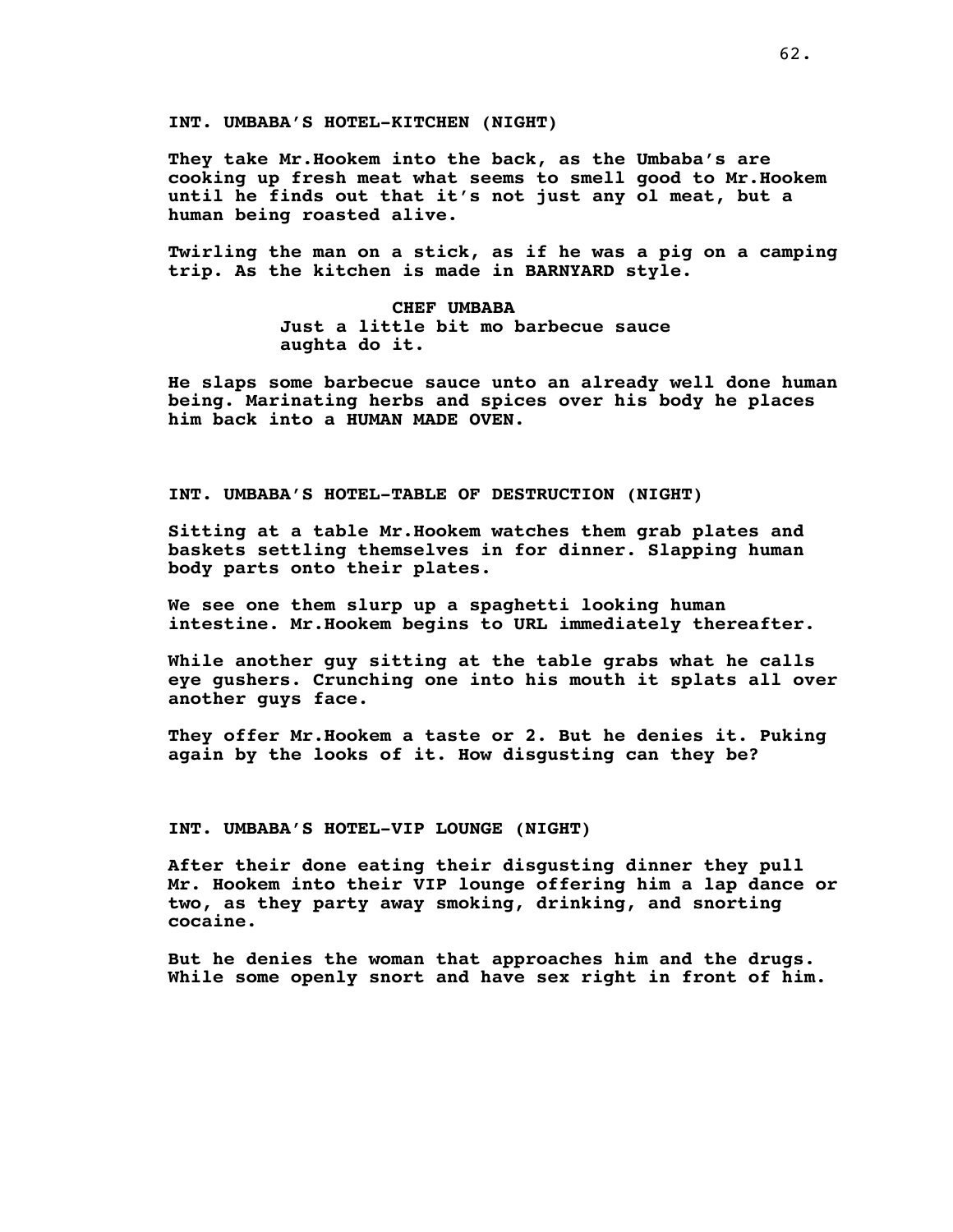**INT. UMBABA'S HOTEL-BAR AREA (NIGHT)**

**As they party on Mr.Hookem decides to walk back around the bar area to get another beer, and notices many of the flat screens don't have regular television stations, but are monitors, and surveillance cameras of people in their everyday life.**

**People having sex, selling drugs, taking drugs.**

**People cutting grass doing yard work.**

**Buildings being built and constructed.**

**Researchers finding hidden temples and shrines.**

**People being freshly murder or tortured.**

**Even people in their own homes just relaxing having a good time.**

**Mr.Hookem takes a glance at it all with appalled eyes, but what catches his attention the most is the report of the ongoing terrors in New York, New York.**

**Mr.Hookem growing irritated and angry turns up the television and turns around.**

> **MR.HOOKEM Everyone shut the fuck up I trying to hear the got damn news for Christ sake.**

**You sick little fucks.**

**The music cuts and everyone kind of stops, and stares at him for a second to give him his attention.**

**MR.HOOKEM**

**Thank you.**

**The music cuts back on and strippers keep on stripping, and the people keep having sex on the dance floor keep on fucking, and so on.**

**EXT. 4TH AND MAIN ST-LIVE NEWS REPORT (NIGHT)**

**The street is in utter CHAOS as buildings have COLLAPSE due to the bombings earlier. People are still running around scared and crying. While others seem to be trying to fight back on their own amongst the LAW ENFORCEMENT, and the GANGS.**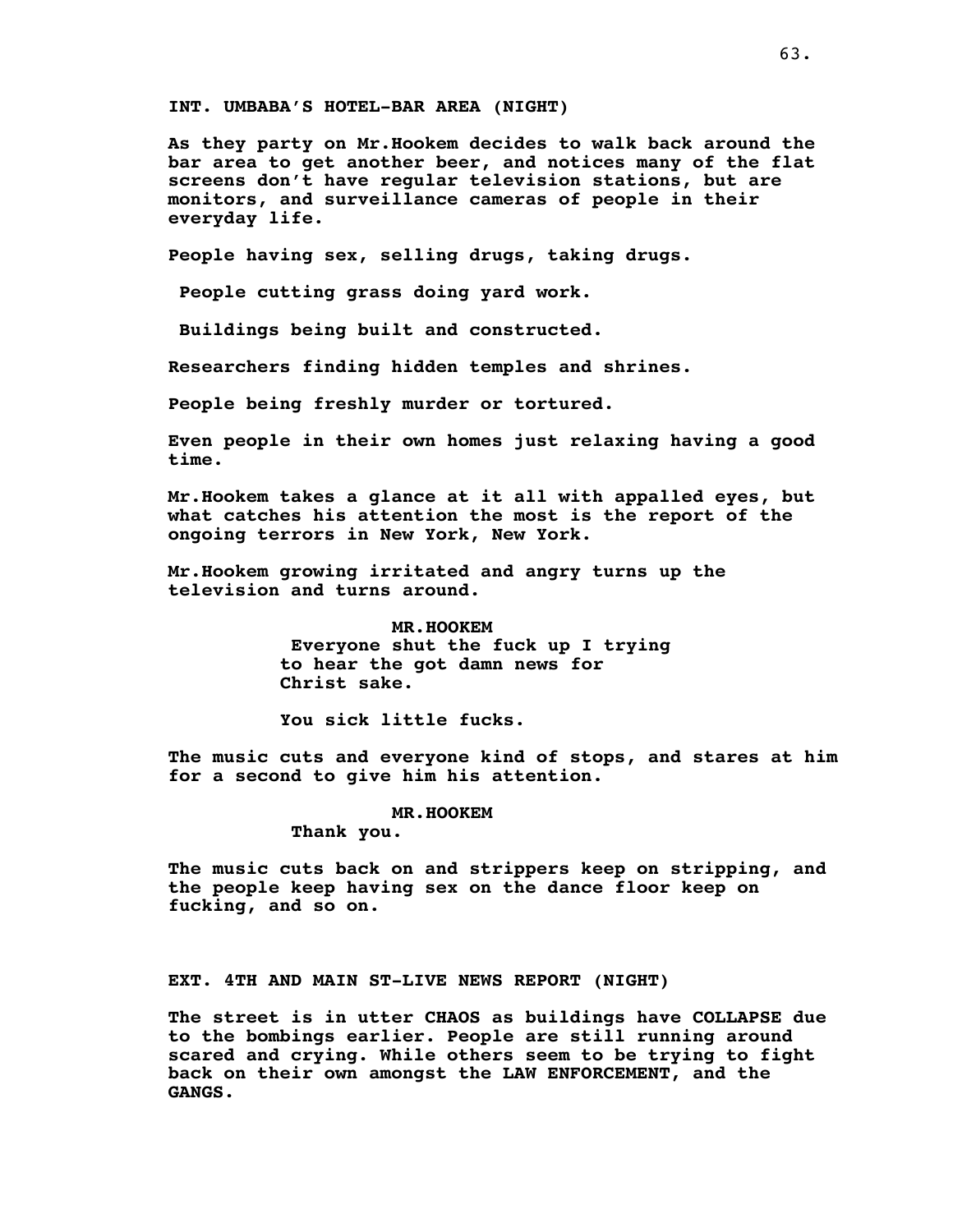**WOMEN NEWS REPORTER We're coming to you live from New York, New York. And standing right in front of me may be the greatest massacre of all time.**

**Hundreds if not thousands of deaths have occurred over the last hours.**

**Buildings have exploded and collapse which seems to be an all-out war on terror, as you can hear guns and people screaming in the background.**

**Also there are these hybrid looking creatures that are roaming the streets as well, and if I'm not mistaken...**

**One seems to look like batman.**

**Looking over her shoulder. Oh my god! There he is.**

**As the CAMERA MAN tapes the NEWS REPORTER being SWOOPED, and taken off into the night sky by the JERSEY DEVIL.**

**INT. UMBABA'S HOTEL-BAR (NIGHT)**

**Mr.Hookem upset, exhausted, and warn out needs a cigarette walks away from the television back towards the bar.**

**He then grabs a cigarette from one of the Umbaba's lips and places it to his mouth and begins to smoke it as he sits on a stool.**

> **BARTENDER How about another drink Mr.Hookem?**

**MR.HOOKEM Sure why not, but this time... something a little stronger.**

**Let's see I'm not much of drinker.**

**You got anything that can fuck me up?**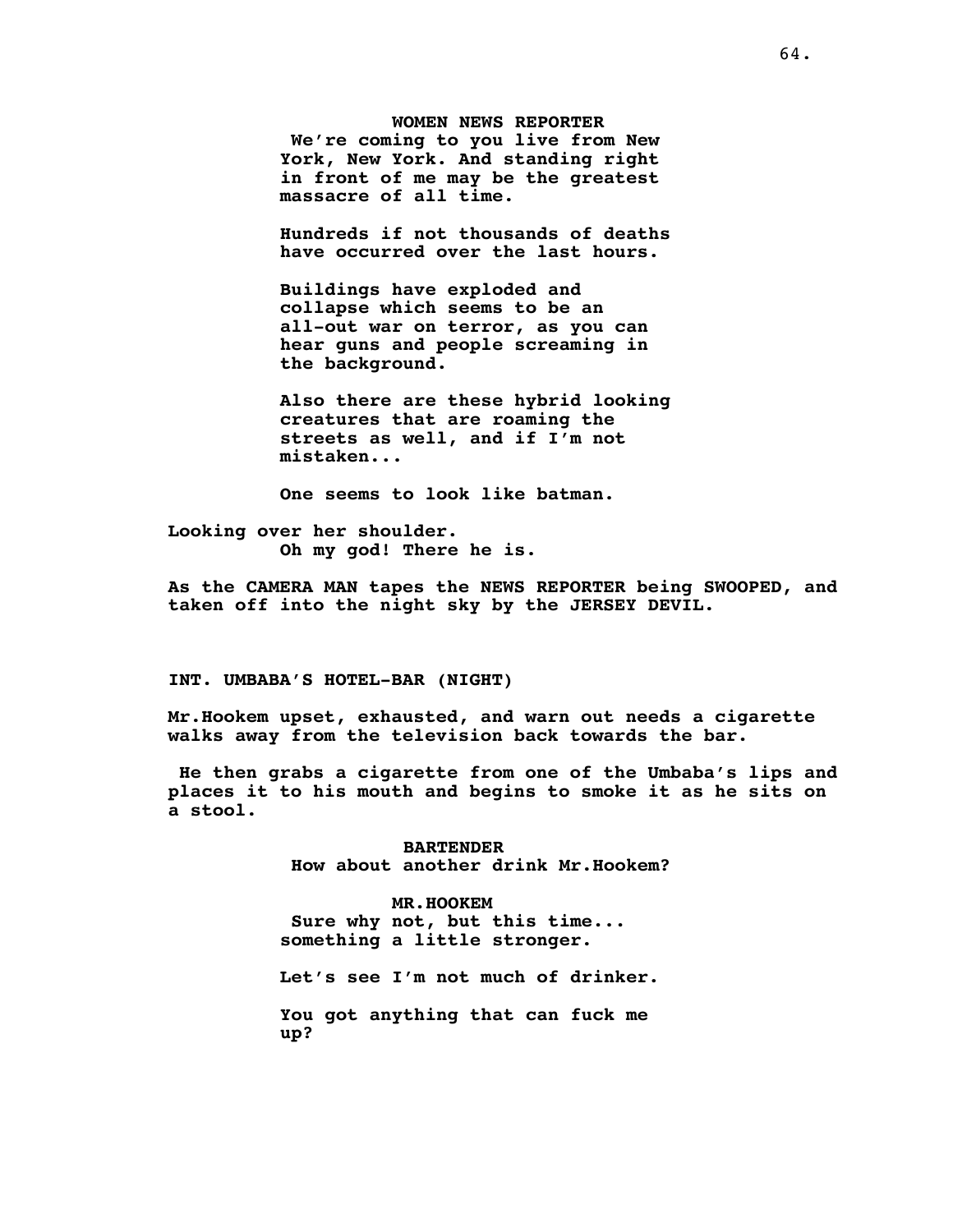**MR.HOOKEM We'll I'll take that.**

**BARTENDER One fuck me up coming right up.**

**The bartender turns his back and pours SLEEP INTOXICANTS into the mixture of Mr.Hookem shot glass.**

> **BARTENDER (CONT'D) Here you go... one special on the house.**

**MR.HOOKEM.He takes the shot.**

**MR.HOOKEM**

**Thanks.**

**A midget stripper comes and hops onto him. Wrapping her arms around him.**

**INT. UMBABA HOTEL- VIP LOUNGE (NIGHT)**

**Bill Gustava busts through the door to tell all the STRIPPERS, and HOES to get out so he can talk business with his crew.**

> **BILL GUSTAVA Alright alright parties over all you skank as hoes get the fuck out.**

**The HOES and STRIPPERS walk out with their high heels stamping the ground as if there mad.**

**BILL GUSTAVA has a huge smile on his face, embracing the empty leathery couch.**

> **BILL GUSTAVA (CONT'D) So what you guys think about Mr.Hookem?**

> **STEVE FELTON I mean just give him some time he'll come around.**

**JAPEL FLAYKASCA Other than that we can still kill him right? They all laugh.**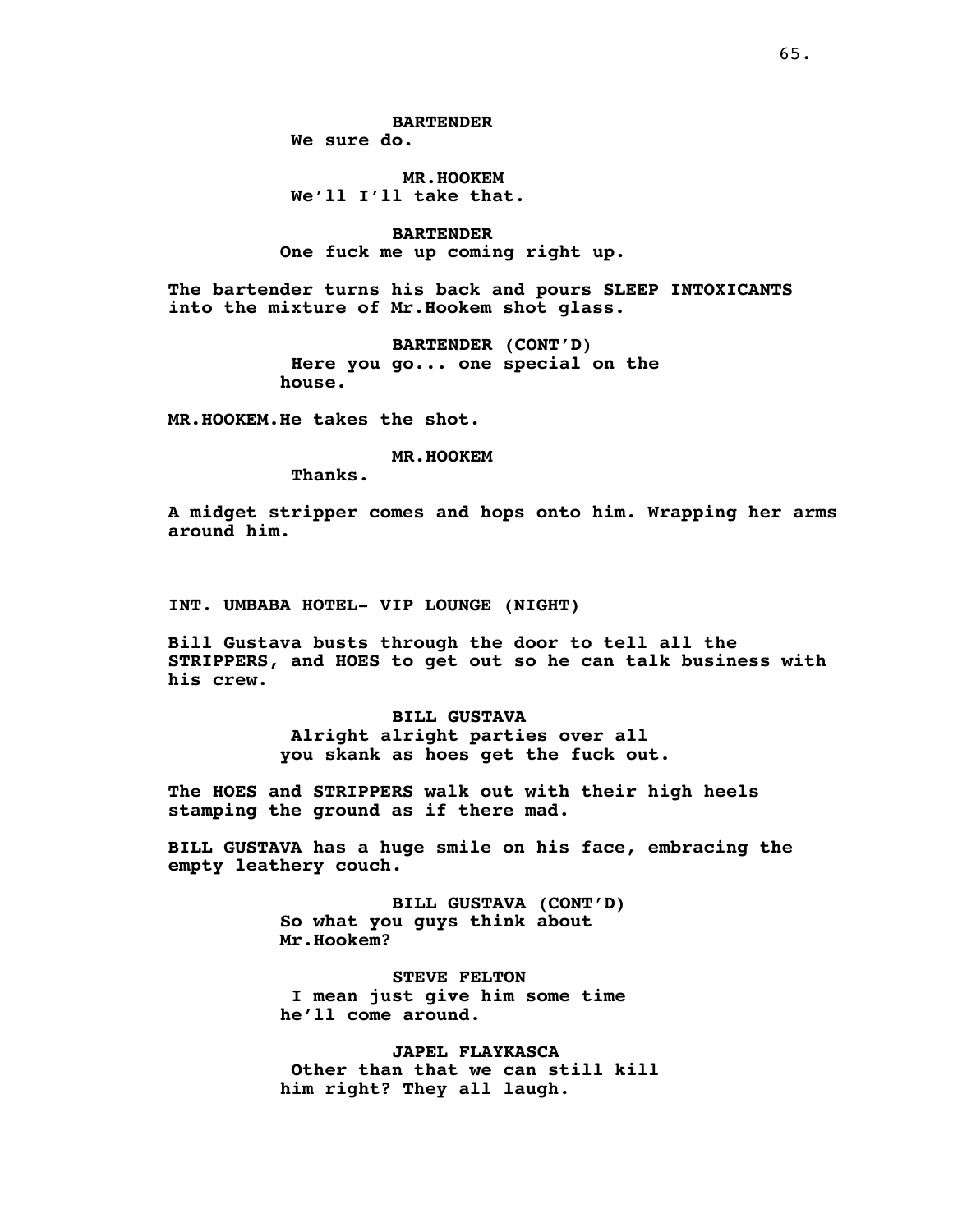**ZUMPLUN # 2. Sipping on some yack.**

**ZUMPLUN # 2 Yea he's cool I guess. A little wet behind the ears. But he's cool.**

**Bill Gustava receives a call on his phone from The Dark Lord.**

**BILL GUSTAVA**

**Hello.**

**DARK LORD It is time... bring him to me now.**

**BILL GUSTAVA Yes sir right away sir.**

**He hangs up the phone.**

**BILL GUSTAVA (CONT'D) Alright guys that was the man downstairs so it's time to get moving. Chop chop lets go.**

**INT. UMBABA'S HOTEL-BAR AREA (NIGHT)**

**The Zumplun's looking for Mr.Hookem later finds him at the bar hugged up on a midget stripper.**

# **RAY JACKSON**

**Alright Mr.Hookem... I see you finally loosened up man. You see this family isn't so bad once you get use to us you know... We take care of our own.**

**JAPEL FLAYKASCA Oh there he is it's time to go. Our father wants to meet you now.**

## **UMBABA'S**

**All shit!**

**As The UMBABA'S walk away while smiling and laughing.**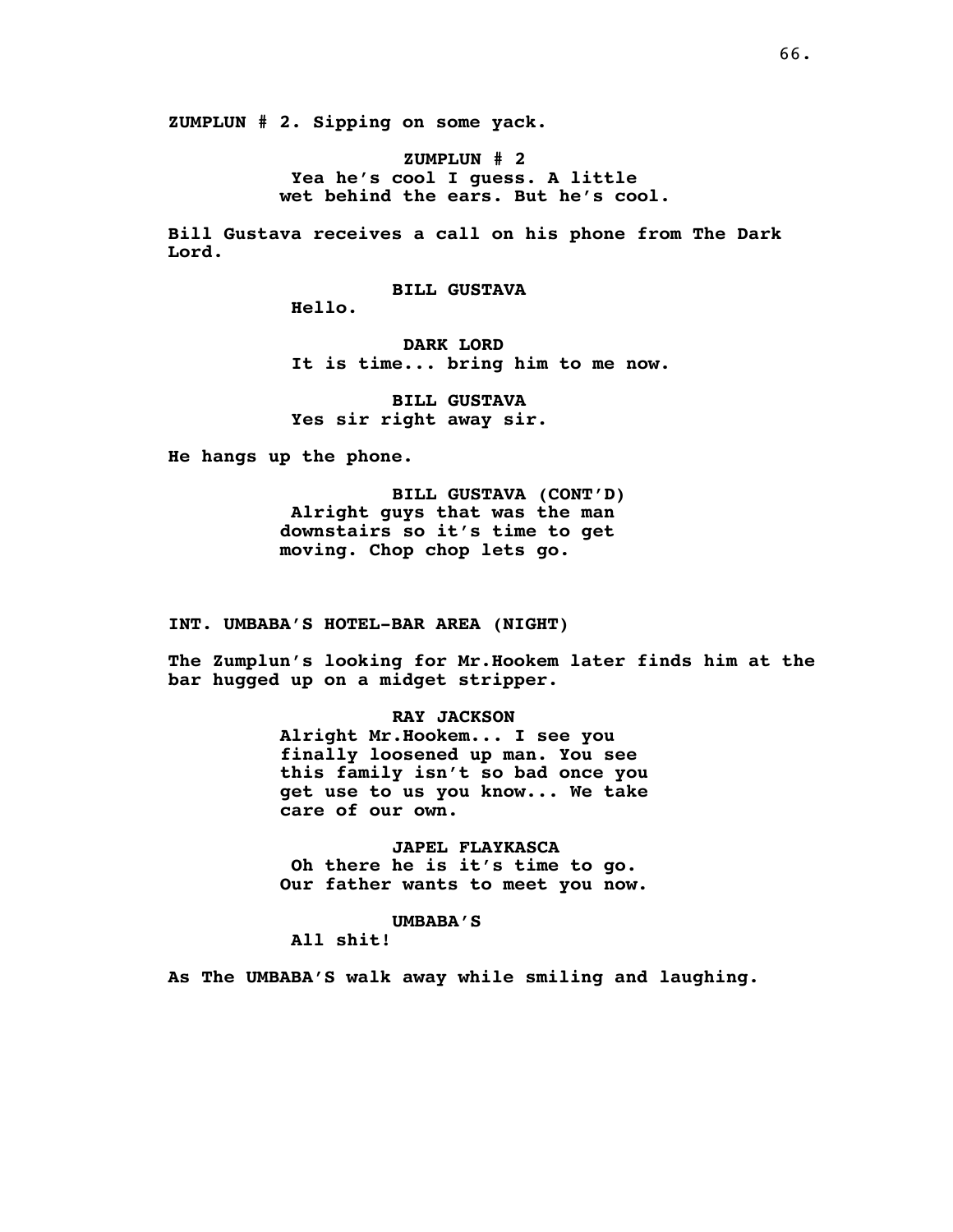**INT. UMBABA'S HOTEL- UPSTAIRS HALL WAY (NIGHT)**

**They help carry Mr.Hookem upstairs into a bedroom to lie down as he begins to fall into a deep sleep. For the sleep intoxicants the bartender gave him will send him into the underworld to meet their Father the DEVIL Himself.**

**Going past the rooms we view some of the hotel doors are open.--------------------------------------------------**

**One room is a girl and a guy having intense sex.**

**Another is a group of people selling and smoking weed.**

**Next a guy screaming for his life, as the McKeys are about to torture him with chainsaws, as they so quietly close the door.**

**Lastly room "411" a nice and gentle peaceful layout it is.**

**EXT. UMBABA HOTEL- ROOM 411- WONDERLAND (DAY)**

**Mr.Hookem is laid down on the bed, as he dozes off, and falls asleep only to be awakened in a trance like daze outside of his body. Surrounded by BEAUTIFUL ANGELS.**

# **EXT. WONDERLAND-HEAVEN? (DAY)**

**The people have wings and a rare glow surrounding their bodies wearing beautiful Armour made out of the finest gold and diamonds laughing, and playing with Mr.Hookem, as they pull him down the GOLDEN CRYSTALLIZED ROAD. The trees and grass look super green and vibrant.**

**As for the flowers they are more beautiful than anything he has ever saw before sprouting effortlessly in what seems to be a fresh garden.**

**EXT. WONDERLAND-WATER SCREAM AND FALL (DAY)**

**Also there's water screams and water falls pouring out crystal clear water, as he drops to his knees for a second to try some of it, and then gets back on the trail.**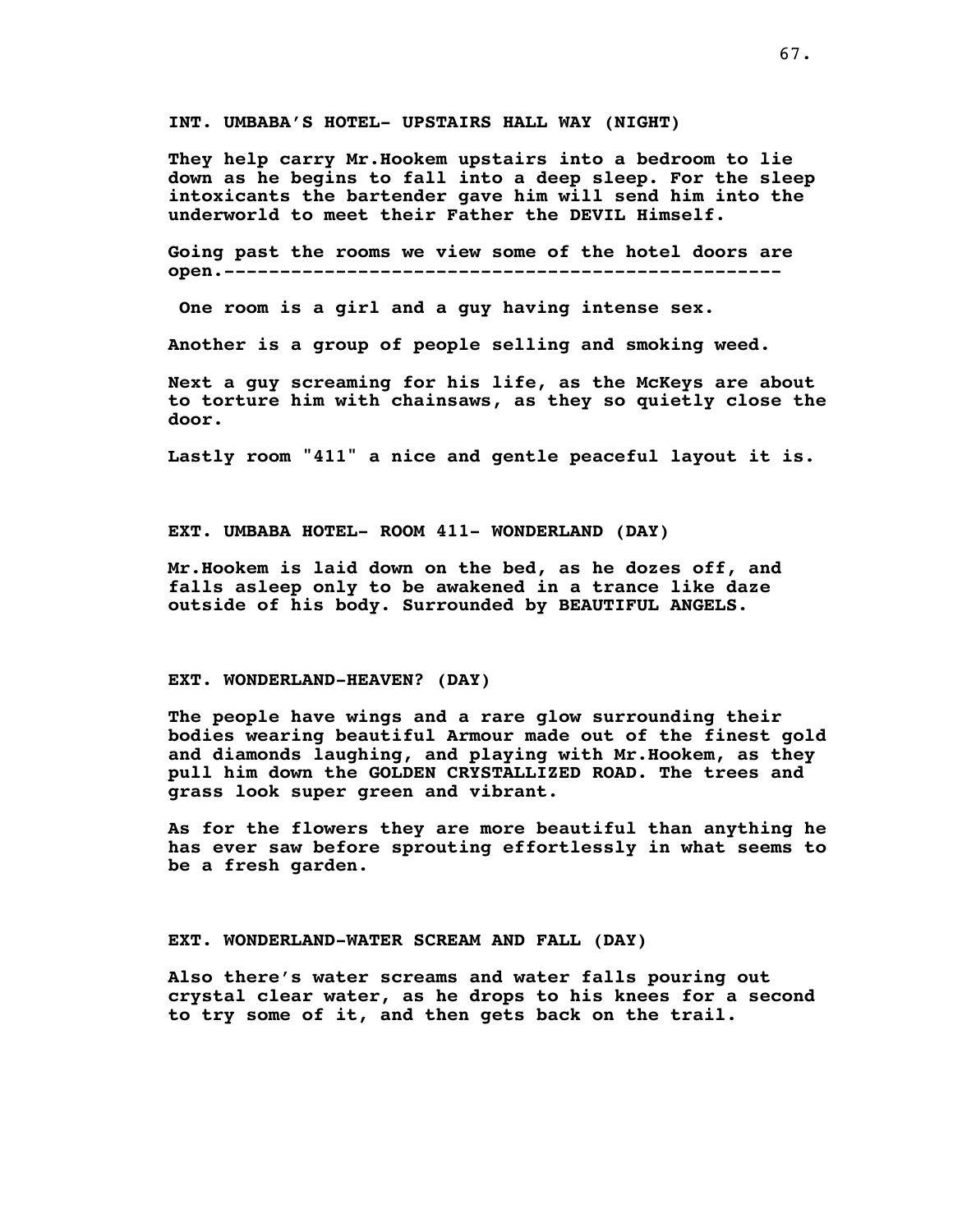**Further ahead we view thousands of people meditating, and praying to a tree. 2 TREES to be exact as Mr.Hookem is in awe struck, as the beautiful angels take him to get a closer look.**

**The trees are blazing in light and fire. So bright that no ordinary man could ever look at them with his eyesight. But only the true followers of god.**

**Sitting in the mist of the trees is the ORACLE, as John extends his hand out to touch the tree, an angel pulls him away.**

**Arch ANGEL # 1. A very beautiful woman with long black hair, blue eyes, and a face to die for.**

> **ARCH ANGEL # 1 No John never touch the trees. For they are sacred and fragile.**

**Now you wouldn't want to harm the Lord our God now would you?**

**MR.HOOKEM No, I'm sorry I didn't know. But the light. The Light is so beautiful.**

**ARCH ANGEL # 1 (smiling a little) Yes you see John these trees go throughout the four corners of the universe. And help keep the world at balance between good and evil.**

**And if these trees were to ever be tampered by the wrong hands, the world as we know would be destroyed. And life itself will be no longer.**

**MR.HOOKEM. Looking at the trees with amazement.**

**MR.HOOKEM So these are the two trees that are mentioned in the bible.**

**The Book of Genesis.**

**The Tree of Life and The Tree of Good and Evil.**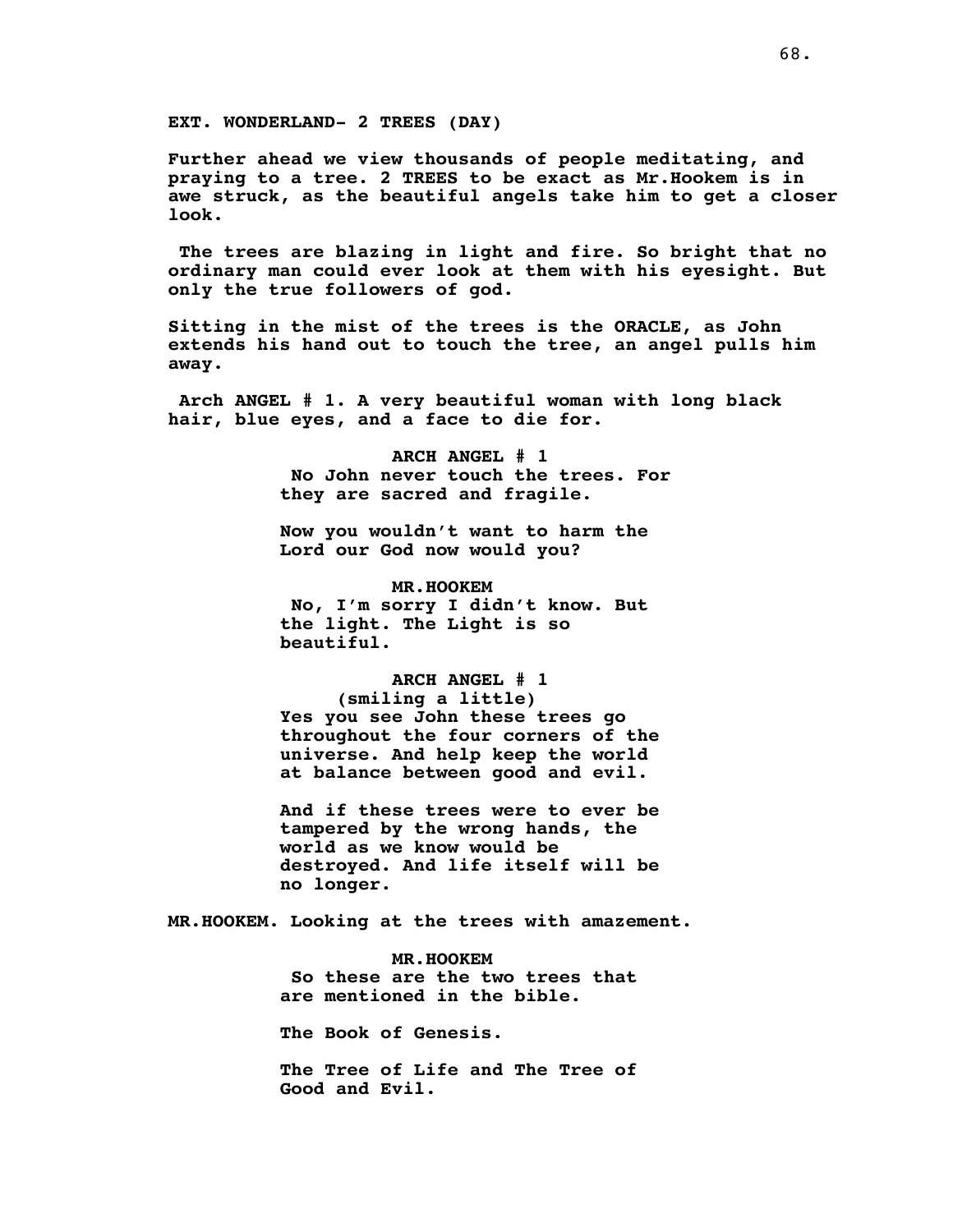**MR.HOOKEM. Looking at the ORACLE between the two trees is a THRONE.**

> **MR.HOOKEM (CONT'D) So is that him... Is that God?**

**The Oracle is just as bright as the trees, as she is also meditating amongst the others.**

> **ARCH ANGEL # 1 (smiles a little again) Well that depends on what you consider God to be John.**

**We here like to consider God to be the father and mother of all living things.**

**And the oracle that sits upon it is it's mother.**

**MR.HOOKEM So wait let me get this straight are you saying that God is a hermaphrodite? And if so where is the father?**

**Arch ANGEL # 1. Rubs his face a little.**

**ARCH ANGEL # 1 Well John this is why your here. But come... come with me there is more left that I would like to show you.**

**EXT. WONDERLAND- BACK ON TRAIL (DAY)**

**Mr.Hookem feeling like he's in heaven as he is escorted away until half way down the road he starts to realize that the once so beautiful and nice people are no longer so nice.**

**EXT. WONDERLAND-TRANSFORM (NIGHT)**

**Transforming from Good to Evil right before his eyes.**

**Pulling at him, scratching at him, rushing him to hurry up down the diminishing golden road which turns into ROCKS, and RUBBLE.**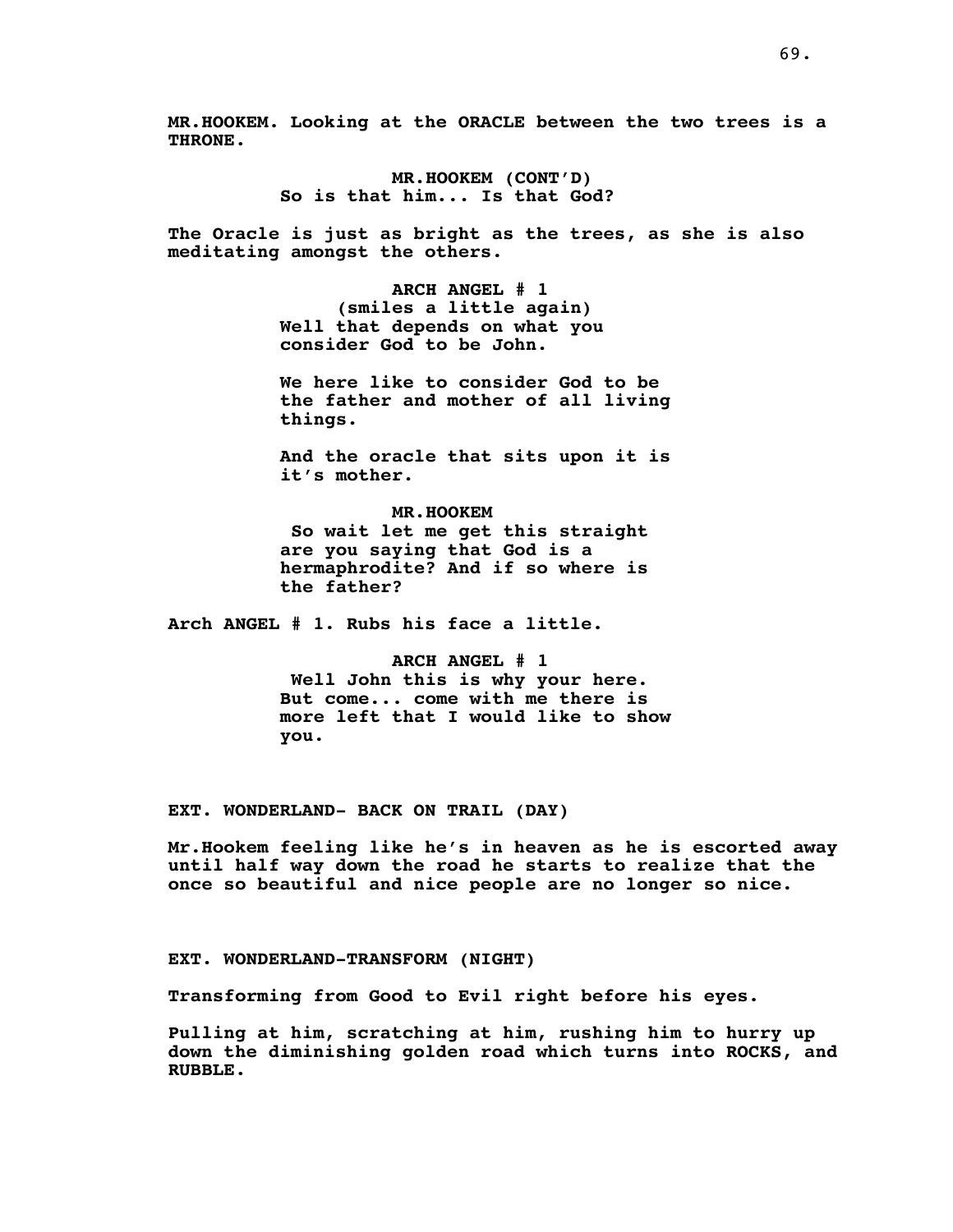**Speaking in demonic tone as their beautiful looks, and voices fade away turning into DEMONIC MONSTERS.**

**Terror sets in on Mr.Hookem as he notices the once so beautiful wonderland is becoming tarnished in color as the sun in the sky begins to darken.**

**The trees and grass are also no longer beautiful and green as they become tarnished in color as the light fades away.**

**Also the water screams, and water falls no longer give off crystal clear water. But are nothing more than screams of tar and blood.**

# **EXT. WONDERLAND-GOLDEN ROAD TO A MAZE (NIGHT)**

**The people continue to laugh at him, shoving him, scratching, kicking and punching at him as he tries to get away.**

**But fails to as the golden road has now completely disappeared turning into a DARK MAZE.**

# **EXT. DARK MAZE (NIGHT)**

**As they drag him towards the once beautiful arch angels turnt into Arch Demons.**

**One of the Arch Demons is yielding a huge 3 headed dog that frightens Mr.Hookem for a second as they throw him through the gate in which entitles "Hell".**

# **INT. HELL'S GATE (NIGHT)**

**Passing through the gate Mr.Hookem sees a long line in front of him of the damned ready to be judge upon the throne of God.**

**All you hear is the sounds of cries, yells, and weeping as RAVENS, HAWKS, VOUCHERS, and CROWS cloud the night sky as they prey on the waiting damn.**

**All standing in the line with the mark of the beast either in there forehead or in there right hand as Mr.Hookem looks down at his hand but bares nothing.**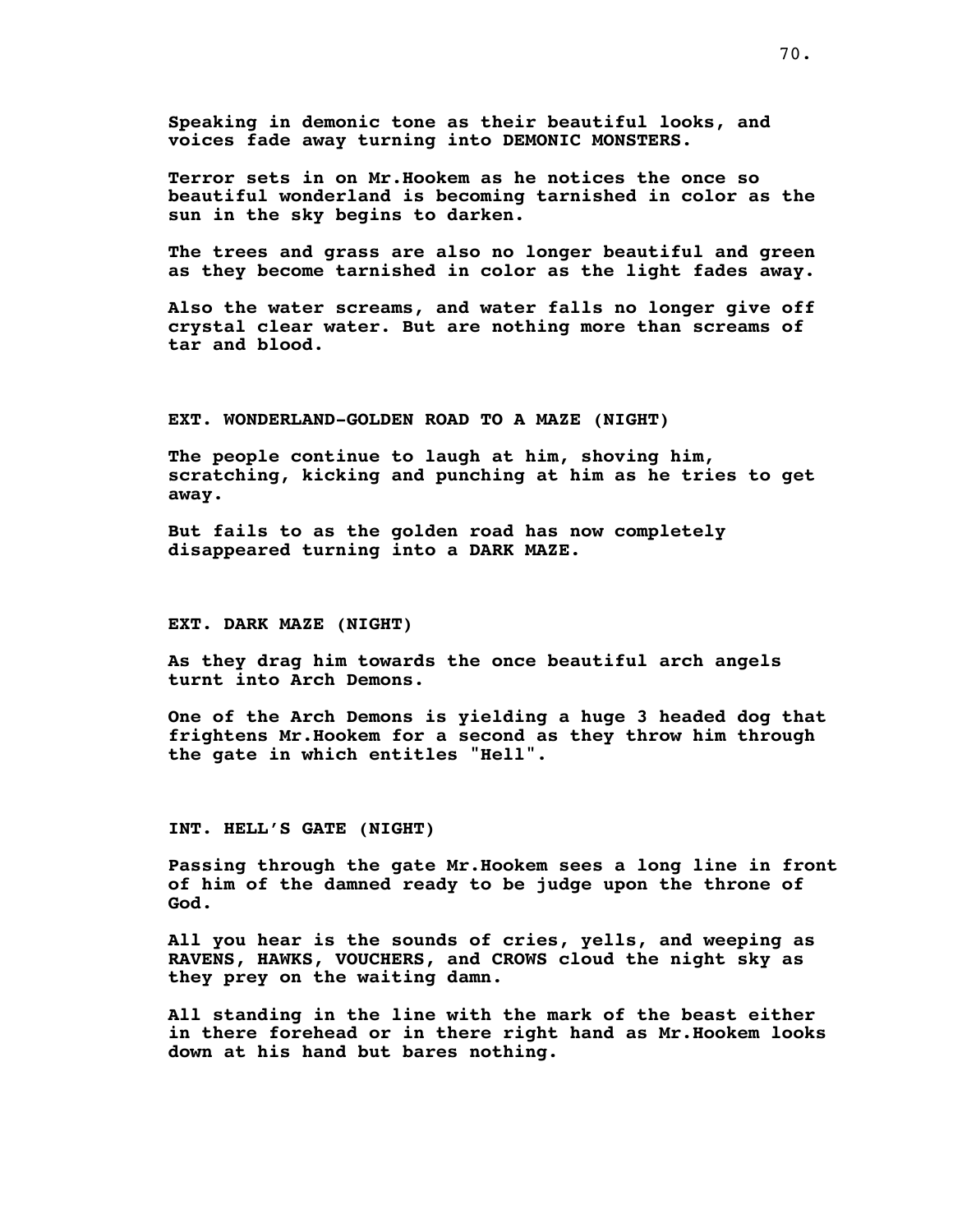**While some people baring the seven deadliest sins right on their forehead or hands which are PRIDE, GLUTTONY, GREED, SLOTH, ENVY, LUST, and ANGER.**

**Mr.Hookem appalling looks around as evil thoughts append within his mind as images.**

# **INT. DARK CELL VAULT (NIGHT)**

**A man is thrown into a brick wall by a huge 13 foot reptillian demon as the wall crumbles into pieces.**

# **INT. HELLS GATES (NIGHT)**

**A woman and a group of other people are being stabbed to death all over their body with a spear by a reptillian demon as they scream in horror.**

#### **INT. LAKE OF FIRE (NIGHT)**

**Trillions of people are seen in gulfed in flames as they all scream in terror. Some still have their flesh and bones still intact. While others are just skeletones of their former selves. Desperately trying to get out the Lake Of Fire but cant as the evil reptillian demons pushes them back in.**

**INT. HELL (NIGHT)**

**Mr.Hookem finnally snaps out of his nightmare of images.**

**MR.HOOKEM Wait wait how did I get here? Why Am I here? I don't deserve to be here.**

**The Arch Demon jacks Mr.Hookem up against a wall.**

**ARCH DEMON Mr.Hookem I would advise that you shut the fuck up, and pay attention. You are not here to be judge as of yet. But our father would like to have a talk with you. So until otherwise remain silent until it is your turn.**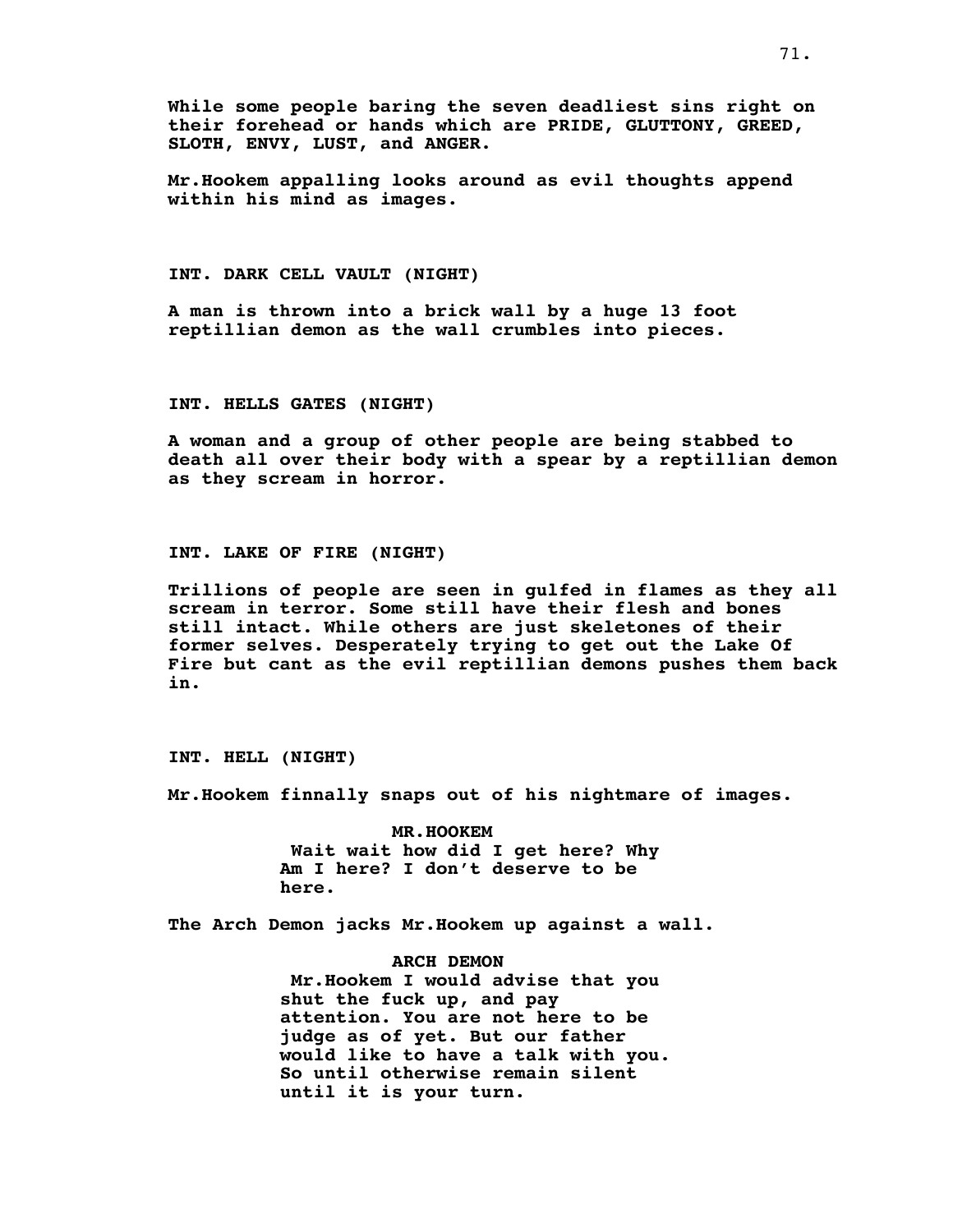**The Arch Demon releases him and walks away.**

# **INT.HELL-SHOOTING STARS & FIRE (NIGHT)**

**The area grows intensely hot as he stands in the line sweating profusely for the only view of light is FLARES of FIRE on the GROUND and SHOOTING STARS OF FIRE in the SKY.**

# **INT.HELL- FRONT OF THE LINE (NIGHT)**

**Once he reaches the front of the line he notices that people are being scraped up to what appears to be a ROLLER COASTER to be sent off into the depths of Hell.**

**Consulting with the Devil is an ARABIC guy trying to plead his way out of judgment but fails as he is forcefully strapped onto the roller coaster.**

**The GRIM REAPER gives the signal. The light turns Red, yellow, and then green, as the roller coaster takes off similar to the OUTER LIMITS at KINGS DOMINION.**

**But much faster, as the people scream in terror, as they go up a long drop and spiral into a roaring dragon's mouth out of sight.**

**INT. HELL- THE THRONE (NIGHT)**

**Mr.Hookem is in sheer terror, as he approaches the throne to meet the Devil face to face himself viewing him from only yards away at this point.**

**Now the devil has no real face and or body. But is a pure breed manifestation of dark energy SWIRLING around, and spontaneously breaking out form every few seconds into a FIREWORKS type of action.**

**Speaking in the most demonic tone imaginable through another Tran's median who is The DARK LORD.**

**Now the Dark Lord is wearing a CROWN OF GOLD with BULL HORNS and the face and body of hundreds of different animals with fiery pitch black eyes attached to the Devil.**

> **THE DEVIL/ THE DARK LORD Come closer my son.**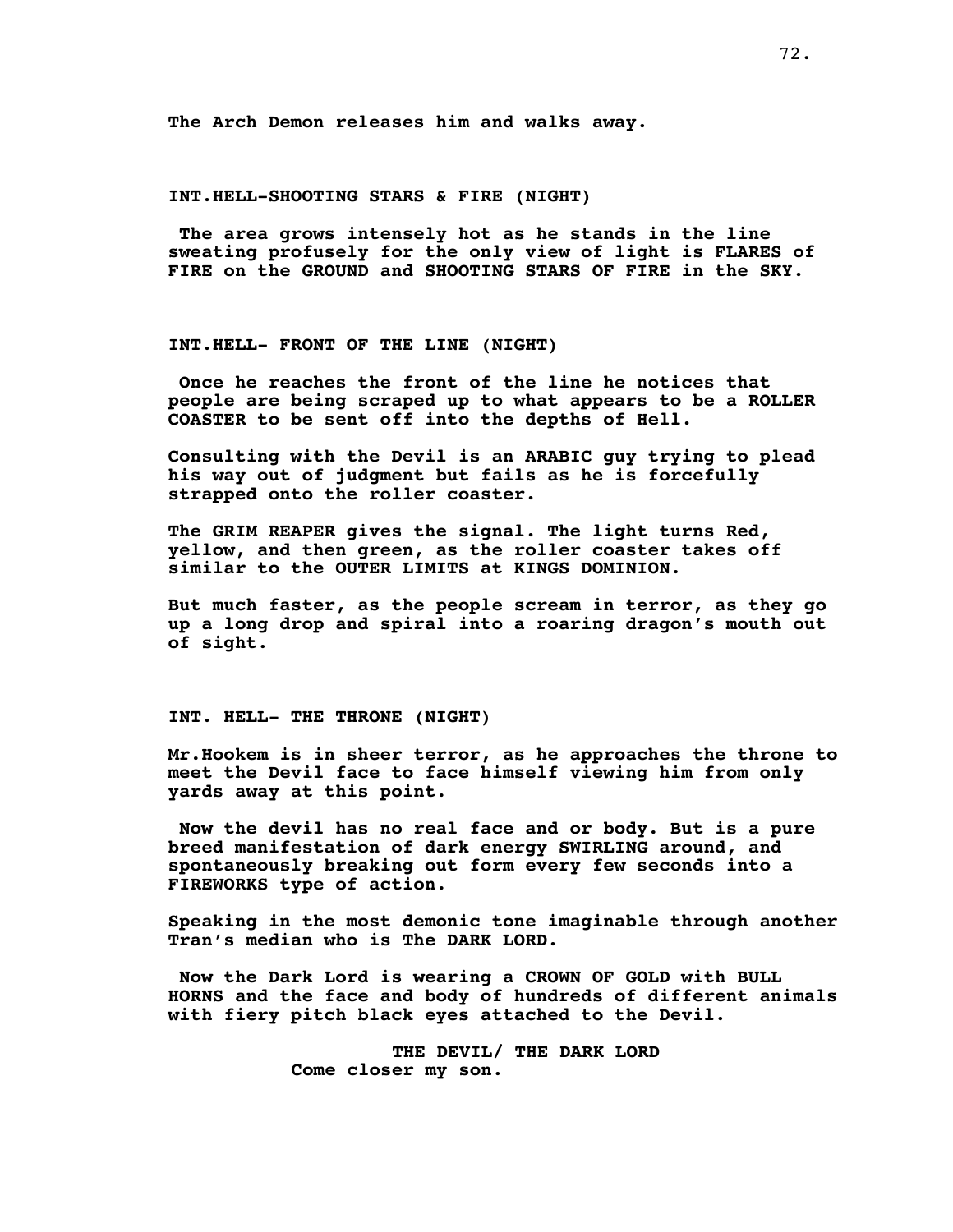**The Arch Demon drags Mr.Hookem closer to the throne of the Dark Lord throwing him to the ground.**

> **THE DEVIL/THE DARK LORD So it is you who my closes sons and daughters have chosen.A FISHERMAN.... Descendant of the Tribe of Judah.... Air to the throne of King David himself.**

**My adversaries Morning Star.**

**MR.HOOKEM Wait ...Wait ...they must have me mistaken ...I don't understand... that isn't me.**

**EXT. HELL- NIGHT SKY-THRONE (NIGHT)**

**With tenacious rageful fury as he looks at Mr.Hookem for questioning him. Sends several powerful thunderous LIGHTNING BOLTS straight through Mr.Hookem from the night sky.**

**Setting him on fire. As he screams rolling on the ground.**

**The Dark Lord eventually subdues the pain for further evaluation. Lifting him up into his face to gaze upon his DARK FIERY EVIL EYES.**

> **THE DEVIL/ THE DARK LORD (Laughs a little) Do you wish to kill me Morning Star? hm mm....like your Father... The Light.**

**For it is so much he didn't tell you about your so called world or even yourself now did he?**

**For Earth is a part of my world. And you...you are one of the lucky ones.**

**For every 13,000 yrs me and your father make a mediator.**

**One messenger can come from his world into my world without being deceived or damned, and can save humanity itself from my powers.**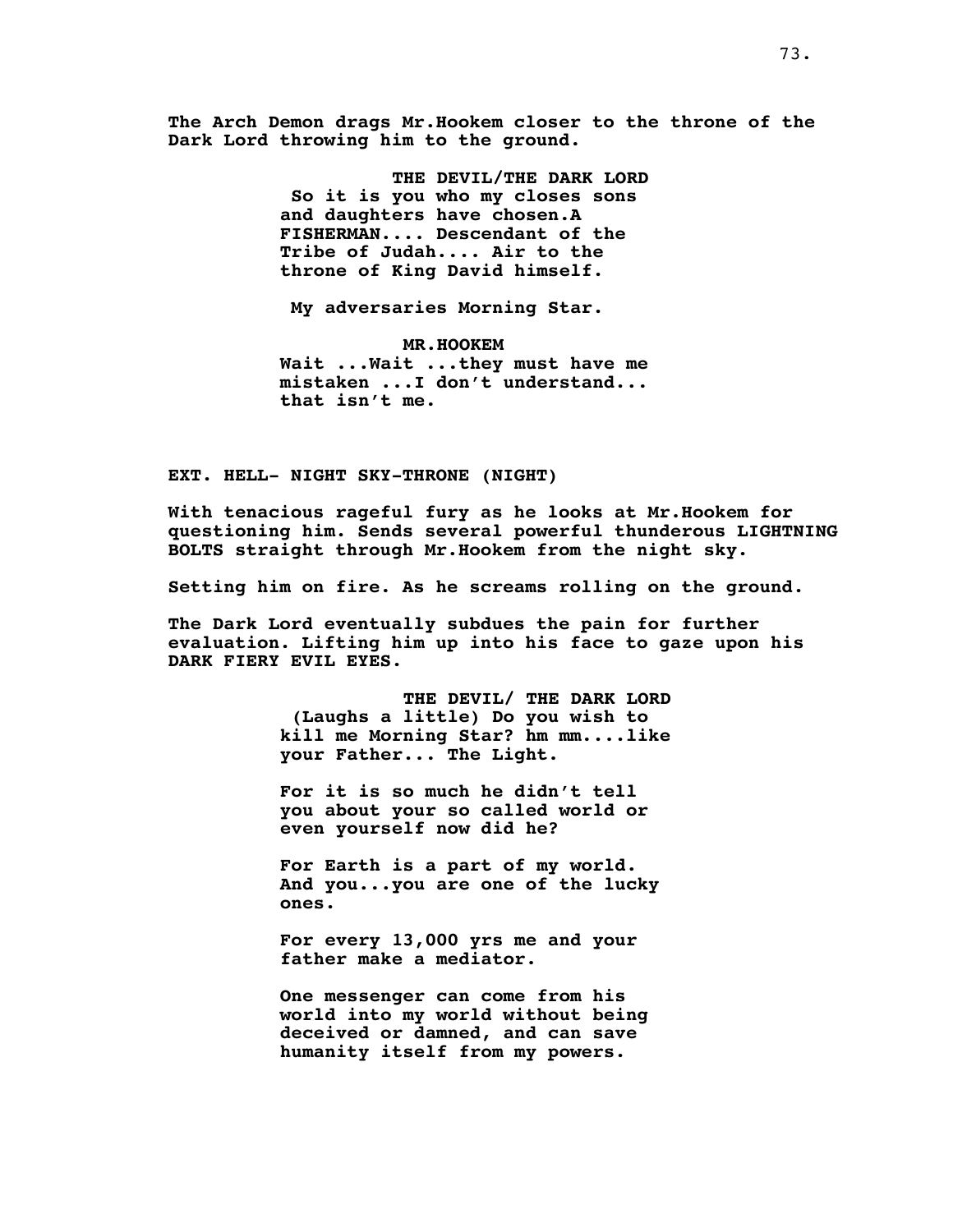**THE DEVIL/ THE DARK LORD And you Morning star are the last of the chosen ones which all before you have fail.**

**But your father feels certain about you and this is your year... For judgment day is rapidly approaching....**

**But after today you will receive no further help from my party to get your work done.**

**For the deal is that you must find the message within yourself... You must search your very own heart and desires in love, truth and spirit... only then will you understand the very message you was sent to teach.**

**Only then will your father have his so called peace.**

**Only then will there be no more War.**

**The Devil slings Mr.Hookem back from his throne from his grasp.**

> **THE DEVIL/ THE DARK LORD You may leave, but I warn you now Morning Star... you better remember what I said or there will be consequences upon the time of your death if you shall fail.**

**MR.HOOKEM Wait what message I don't understand?**

**INT. HELL-ROLLERCOASTER (NIGHT)**

**Mr.Hookem is forcefully strapped unto the roller coaster with the others as he refuses to get on as the Grim Reaper gives the signal.**

**The light turns red, yellow, and then green as they take off in lightning speed down the roaring dragons mouth as FIRE gasp up into their faces.**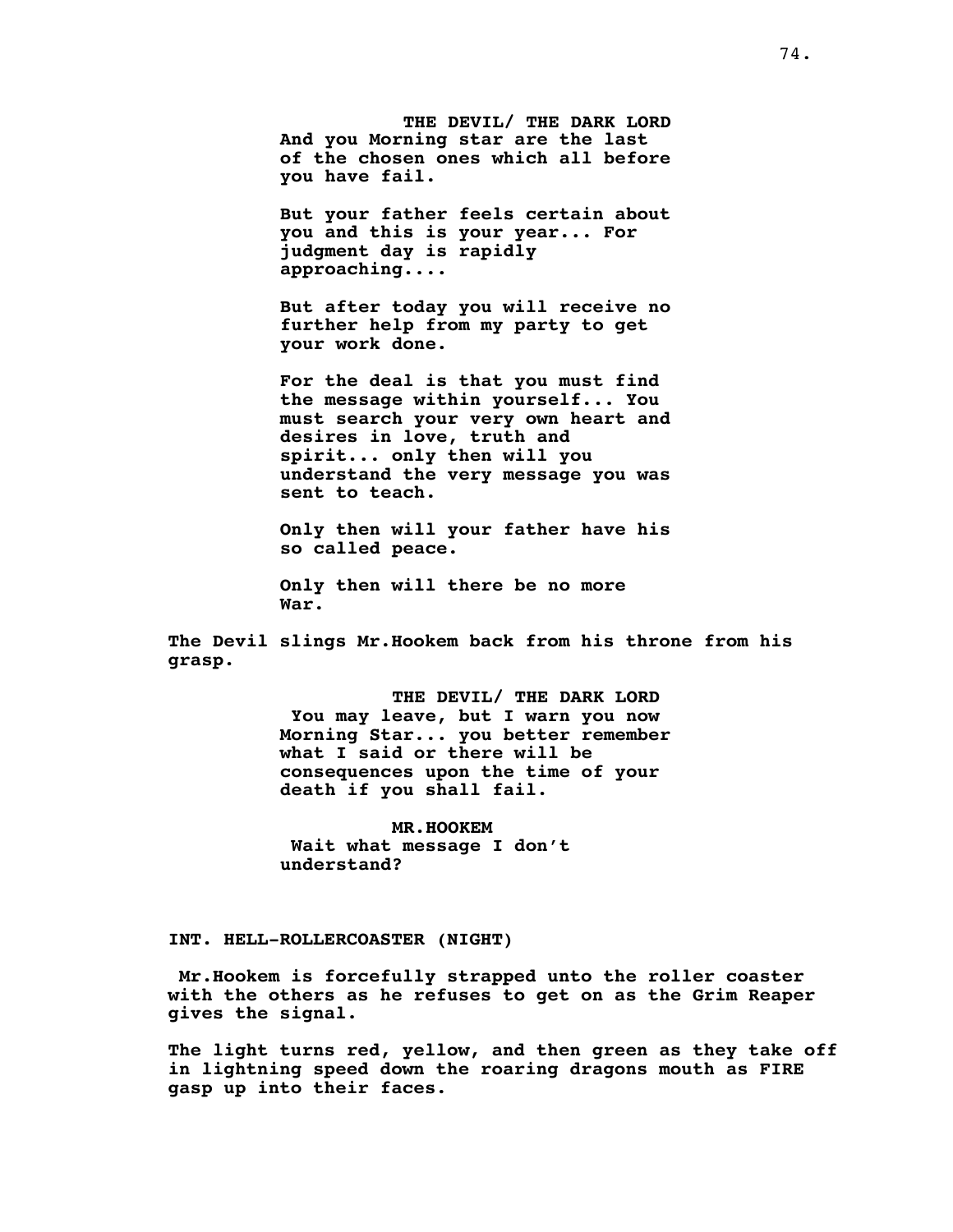**INT. MR.HOOKEMS HOUSE-BEDROOM (NIGHT)**

**Mr.Hookem wakes up in NIGHTMARE style to find that he is back at his home in his bedroom.**

**Thinking that everything was just one big horrible dream as he leans over to cut on his light beside his bed.**

**He realizes all of his furniture and items are missing and there's SCRIPTURES written all over his bedroom walls in blood.**

**The only thing that he does have left is his BED and a MINIATURE DESK beside him with a BIBLE placed upon it.**

**Mr.Hookem looks at the first scripture that catches his eye.**

**(V.O) EVIL SPIRIT Matthew 4:8 Again, the devil taketh him up into an exceeding high mountain, and sheweth him all the kingdoms of the world, and the glory of them.**

## **EXT. MOUNTAIN (NIGHT)**

**FLASHBACKS of JESUS on a MOUNTAIN consulting with the Devil runs through Mr.Hookems mind as he reads the next scripture.**

> **(V.O) EVIL SPIRIT 1 John 2:15 Love not the world, neither the things [that are] in the world. If any man loves the world, the love of the Father is not in him.**

**EXT. LAND OF DEATH (NIGHT)**

**Mr.Hookem eyes grow bigger as he begins to gaze into another scripture having FLASHES OF FAMINE and DEATHS enter into his thoughts.**

> **(V.O) EVIL SPIRIT James 4:4 Ye adulterers and adulteresses know ye not that the friendship of the world is enmity with God? Whosoever therefore will be a friend of the world is the enemy of God.**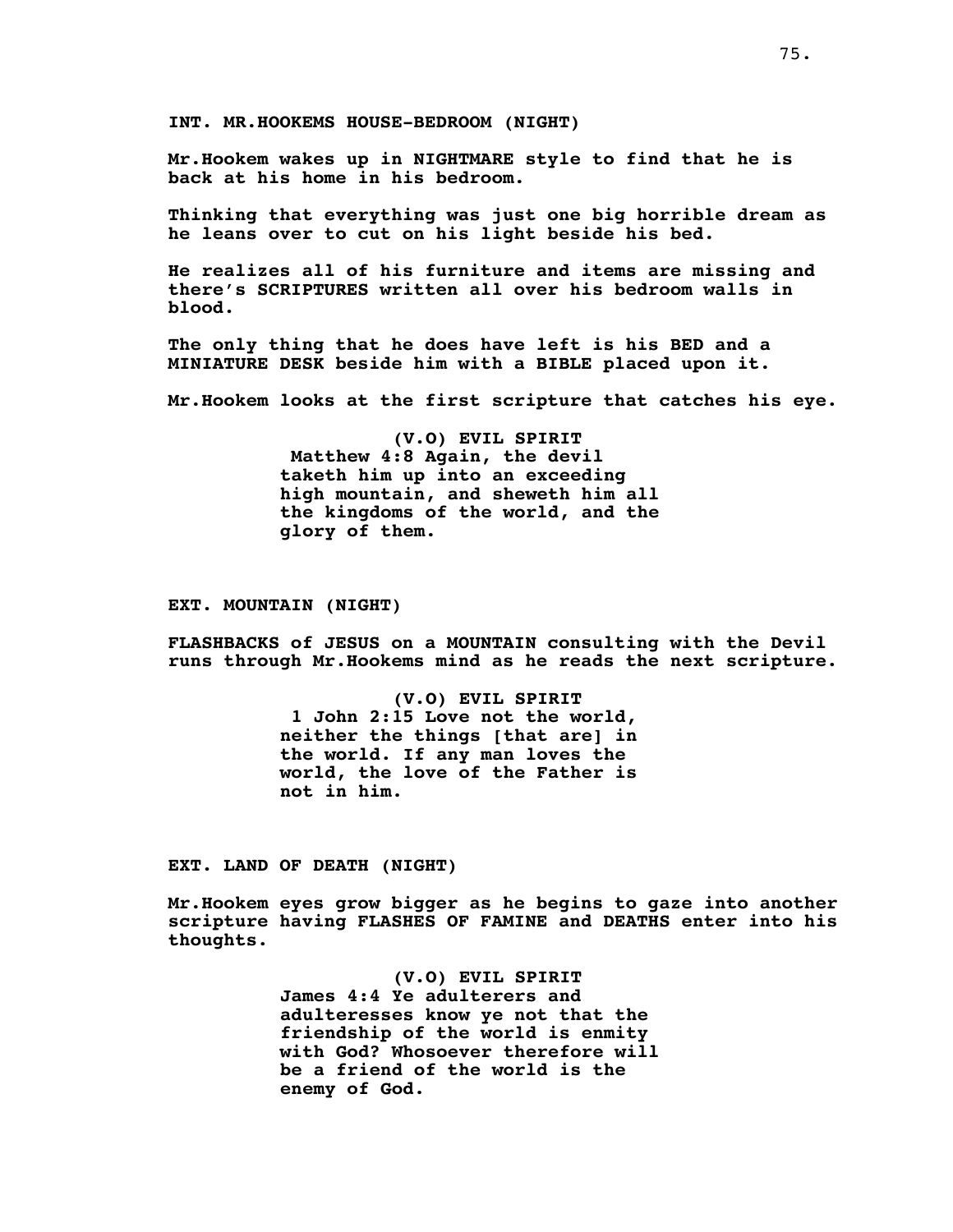**INT. STAR BRIGHT FLORAL DESIGN & CAR-FLASHBACK (DAY)**

**Mr.Hookem invisions the homeless man and his sign outside of the flower store. Also himself struggling to find change in his car.**

> **(V.O) EVIL SPIRIT 1 Timothy 6:10 For the love of money is the root of all evil: which while some coveted after, they have erred from the faith, and pierced themselves through with many sorrows.**

**INT. MR.HOOKEMS HOUSE- BATHROOM (NIGHT)**

**Mr.Hookem is appalled by what he is seeing in disbelief rushes into his bathroom to wash his face and notices his FOREHEAD reads in blood "GOLGOTHA" in the mirror.**

**While turning on the sink it leaks blood.**

**(V.O) EVIL SPIRIT John 19:17 Carrying his own cross, he went out to the place of the Skull which in Aramaic is called Golgotha.**

**INT. MR.HOOKEMS HOUSE-HALLWAY (NIGHT)**

**Running out of his bathroom down to his hall way he slips up in a puddle of blood outside his DOORWAY. And as he looks up he finds more scriptures on the walls, as candles lights up the rest of the house.**

> **(V.O) EVIL SPIRIT 1 Corinthians 6:15 Don't you realize that your bodies are actually parts of Christ? So should a man take his body, which is part of Christ, and join it to a prostitute?... Never!**

**As a huge gust of wind slams his bedroom door and other doors in the hall and as well the candles are blown away.**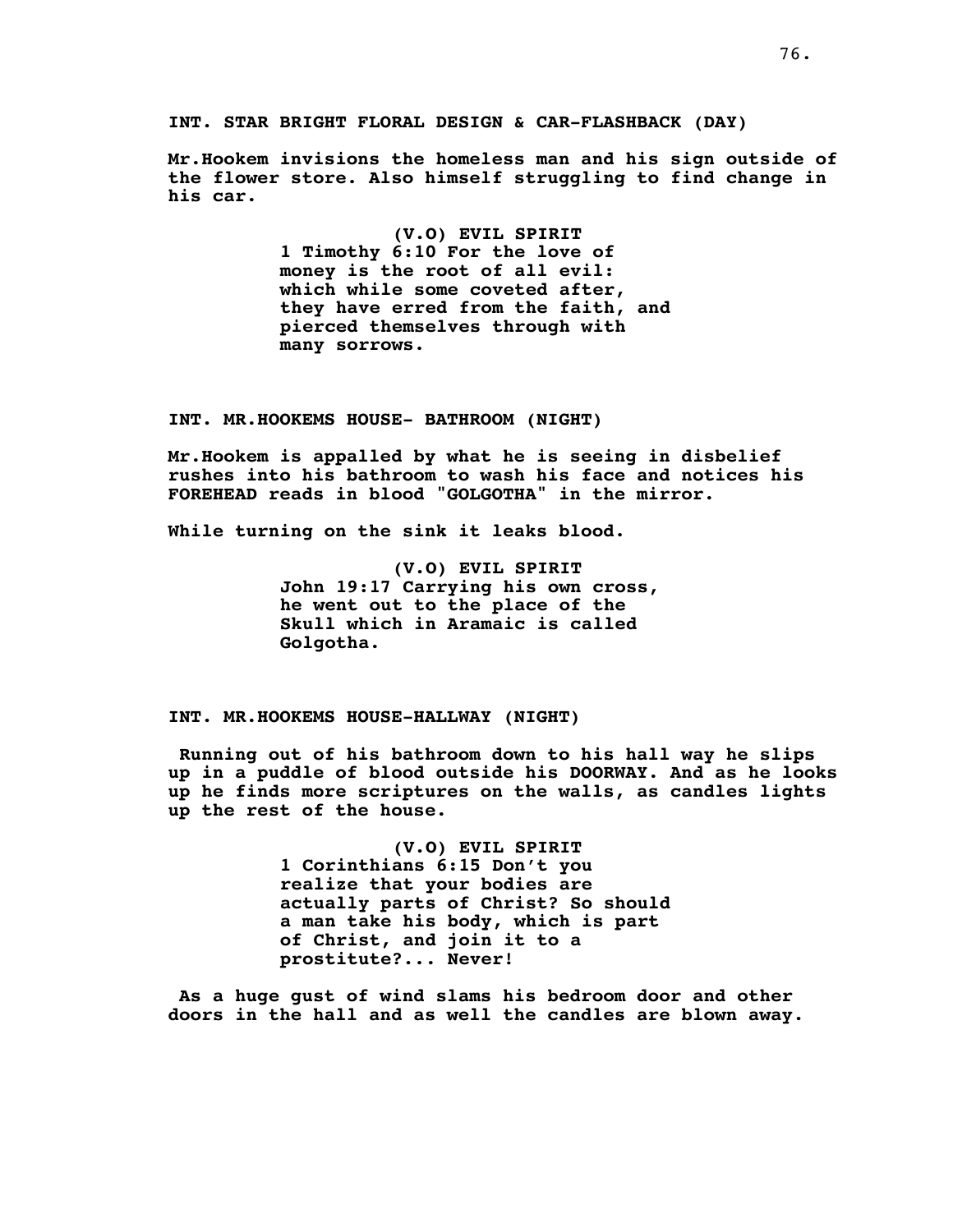**INT. MR.HOOKEM HOUSE-STAIRS (NIGHT)**

**Mr.Hookem in a state of shock covered in blood decides to call the police running down the stairway reaching for the phone on the wall saying next to it in blood "Remember thyself".**

**He picks up the phone to dial out, but the phone can't get a dial tone as he bangs the phone against the receiver in frustration. He notices he has 7 MESSAGES left on the answering machine.**

**INT. MR.HOOKEMS HOUSE-KITCHEN (NIGHT)**

**Slowly playing the first automatic message.**

**ANSWERING MACHINE (Beep) "I Am"**

**Playing the second message.**

**ANSWERING MACHINE (Beep) "Christ Jesus"**

**Playing the third message.**

**ANSWERING MACHINE (cont'd) (Beep) "I Am "**

**Playing the fourth message.**

**ANSWERING MACHINE (cont'd) (Beep) "Christ Jesus"**

**Playing the fifth message.**

**ANSWERING MACHINE (cont'd) (Beep) "I Am"**

**Playing the sixth message.**

**ANSWERING MACHINE (cont'd) (Beep) "Christ Jesus"**

**Playing the last message.**

**ANSWERING MACHINE (In an echo) (Beep)**

**"Remember Thy Self"**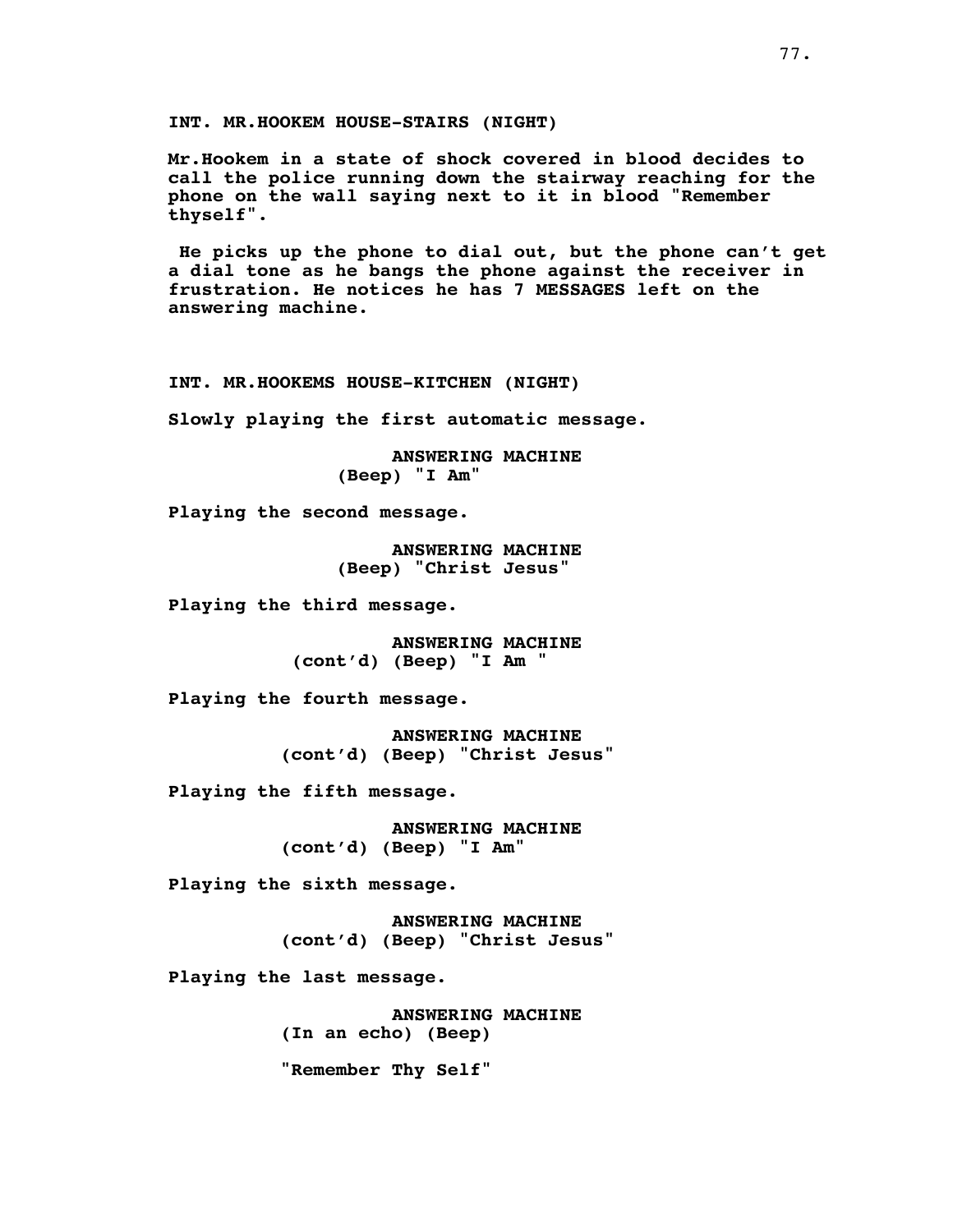**Mr.Hookem falls gradually with his back to the wall. Holding his head. As evil spirits start to swirl him.**

> **MR.HOOKEM What the fuck is going on? This can't be. I can't be Jesus. This can't be true.**

**EVIL SPIRIT (Laughing A Little) We killed your wife and kids John.**

**Mr.Hookem in panic mode gets up scared by the presents of the evil spirits and grabs a sharp knife from his kitchen draw.**

> **MR.HOOKEM (Sweating Profusely) Leave me and my family alone got damn it! You hear me? Leave me and my family alone!**

**Mr.Hookem begins to stab at the ongoing spirits but nothing seems to work as a huge explosion shakes his house. He falls to the floor for only a second as a loud siren alarm screams outside.**

**Hearing SIREN ALARMS and EXPLOSIONS going off outside. Mr.Hookem in shock value stands up and walks away from the kitchen. Leaving blood foot prints on the ground as he walks slowly towards his FRONT DOOR.**

# **EXT. MR.HOOKEMS HOUSE (NIGHT)**

**Standing outside his front door are hundreds of people meditating outside his home. Doing up and downs as the Illuminati awaits they pull him out of his house.**

**They then bust him up side the head with a rock. He falls. Struggling to stand he manages to do so. Blood leaks from his face at this point. As they beat him to death in a full fledged line. All the way down he goes as they laugh and spit at him.**

**Mr.Hookem is then laid upon a cross as he looks up to the bloody moon as 2 TREES burn on FIRE in his yard with a MAN and WOMAN attach to each tree lifeless.**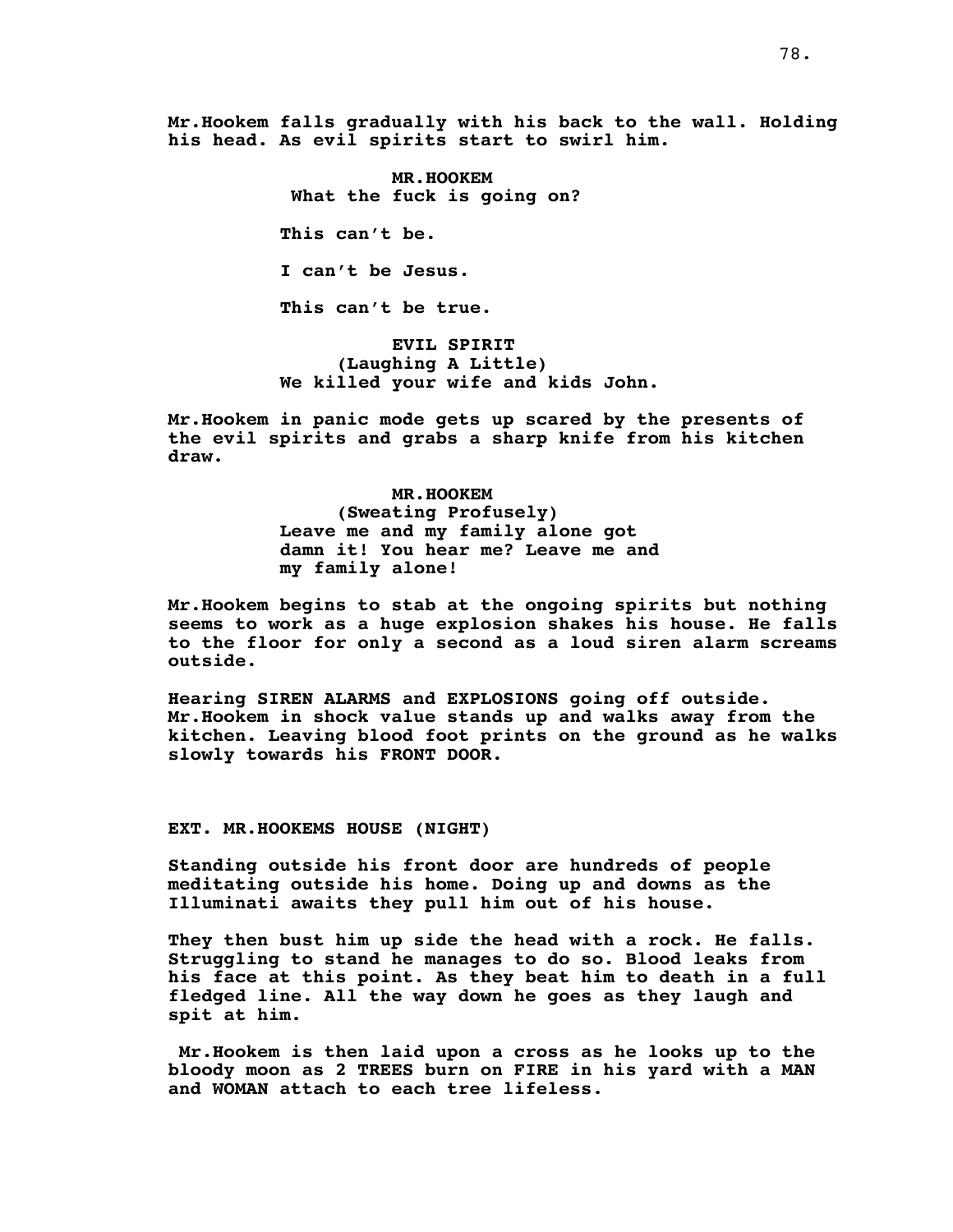**The Illuminati begins to pound nails deeply into Mr.Hookems flesh. Raising the cross up he sits there in pain and agony.**

**Thereafter Frank Apuzu sticks a crown of gold and metal thorns upon his head and places his cross back upon his neck and laughs. Later Mr.Hookem's lays his head to the side as if he is dead.**

**A huge earthquake erupts following loud horns as fish and birds begin to rain from the sky by the millions for just a moment**.

**The Illuminati looks on as the Sun comes out beside the Moon.**

> **(V.O) EVIL SPIRIT John 9:39 And Jesus said, for judgment I am come into this world, that they which see not might see; and that they which see might be made blind.**

**EXT. 4TH AND MAIN ST & EMPIRE STATE BUILDING MASSACRES (NIGHT)**

**Showing what's left of the massacre on 4th and main st plus the the terrors and hangings near the empire state building.**

> **(V.O) EVIL SPIRIT Ephesians 6:12 "For we wrestle not against flesh and blood, but against principalities, against powers, against the rulers of the darkness of this world, against spiritual wickedness in high [places]."**

**EXT. NEIGHBORHOODS-(NIGHT)**

**The Deplarrishs & The Hanieches military troops pile up by the thousands as they take out people from their homes as martial law has been issued by them.**

**The people are forced to get onto one of the military buses they have for them as they shove their weapons into the civilians faces.**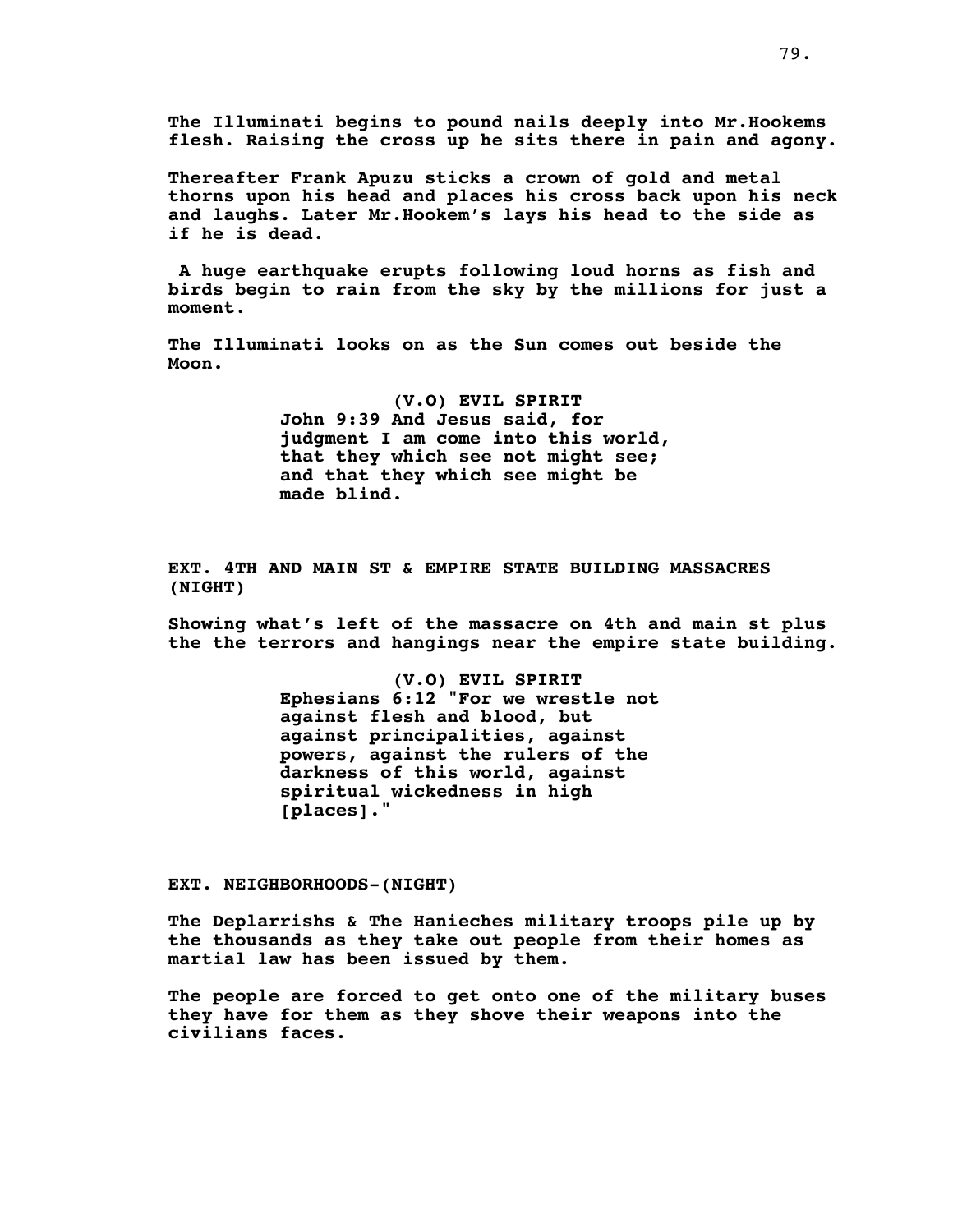**EXT. HOUSE (NIGHT)**

**A group of men are putting up a nice little gun fight with the Deplarrish & The Hanieches to safe guard their home.**

**But the troops are all prepared as the place a ticking time bomb outside of the crew home and watch the house explode into ruble and dust.**

**EXT. TRAINS-(NIGHT)**

**Citizens all over the world are in panic as they are being shipped out onto trains after they exit the military buses to be put into Fema camps.**

**And of course they're are always resistors and for such magnitude there is death and execution on spot. As we view the Deplarrishs & the Hanieches troops blasting off the crown of a few intolerable men and women who can't seem to cooperate with simple orders.**

#### **INT. DEATH TRAINS (NIGHT)**

**Now the rest of the people are bitch made as they follow along as expected. Standing in line as they have their hands and feet shackled to the special made death trains.**

## **EXT. DEATH TRAINS (NIGHT)**

**A group of people exit off of the train with The Deplarrish & The Hanieches shoving them towards a huge room within the fema camp.**

**The people walk towards the room and enter as the Deplarrishs closes the door behind them.**

### **EXT. FEMA CAMP-ROOM (NIGHT)**

**The room is huge as we view a billions of people scared out their minds as they kick and scream to get out. But cant as the lights all of sudden go pitch black.**

**The roof of the room begins to lift over head revealing a crazy apocalyptic type of seen outside.**